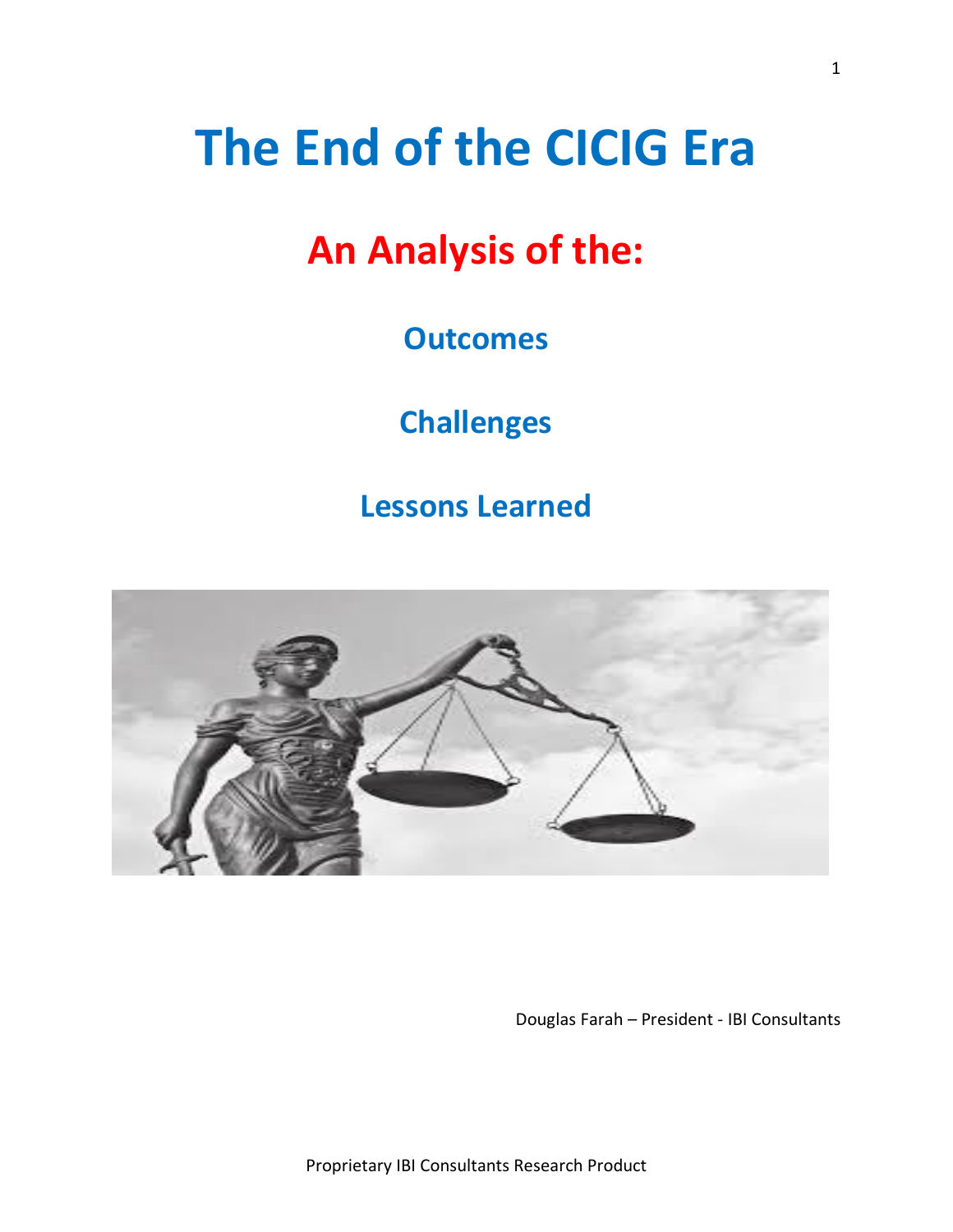## **Table of Contents**

| THE ROLE AS A COMPLEMENTARY PROSECUTOR OF THE ATTORNEY GENERAL 21 |
|-------------------------------------------------------------------|
|                                                                   |
|                                                                   |
|                                                                   |
|                                                                   |
|                                                                   |
|                                                                   |
|                                                                   |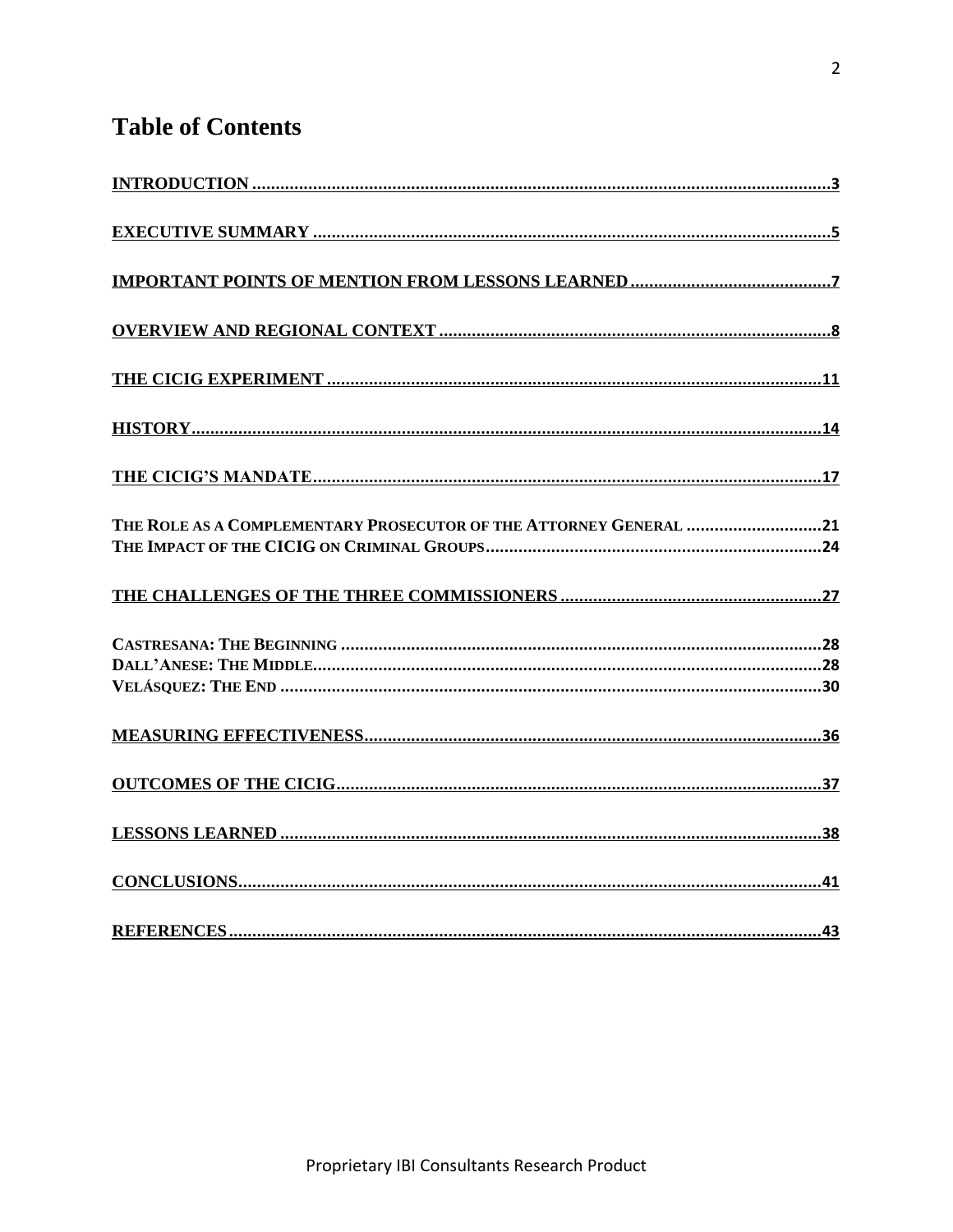## <span id="page-2-0"></span>**Introduction**

The International Commission against Impunity in Guatemala (CICIG) was established in Guatemala in 2007 as a joint endeavor between the Guatemalan government and the United Nations. The agreement to create CICIG was signed as an exchange of letters between of UN Secretary General Kofi Annan and Guatemalan President Oscar Berger, both of whom were at the end of their terms. Because of these impending transitions the Commission was established quickly and without a fully viable structural vision and without a full understanding of the paradoxical mission it was undertaking.

The commission's task was to improve the country's efforts in combating violence, corruption and impunity pertaining to crimes linked to the state and diminish the historic impunity that has been the hallmark of Guatemalan judicial system. At the same time, the CICIG was dependent on the state institutions it was investigating for providing investigative and judicial counterparts that could be trusted, office space and security that would not be compromised, and political will to ensure the CICIG's success – a competing set of priorities from the beginning that were ultimately impossible to reconcile. On September 3, 2019, the CICIG ended its operations after the commission's mandate was not renewed in 2018.

This report, aimed at an audience outside of Guatemala and not deeply knowledgeable about the country or its history, analyzes the CICIG's actions and efficacy in fulfilling its mandate, as well as providing lessons learned from the experience. The report describes the CICIG through a narrative of events that prompted the commission's creation, an evaluation of the mandate's phases, an evaluation of the CICIG's investigative and prosecutorial efforts, a look at each commissioners' era, and an examination of the CICIG's outcomes. The report concludes by offering lessons learned from the CICIG and by providing recommendations on where future iterations of the CICIG could be improved.

Conceived as a short-term (3-5 year) enterprise, the Commission initially received nearunanimous support among the Guatemalan public, political parties, business leaders and the international community. After 12 years the CICIG had lost some popular support, a great deal of political and business support inside Guatemala and was no longer a priority for the international community, particularly the United States. Just as importantly, while making a significant impact by prosecuting dozens of high value cases, the CICIG experience runs the real risk of leaving little lasting institutional impact and durable change. This is in part because the CICIG was viewed by many as being politically tone deaf, overstepping its mandate over time and becoming more political in deciding which cases to pursue and prosecute. In the end, CICIG's perceived politically motivated case selection and prosecution, coupled with political tone deafness, were important factors in its acrimonious demise.

There is only fragmentary evidence to suggest that the CICIG improved the police's overall capacity to investigate, the public prosecutor's office's ability to build cases, and the general public's perception of impunity going forward. In 2018, the impunity rate in Guatemala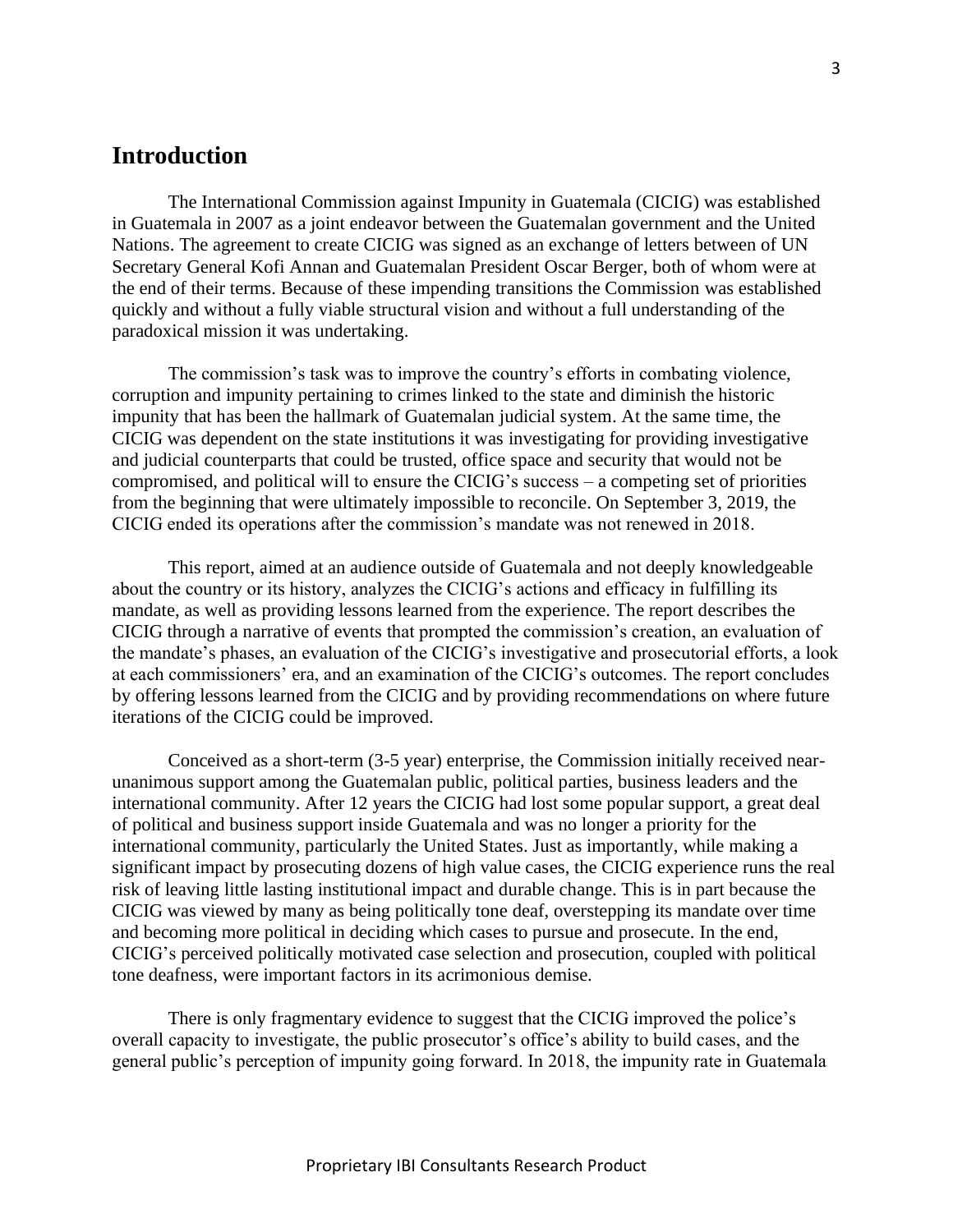sat at 98 percent, or roughly the same as the rate in 2002.<sup>1</sup> Given that the CICIG's primary purpose was prosecute high-level cases and create a framework for the national judicial system to reduce impunity, this an important indicator of the possible lack of lasting impact by the organization.

One significant area where impunity improved is homicides, where the unsolved murder rate decreased from 95 percent in 2009 to 72 percent in 2012.<sup>2</sup> Moreover, the International Crisis Group estimated that the commission's work resulted in an annual homicides decrease by around 5 percent between 2007 and 2017.<sup>3</sup> However, the direct causality between the CICIG actions and the drop in homicides (part of a broader, simultaneous trend across the Northern Triangle countries of El Salvador, Honduras and Guatemala) is not necessarily that strong. It is too early to determine whether improvements in immunity or the ability to prosecute cases will have lasting effects. <sup>4</sup>

CICIG leaders and backers, while acknowledging the institution should be limited in time and functions, made few visible efforts to move as if the mandate were not perpetual, and as a result did not focus as extensively as many initially envisioned on building up national institutional capabilities which could assure continuity. And as the political support for the CICIG splintered there were fewer efforts by the government to create cohesive, enduring units to carry on the work. As a result, the few ongoing attempts to replicate CICIG behaviors often fail to distinguish what is replicable and viable without the U.N. support and what efforts that should be handled in other ways.

A coalition of private sector groups, in a study using 2018 figures, found that a total of 546,011 cases were discharged by the attorney general's office (*Fiscalía General de la República*) part of the Public Prosecutor's ministerial structure (*Ministerio Público*-MP) the court systems, while it took in 413,080 new cases, yet even with that differential there was a backlog of 1, 230,236 cases choking the system. The study found that the combined overall efficiency of six state entities improved from 26.6 percent to 33.2 percent, with the police being the least efficient of the organizations.<sup>5</sup>

In all CICIG brought criminal charges against 1,540 people, of whom 660 have been prosecuted; identified 70 criminal structures; and prosecuted 120 "high-impact cases." The largest share of the cases that were successfully prosecuted (43 percent) were carried out during 2017-2019, the years when CICIG was under harshest internal attack.<sup>6</sup> Critics of CICIG, including prosecutors who worked with the group, say the last figure is misleading because the cases had been initiated and pushed through the judicial system almost to completion by Velasquez's predecessors.

<sup>1</sup> Hector Silva Avalos and Parker Asmann, op. cit..

<sup>2</sup> Tiziano Breda, op. cit..

<sup>3</sup> Maureen Taft-Morales, op. cit..

<sup>4</sup> Tiziano Breda, op. cit..

<sup>5</sup> "Flujograma de la Justicia Criminal," Centro de Investigación económicos nacionales et al, in possession of author. [https://www.fundesa.org.gt/content/files/publicaciones/2019VF\\_Presentacion\\_Flujograma\\_4\\_4\\_\\_1.pdf](https://www.fundesa.org.gt/content/files/publicaciones/2019VF_Presentacion_Flujograma_4_4__1.pdf)

<sup>6</sup> "Informe de Cierre," op. cit.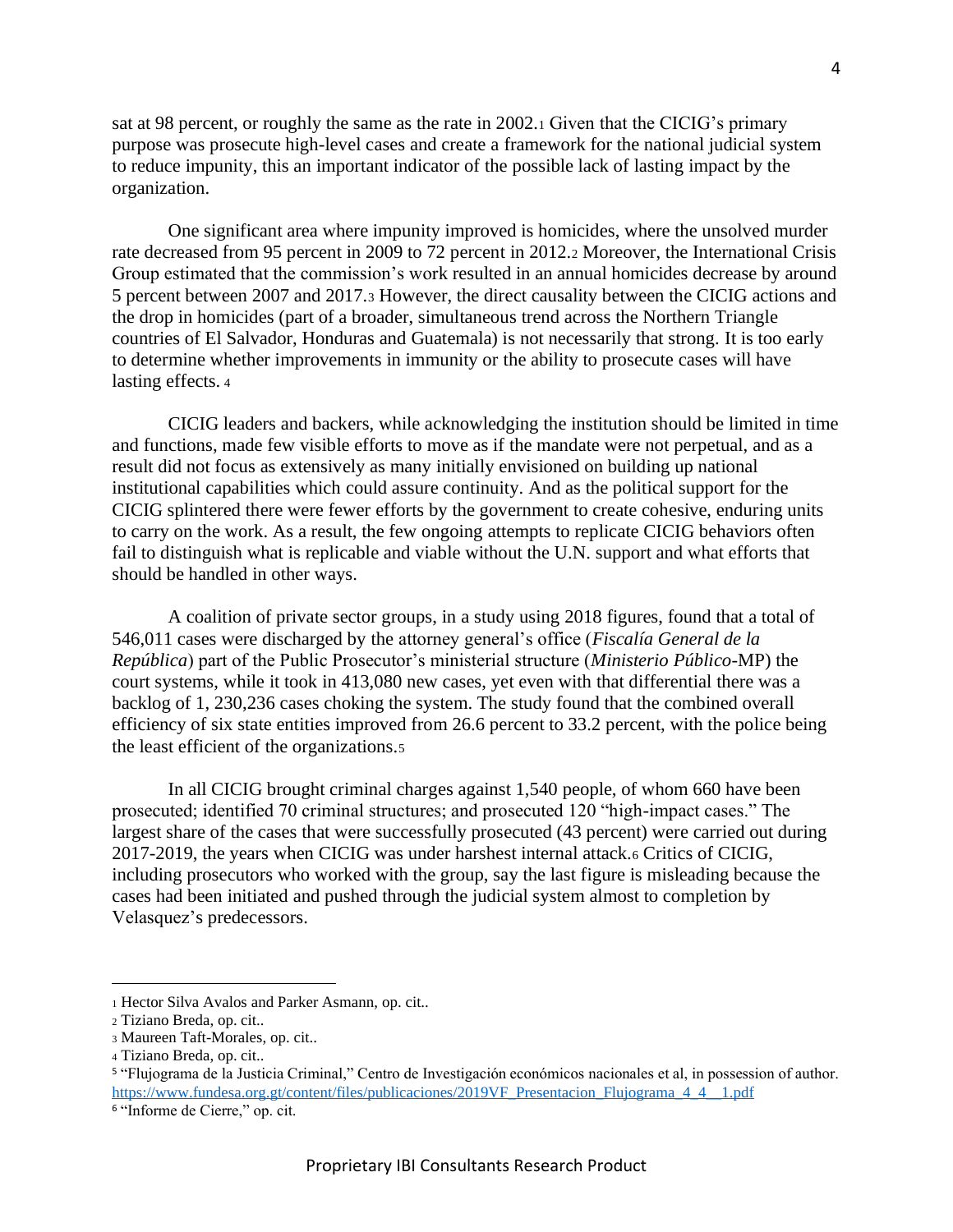For this analysis both supporters and opponents of CICIG shared their ideas of what went right, what went wrong and how CICIG lost popular support and the support of much of the political establishment, and what can be learned from the historic experience.

### <span id="page-4-0"></span>**Executive Summary**

After 12 years of the CICIG, Guatemala and outside observers can draw on the rich experience to highlight some of the lessons learned for future independent investigative commissions. The CICIG experiment was the first of its kind with broad, vaguely defined powers which evolved over time, molded by the personalities and philosophies of its various Commissioners. Time will remain the best storyteller as the post CICIG era plays out and its actions and of all that contemplate this era in Guatemalan history. However, what is clear is that when independent investigative bodies lose the consensus of broad sectors of society, including the political elite and international backers, and are perceived as being politicized, they rapidly lose the ability to function effectively.

As former U.S. ambassador Steve McFarland noted, corruption is a "wicked problem," meaning a problem that is multifaceted, cuts across several interdependent issues that must be tackled simultaneously and require long-term whole of government efforts to tackle. Wicked problems are seldom solved but can sometimes be managed down from an existential threat to the state to something less challenging, and eventually into part of the normal, permanent criminal landscape.

While many viewed the CICIG as a potential silver bullet to problem of corruption and state-sponsored violence, in reality the best that could be hoped for with the organization and any subsequent similar ones that may follow, is to help the state manage the "wicked problems" to keep them from escalating into existential threats to the state.

McFarland also astutely identifies another important reality that played a significant role in the CICIG's demise: "While there are generally agreed upon solutions to reduce corruption, success requires the anti-corruption leaders to think as politicians as well as prosecutors; in anticorruption efforts, successful policy implementation may depend more upon individual leadership than other public policy challenges, and they require much more time than one might anticipate."<sup>7</sup> In the end, as discussed below, the failure to understand the political realities and clash of personalities were key to ending CICIG's mandate.

Although the CICIG initiative has come to its end, the lessons can help guide future initiatives aimed at fighting clandestine groups and corruption, to preserve human rights, and build momentum to remove the most egregious criminal elements from the body politic and state institution. Independently, in the case of post-CICIG Guatemala, the fight against impunity must continue despite the fierce resistance from entrenched criminal actors and power brokers.

<sup>7</sup> Ambassador (ret) Stephen G. McFarland, "Prosecuting Corruption and State Capture When Corruption Fights Back: The Lessons of the Commission Against Impunity in Guatemala," unpublished paper, November 22, 2019.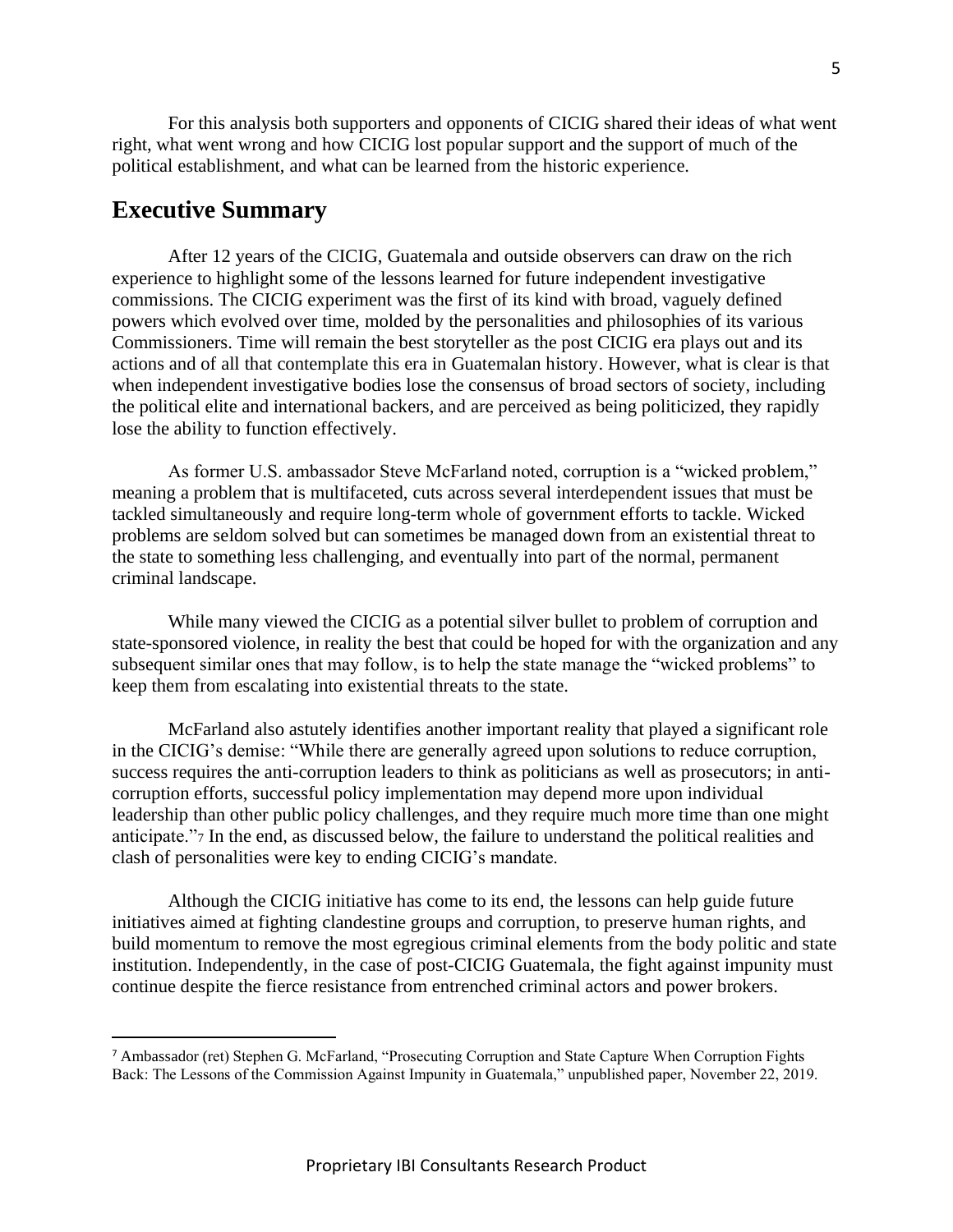The fight against clandestine groups, transnational trafficking, money laundering and corruption is one that every nation faces to varying degrees. Guatemalans reluctantly asked for help and they received it from the UN. But the mission to establish rules and train trusted referees in the midst of an ongoing game where there were no referees or rulebooks was a herculean task. This led to both success and failures, as this report discusses.

In the case of CICIG, individual leadership differences, actual or perceived conflicts of interests and collusion, and the complexity of the criminal structures all played a part in ending the Commission's mandate. In addition, the consensus among multiple national and international stakeholders fractured as the CICIG's mandate expanded to new areas many viewed as outside the original purview – a purview that was vague and ill-defined from the outset. The pioneering spirit of Commissioner Castresana's era, the polarizing era of Commissioner Dall'Anese and the politically charged era of Commissioner Velásquez, each provide a complementary view to the analysis in this report.

The creation of the CICIG also generated unrealistic expectations both in Guatemala and the international community of rapid, overwhelming success in dismantling parallel structures that had existed for decades through powerful alliances among themselves and with sectors of the state. With some clear successes, particularly in the early days, the heightened expectations were understandable but ultimately unrealistic and unsustainable.

Finally, the CICIG set out with a significant lack of understanding of its own vulnerabilities or little understanding that it could be penetrated by hostile actors infiltrated on behalf of the criminal elements that the group was supposed to be investigating. In the first few years CICIG did not have an internal affairs or counter-intelligence program, lax internal security and a belief their operations were shielded from possible corruption because they were a UN affiliated body. This naivete incurred significant harm and was costly to its effectiveness.

This report is based on an extensive open source literature review in English and Spanish, as well as interviews with multiple individuals who worked with CICIG, diplomats directly involved with CICIG, individuals who provided information to CICIG and worked with them on an informal basis, and individuals who alleged that CICIG had violated their due process rights and acted beyond the organization's mandate.

The fight against organized crime, corruption and impunity is vital across the hemisphere. The CICIG had its strengths and weaknesses like all organizations. This report seeks to go beyond the politics and the groundswell of opinions to draw some lessons to guide future experiments. There is a great deal to be learned from this experience given the pervasiveness of criminal enterprises around the globe and the ongoing discussions to develop similar commissions in the region.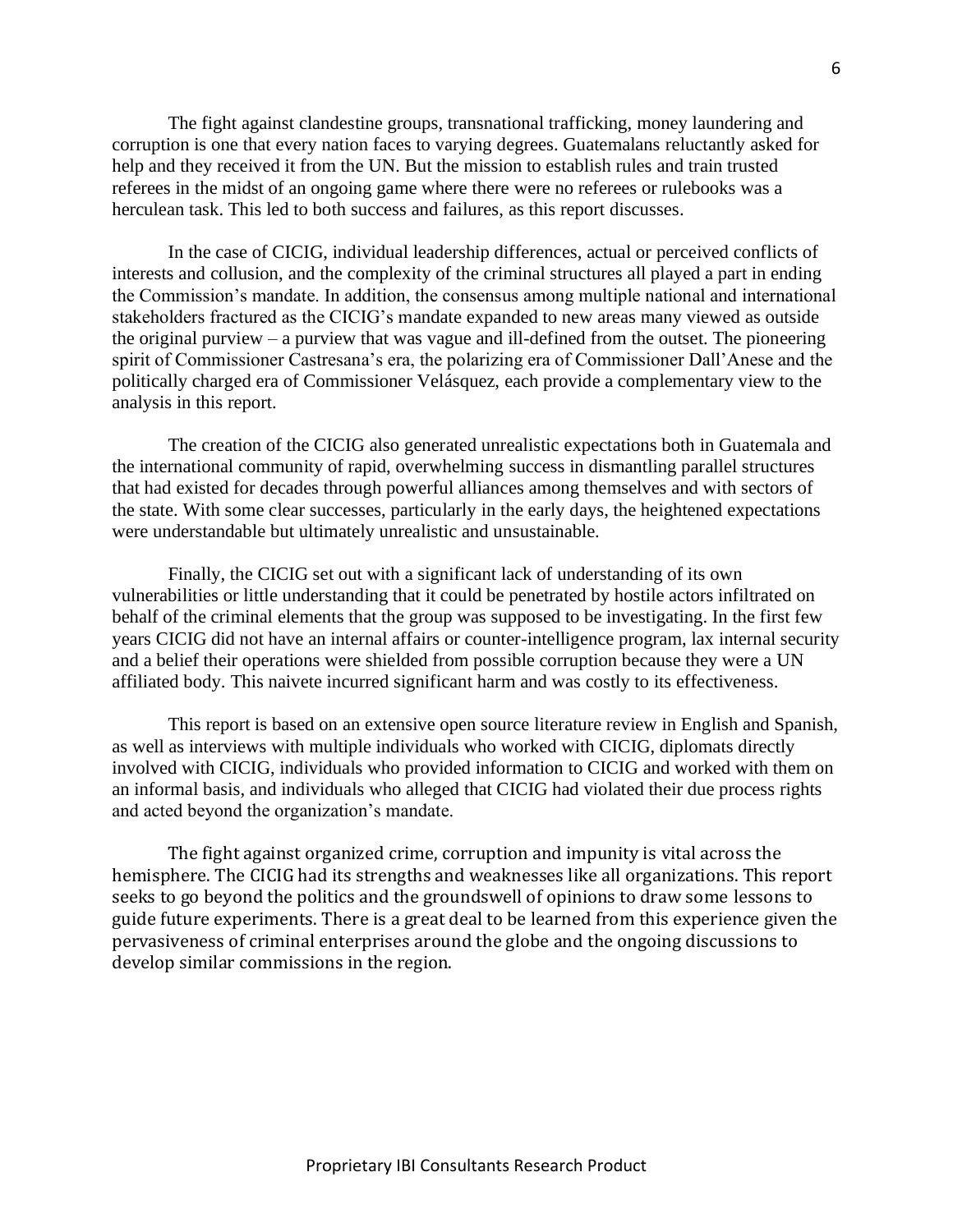## <span id="page-6-0"></span>**Important Points of Mention from Lessons Learned**

- **1.** Include a clear definition of the mandate and appropriate cases in the mandate at the outset
- **2.** Clearly delineate the role of the commissioner in order to avoid the personality-driven pitfalls encountered by CICIG directors
- **3.** Include evaluation and performance metrics in the mandate
- **4.** Establish a clear command and control structure among the organization, the international sponsoring agency and the host government
- **5.** Focus on completing the judicial trials of those arrested
- **6.** Have a strong messaging team and strategy in place from the beginning
- **7.** Create functional counterintelligence and personal security structures
- **8.** Publish an annual action plan and be accountable for its completion
- **9.** Maintain broad international backing for the mandate
- **10.** Involve the international entities more in an oversight capacity
- **11.** Build capabilities within institutions from the outset and design permanent mechanisms to transfer capabilities
- **12.** Emphasize maintaining continuity in leadership and investigative teams on both the host country and international side
- **13.** Install internal mechanisms at the outset to prevent the cooptation of the state and corruption and The pathway to be avoided is the penetration of organized crime into upper echelons of power by shining light on the existing relationships and funds flows between criminal and political organizations.
- **14.** Build a consensus with host country on due process and how to carry out new prosecution mechanisms without violating due process and trial by media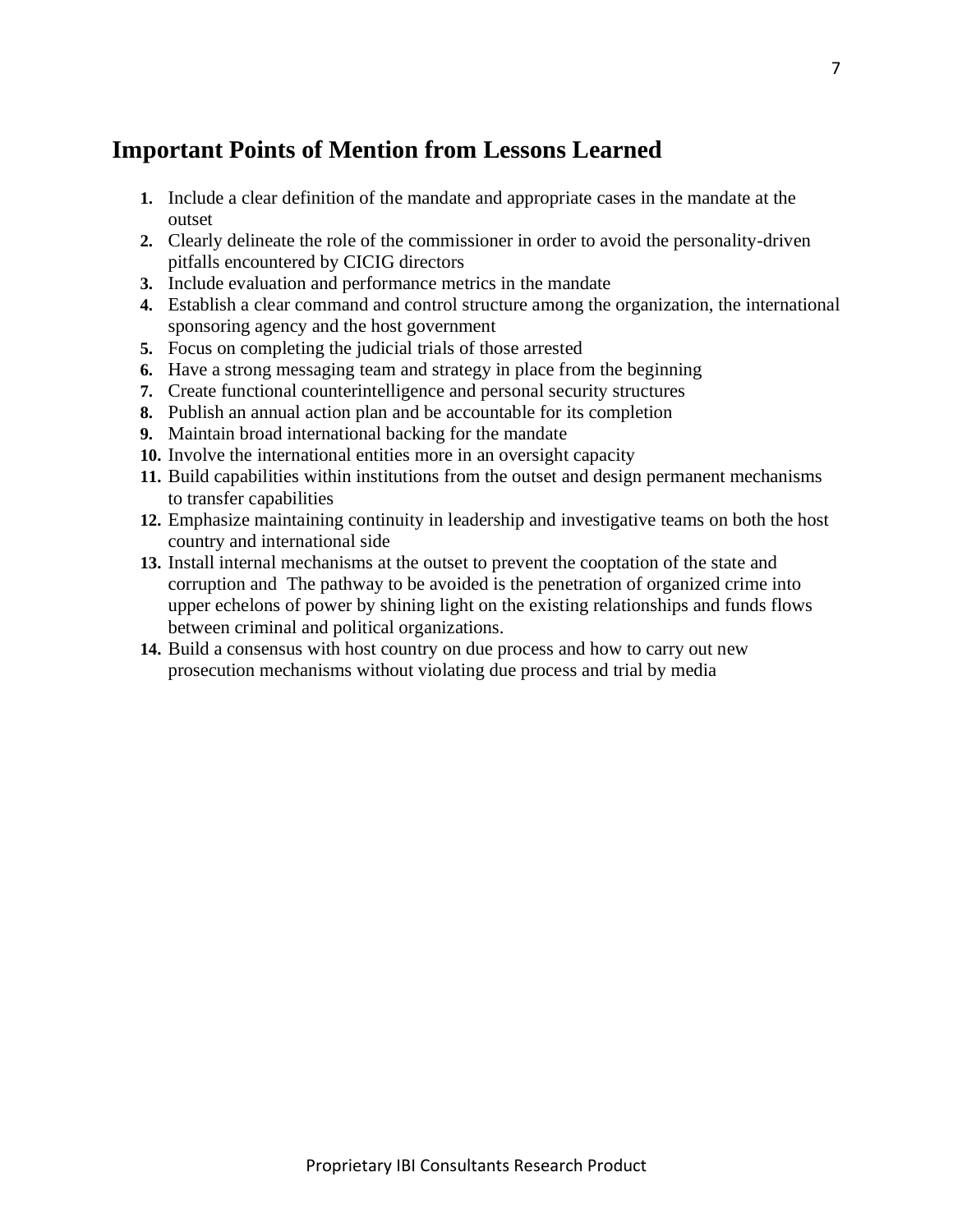## <span id="page-7-0"></span>**Overview and Regional Context**

The CICIG was formed in the face of multiple intractable criminal cases and high-profile murders that led to a common understanding that the corruption and parallel security and intelligence services intertwined with the state were too powerful for national law enforcement and judicial structures to confront alone. The entire Northern Triangle faced a rising wave of violence, with the three nations (El Salvador, Guatemala, Honduras) ranking among the five most violent in the world. Various formulations of traditional aid packages for Mexico and the Northern Triangle, aimed at addressing the root causes of violence, while investing hundreds of millions of dollars, had made little impact on lowering the violence, combatting impunity or stemming the growth of transnational organized crime, particularly drug trafficking.

In fact, by most metrics the situation across the region was getting worse, not better, as the aid flowed in. CICIG was viewed internationally as a necessary new and outside the box experiment to tackle the underlying issue of impunity in a way that would change the dynamic and serve as a model for the rest of region and, perhaps, the continent and beyond. Guatemala, facing a series of crisis, agreed after fits and starts, to allow the experiment to proceed there.

The CICIG described the criminal organizations in tackled as

Hidden or clandestine networks that: move from legal to illegal and formal and informal sectors and vice versa; generate political power to take advantage of the economic resources of the state; and have the capacity to generate impunity for their activities. Our investigations found political-economic networks in different parts of the state and around the state that have existed for the 30 years of democratic transition. These networks have infiltrated the structures of political power in order to introduce their own agenda of illegal and legal interests, and to convert the public interest agenda and state agenda to their agenda by shaping political relationships, the logic of the political parties, and commercial and contractual relations with the government and the state itself.<sup>8</sup>

Guatemala's position was not unique. The peace processes that ended the wars in Nicaragua (1990), El Salvador (1992) and Guatemala (1996) had failed to deliver on the promised stability, reduction in violence and establishment of functioning judicial systems. Homicide rates were rising in part because transnational gangs like the Mara Salvatrucha (MS-13) and Calle 18 were gaining territorial control and local and regional criminal structures grew in complexity and strength.

Today, Guatemala remains a country divided along the lines of civil conflict (left vs right) and these silos, which seldom overlap, have created a culture of "survival of the fittest," which enables and fosters corruption. This reality facilitates a culture of patronage at all levels and a culture of "Gatekeepers" that exploit the weaknesses of the institutions to establish organized crime groups and syndicates. The topography of the country and long history of weak state presence dating back to the colonial era, has created spaces which are exploited by alternative power structures, primarily drug cartels, gangs and other criminal groups, who often

<sup>8</sup> "Informe de cierre: El Legado de Justicia en Guatemala," CICIG, October 2019.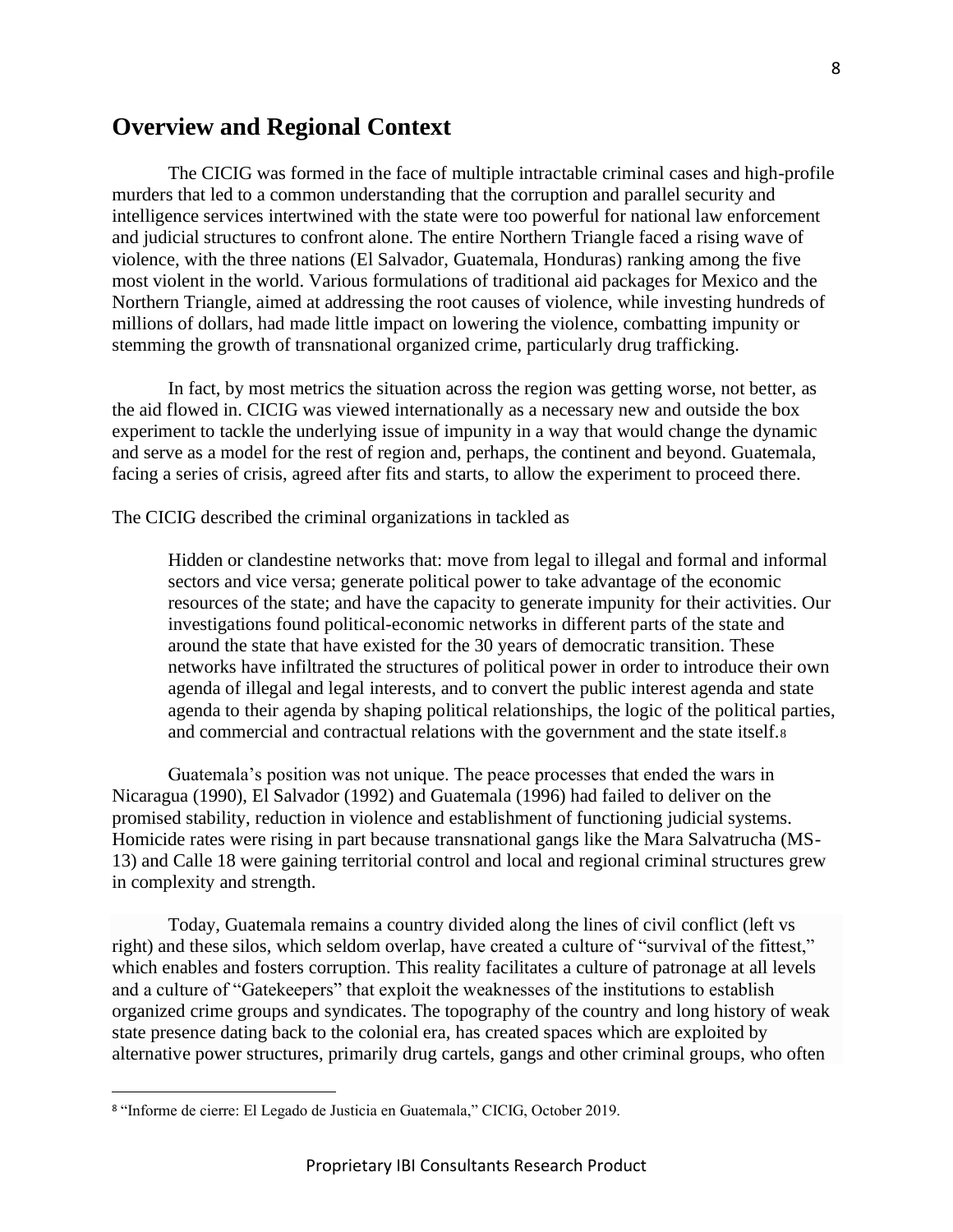prey on indigenous communities or co-opt and operate on traditional indigenous lands. Guatemalans live in a country that is still at war internally and the polarization means that applying justice – or seeming to – to one side and not the other only breeds distrust among decision makers and cripples efforts to enact much needed reform initiatives geared toward moving the country forward.

The end of the Cold War and its proxy conflicts in the hemisphere were particularly difficult for Central America and opened the door for highly trained individuals with extensive combat experience to join forces and rapidly form sophisticated, highly militarized criminal operations. The dramatic and rapid downsizing of militaries and the disarming of insurgent groups put tens of thousands of young men on the streets with few employment opportunities or economic options. With the ideological barriers crumbling, it became more lucrative and viable for these groups to pool their skill rather than fight each other.

| <b>AÑO</b> | <b>NÚMERO DE HOMICIDIOS</b> |
|------------|-----------------------------|
| 2000       | 2.904                       |
| 2001       | 3,230                       |
| 2002       | 3.631                       |
| 2003       | 4.237                       |
| 2004       | 4,507                       |
| 2005       | 5,338                       |
| 2006       | 5,885                       |
| 2007       | 5,781                       |

*Figure 1: Homicide rates in the years preceding the creation of the CICIG (Source: CICIG final report)*

An international investigation of post-conflict armed groups in El Salvador 1994 found that the "illegal armed groups" operating after the war had "morphed" into more sophisticated, complex organizations than had existed during the civil war, and that, as self-financing entities they had a strong economic component, as well as political aspect, to their operations.<sup>9</sup>

The same phenomenon occurred in Guatemala, where shadowy forces called Illegal Clandestine Security Apparatuses (*Cuerpos Ilegales y Aparatos Clandestinos de Seguridad)*  controlled intelligence and security and intelligence structures with more power than the state.

While El Salvador, Honduras and Nicaragua all had significant foreign military training on a state-to-state level during the Central American wars, Guatemala, largely ostracized internationally, had relied for military training on Israel as well as private Argentine and rightwing Cuban exile trainers. The Guatemalan military and paramilitary groups developed a reputation for massive human rights abuses where traditional conditionality on military aid had historically been non-existent or ineffective.

<sup>9</sup> "Informe del Grupo Conjunto Para la Investigación de Grupos Armados Ilegales con Motivación Politica en El Salvador," El Salvador, July 28,1994, accesd at[: http://www.uca.edu.sv/publica/idhuca/grupo.html](http://www.uca.edu.sv/publica/idhuca/grupo.html)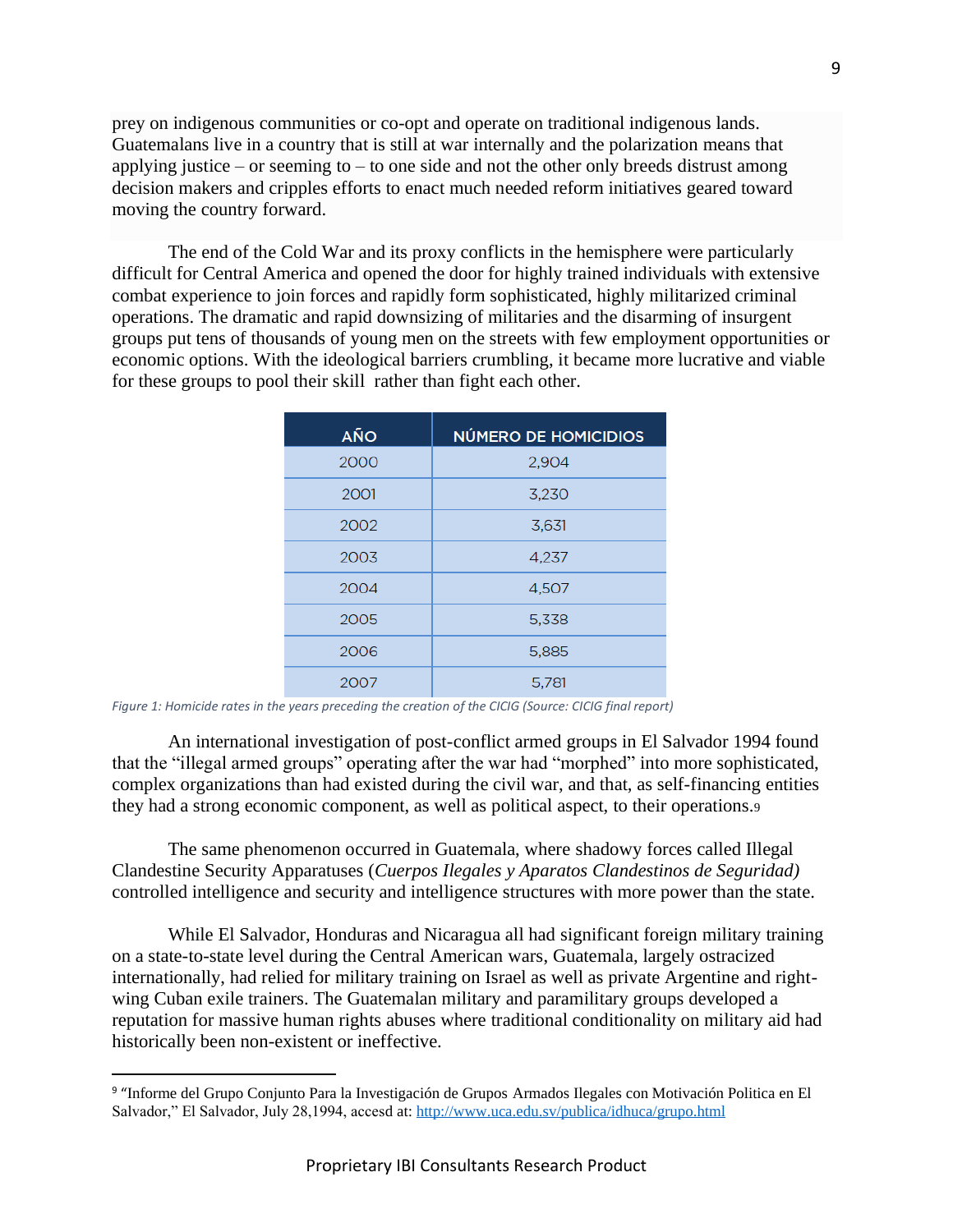The Israeli government, which maintained several hundred advisers on the ground in Guatemala in the 1980s, and other group, did not condition their support to the government on its adherence to human rights or other factors,<sup>10</sup> leading many Guatemalan leaders who had not opposed CICIG to significantly underestimate the disruptions the presence of an international investigative body, untethered to the Guatemalan political and military structures, could have. Financial corruption and influence in the political sector, which became a focus of the CICIG, was often not viewed as a significant problem – or even illegal – by many Guatemalan political elites and stakeholders who had traditionally participated in formal politics.

Unlike homicides and parallel intelligence structures, which hindered the ability of the traditional groups to operate economically or attract foreign capital without significant hurdles, using financial influence was viewed as perhaps problematic but not a root problem and not something that CICIG was mandated to investigate or prosecute.

While the extreme right-wing groups in El Salvador and Guatemala were in close contact as part of a broad U.S.-backed anti-Communist coalition during the 1970s and 1980s, some of the Guatemalan elites considered their Salvadoran counterparts to be too soft and ready to negotiate and blamed this perceived weakness the result of El Salvador's reliance on U.S. assistance and the conditions that came with that aid.

The Marxist-led guerrilla groups in the region also maintained sporadic contact. But the FMLN in El Salvador carefully cultivated its international image, allowed frequent media access to its leaders and combatants and lobbied extensively in Washington and European capitals. The Sandinista government in Nicaragua also had a broad range of international contacts, from fellow Marxist governments to a host of revolutionary movements across the world.

However, the Guatemalan groups remained largely in remote mountainous regions with little contact even with likeminded groups in the region, and even less with their would-be international partners, leaving them with a much narrower view of the world , the changes wrought by the end of the Cold War, and fewer outside supporters.

When the conflict ended in Guatemala – four years after the conflicts in El Salvador and Nicaragua had reached a negotiated settlement – there was not an accepted, institutionalized doctrine of civilian control of the military, institutional respect for human rights, or a history of intelligence services being used strategic rather than political and economic gain. El Salvador in particular had made some efforts at the end of the war to incorporate U.S. doctrine of civilian control and independent intelligence structures into the post-war political architecture, but over time these efforts were unsustainable.

<sup>10</sup> Rosa de Ferrari, "Israel's close relationship with Guatemala has roots in country's civil war," Panoramos, University of Pittsburgh Center for Latin American Studies, January 8, 2018, accessed at: [https://www.panoramas.pitt.edu/news-and-politics/israels-close-relationship-guatemala-has-roots-countrys-civil](https://www.panoramas.pitt.edu/news-and-politics/israels-close-relationship-guatemala-has-roots-countrys-civil-war-0)[war-0](https://www.panoramas.pitt.edu/news-and-politics/israels-close-relationship-guatemala-has-roots-countrys-civil-war-0)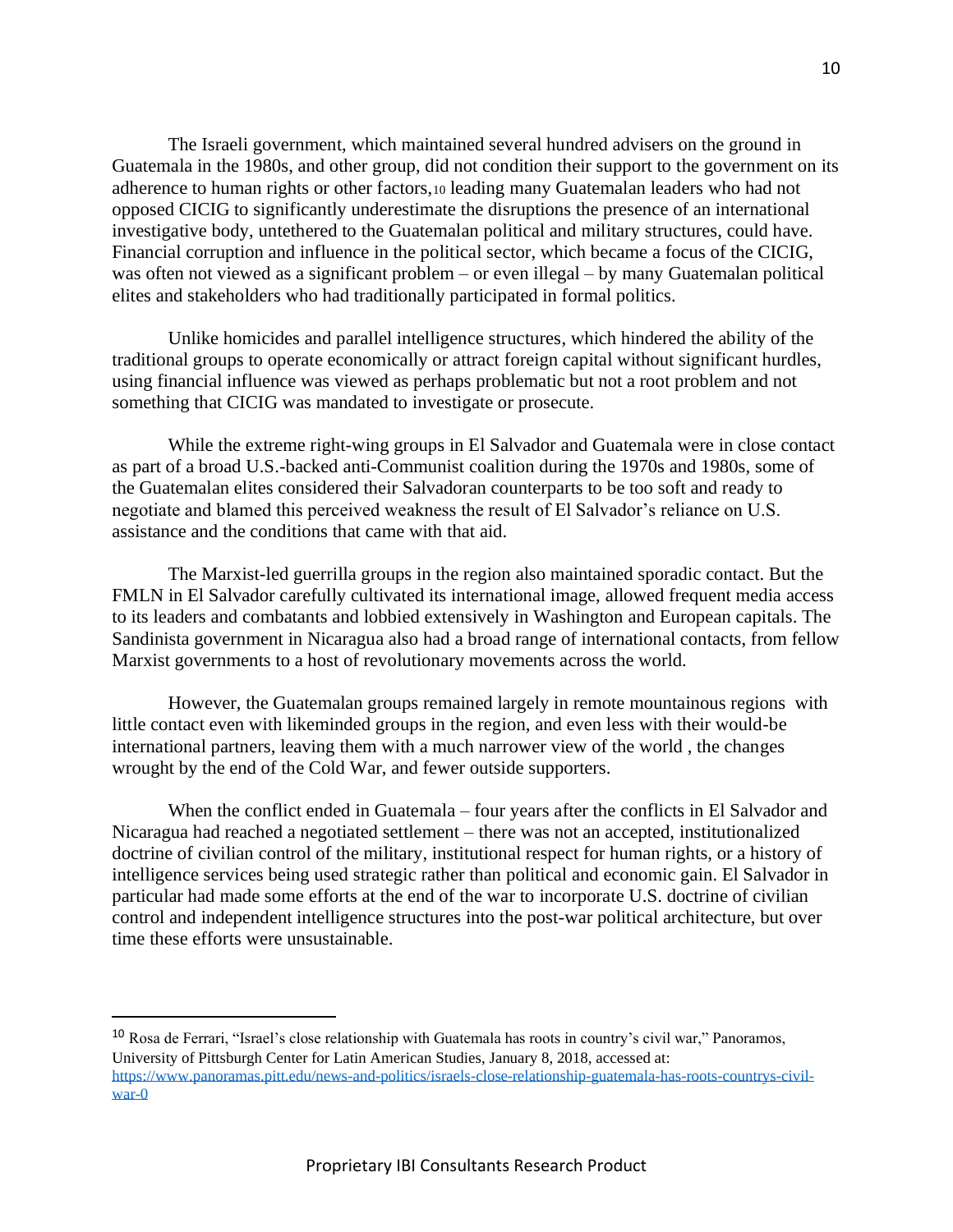The most well-known of the clandestine structures in Guatemala was known generically as The Brotherhood (*Cofradía*), a group of former military intelligence officers who worked, often with political parties, to create large criminal empires.<sup>11</sup> Over time, as the *Cofradía* and other groups split into different factions, former guerrillas formed alliances with former military and police officers to form new criminal groups that had more real power than the state and often operated with the direct participation of the state or with the acquiescence of the state.

In addition, the criminal organizations became quasi-states within Guatemala, where drug trafficking families provide employment, medical care, education and security to the local population – things the state never did. This gave the criminal structures access to local and national political power, concentrated on the local municipal offices of mayor and the national assembly, as the families moved heavily into buying their way into the formal political power structure and the corresponding immunity.

## <span id="page-10-0"></span>**The CICIG Experiment**

As criminal groups became more visible and the iron fist (*mano dura)* policies against criminal groups and gangs consistently failed to stem the tide of violence across the region, CICIG was created as a bold experiment. The theory of the case for CICIG was that the international community would work "side by side with Guatemalan investigators and police" as the two are true "to develop and fortify cells of highly trained, vetted prosecutors and police. The hope is that these cells of 'untouchables' will eventually head the institutions, and that they can lead reform from within."<sup>12</sup>

There is surprising agreement across those interviewed that the first years of the CICIG were valuable and that the organization operated within its mandate to make significant advances. Even those bitterly opposed to CICIG in the last two years of its existence usually caveat their opposition by saying that the CICIG started off well and was not viewed as the hostile force it was later perceived to be.

As became clear over time, as the CICIG and the MP under whose auspices the attorney general's office operated, advanced against various corrupt actors, it encountered even more corruption. And, as CICIG and the MP prosecuted and jailed increasingly high-profile individuals – two ex-presidents, a sitting president and vice-president, former ministers, congressmen, and private sector leaders – it generated more and more opposition from the affected sectors of the political structure, particularly as the focus of the investigations shifted to financial crimes rather than violent crimes. By 2018 this opposition was increasingly coordinated and effective, focusing on two CICIG vulnerabilities: CICIG's three-year mandate renewal process, and its reliance upon U.S. political support.<sup>13</sup>

<sup>11</sup> Steven Dudley, "Drug Trafficking Organizations in Central America: *Transportistas,* Mexican Cartels and Maras," Organized Crime in Central America: The Northern Triangle, Woodrow Wilson International Center for Scholars, November 2011.

<sup>12</sup> Dudley, op. cit.

<sup>13</sup> McFarland, op. cit.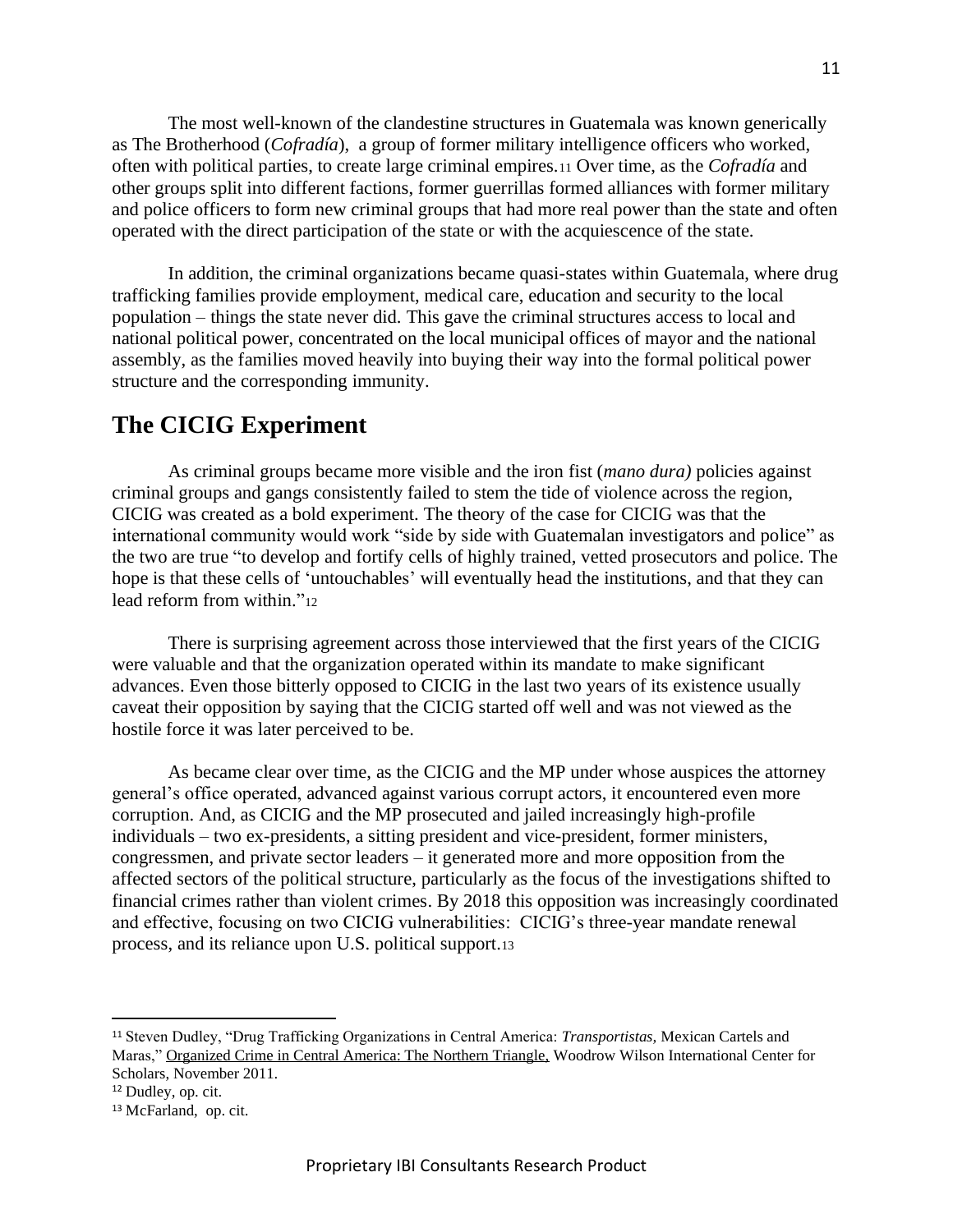This opposition was coupled with the growing perception that CICIG was increasingly operating outside its original mandate and taking cases far from its purview, with multiple, credible allegations that charges against some individuals were not backed by solid evidence, and that the strong political ambitions of the attorney general at the time, Thelma Aldana, who later unsuccessfully ran for president, had tainted the apolitical nature of the prosecutor's office.

The belief that the CICIG had become a political instrument willing to pursue minor cases was particularly true in the case of the investigations against José Manuel Morales, the son of President Jimmy Morales, and Samuel "Sammy" Morales, the president's brother, for corruption cases involving less than \$35,000 going back to 2013. These cases were widely viewed as small cases that did not come close to meeting the threshold established for CICIG to tackle major cases. In addition, the alleged crimes occurred before the president even ran for office. Guatemalan courts ultimately acquitted both men on all counts.<sup>14</sup>

The counter argument by supporters of CICIG is that the Guatemalan prosecutors in the MP asked CICIG to support the Morales cases because of the political sensitivity, and that not taking them would have created the perception of political fear or favoritism by Commissioner Iván Velásquez and the organization. However, in retrospect there is broad consensus among those interviewed that the move was at best ill-advised and gave significant ammunition to CICIG's opponents, including President Morales.

"If CICIG wanted to prosecute the president's family, at a time when relations were badly strained anyway, it should have waited until there was something more than what in Guatemala passes for petty crime," said one former CICIG official. "The thinking was to show no favoritism, but it was a case that should have been handled in the regular court structure, not a CICG major crimes case. It was far below the level of what CICIG was supposed to be handling. It was tone deaf and cost us a lot of political support."

Another tipping point in public perception of the CICIG came following the historic jailing of conservative president Otto Molina Pérez – a former military officer – and his vice president, Roxana Baldetti for illicit financial activities and corruption during their time in office. The cases were initially hailed as an historic breakthrough but have since stalled in the court system. Baldetti has been convicted in one case, which is on appeal and remains in prison. Perez Molina has yet to go to trial for any of the alleged crimes and remains in "preventative detention." *La Líne*a as the corruption scheme was known, reportedly continues and the arrests, while setting an important precedent on equality before the law, appears now to have yielded a significant PR boon without dismantling of the underlying criminal structure within the state.

When significant corruption issues with former center-left president Alvaro Colom were discovered in the *Transurbano* case and Colom was arrested on Feb. 13, 2018 but was released from jail after only five months, there was the widespread feeling that the CICIG was protecting politicians on the left while persecuting those on the right. This narrative was already being

<sup>14</sup> Luis Echeverría, "Son, brother of outgoing Guatemalan president cleared of fraud," Reuters, August 19, 2019, accessed at: [https://www.reuters.com/article/us-guatemala-corruption/son-brother-of-guatemalan-president-morales](https://www.reuters.com/article/us-guatemala-corruption/son-brother-of-guatemalan-president-morales-acquitted-of-corruption-idUSKCN1V91Q8)[acquitted-of-corruption-idUSKCN1V91Q8](https://www.reuters.com/article/us-guatemala-corruption/son-brother-of-guatemalan-president-morales-acquitted-of-corruption-idUSKCN1V91Q8)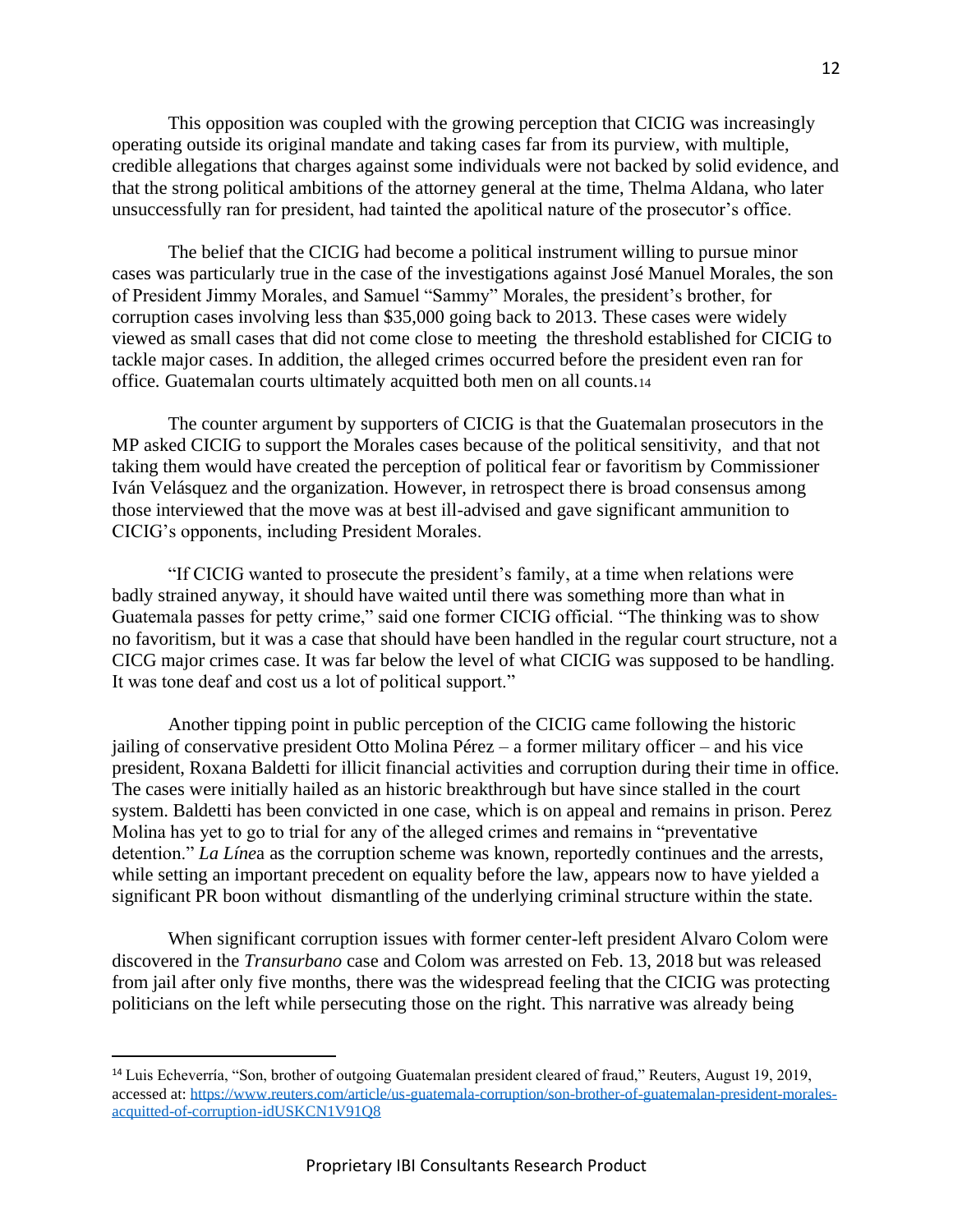written by those disillusioned with CICIG and its leader at the time Iván Velásquez, suspected by many of the political elite of being a closet leftist operative infiltrated into the CICIG.

Sandra Torres, Colom's former wife and former vice president aligned with radical populist movements, was arrested in September 2019 for accepting illegal campaign contributions, but the case was not brought by the CICIG, which was being dismantled at that time. In October 2019 a judge ordered Torres to be placed in preventative detention in prison. There was a widespread perception that Torres, who had long been suspected of engaging in multiple illicit criminal enterprises, would have been a legitimate CICIG target but was not investigated because of her political alignment. CICIG prosecutors said the MP never requested help in investigating Sandra Torres, thereby tying the CICIG's hands.

While such deep political divisions may be hard for outsiders to grasp, it is a real legacy of the civil war. The lingering, deep hostility of the traditional hard right, deeply anti-Communist wing of Guatemalan politics toward anything perceived as being of the left and therefore Marxist, and the belief that Colom and others were secretly aligned with Marxist guerrillas during the civil war is real and abiding.

Over time it became an article of faith that CICIG favored the left, including multiple unfounded allegations that Velásquez, a Colombian, was a member of the FARC Marxist insurgency. At the same time CICIG did little to allay those suspicions, pursuing few if any cases related to the criminal structures tied to the former guerrilla groups and again appeared over time to be at best tone deaf to the way its work was being perceived over time by the political and economic elites of Guatemala.

"When Perez Molina was arrested with strong U.S. support, we in the business sector who had supported him thought we should wait and see what happened next," said one businessman who moved from supporting CICIG to opposing the continuation of the organization's mandate. "Then Colom was arrested, we thought, okay, now they are being even handed. Then Colom walked, Sandra (Torres, Colom's ex-wife and former First Lady) was never arrested in a CICIG case when everyone knew about her corruption and crimes, it became clear there was a political agenda."

In addition, the intangible, contextual issues and personalities involved – particularly between Velásquez, the last CICIG commissioner, and Guatemalan President Morales, who did not renew CICIG's mandate – coupled with waning international interest and the antipathy of the Trump administration to the organization, created the perfect storm for the demise of CICIG.

Of particular importance was the shifting focus of the Trump administration's priorities in Central America. The Obama administration embraced the traditional bipartisan U.S. policy goals and methodologies, had offered full support for the CICIG as part of a broad effort to deal with the underlying causes of poverty and social inequality.

When Perez Molina sought to end the CICIG's mandate in 2015, his administration faced threats of retaliation from the Obama administration as well as public protests in support of the body. When the scandal that ultimately sent him to jail broke, Perez Molina felt he had no choice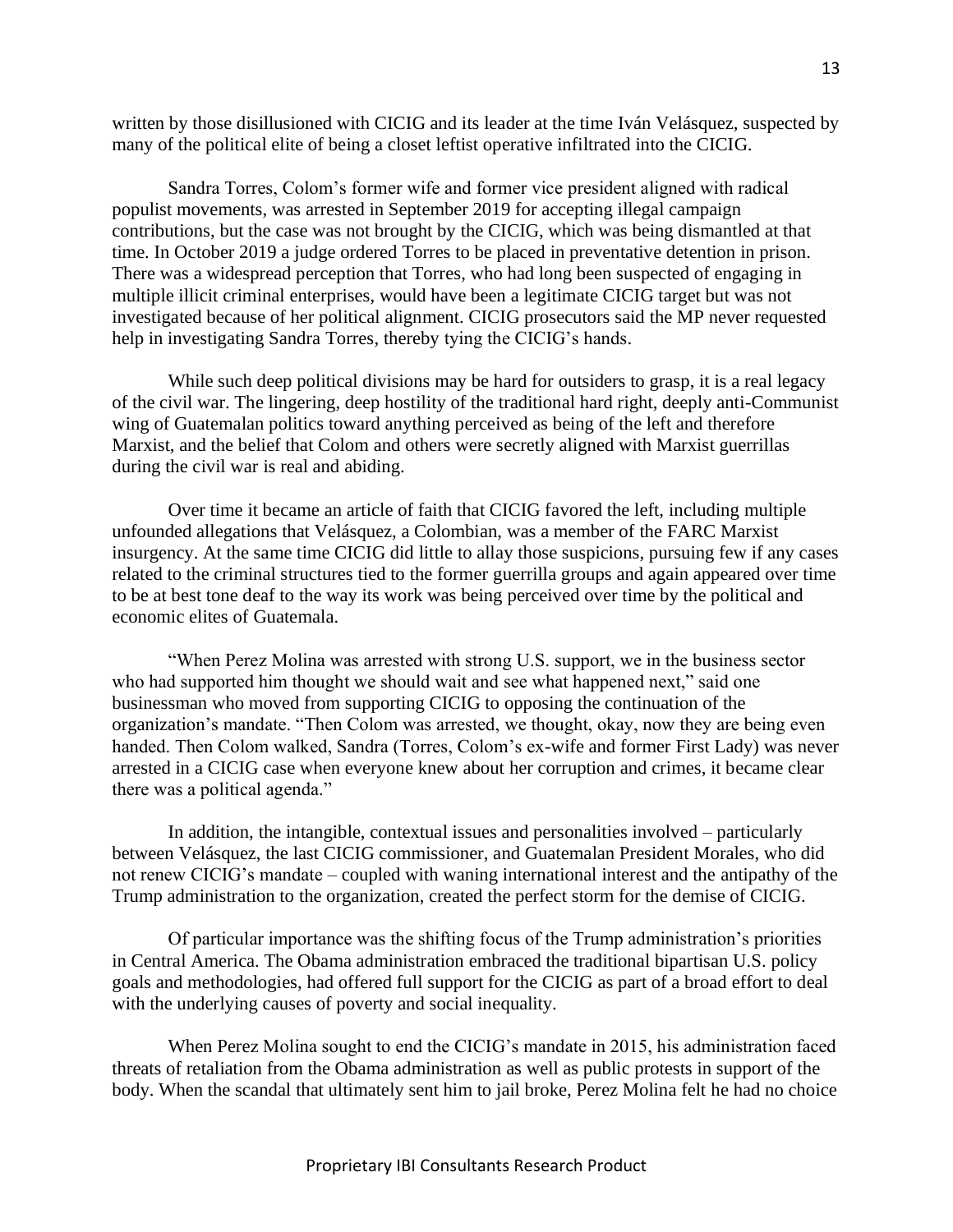but the renew the CICIG's mandate for an additional two years despite his disdain for the organization and his own legal jeopardy.

However, the Trump administration is primarily interested in a transactional relationship and little interested in traditional approach or supporting U.N.-led mandates in Central America. Essential to the Trump administration was halting the flow of migrants from Central America to the U.S.-Mexico border. In exchange for the support of the Morales administration for unpopular U.S. policies, the Trump administration has been willing to offer a largely hands-off approach on things that irritated Morales, including the CICIG, strict control how U.S. security aid was used and allegations of widespread corruption.

At the same time, conservative businessmen launched a sustained lobbying campaign against the CICIG in Washington, particularly Evangelical groups through the offices of Vice President Pence and then U.N. Ambassador Niki Haley. When the Trump administration decided to move the U.S. Embassy in Israel to Jerusalem, the Morales administration in Guatemala was one of the few countries to not only embrace the move, but to follow suit by moving its embassy as well. This stance virtually guaranteed that Morales administration would receive little pushback over strategic issues like ending the mandate of CICIG.

### <span id="page-13-0"></span>**History**

On December 29, 1996 an agreement known as the "Agreement on a Firm and Lasting Peace" for Guatemala was signed, signaling the end of more than three decades of internal conflict in which both sides, unlike in other contemporaneous conflicts in the region, remained internationally isolated and largely outside the international consciousness.<sup>15</sup>

The end of Guatemala's internal conflict left an estimated 200,000 people killed as part of a broad anti-Communist campaign that largely targeted indigenous populations in the highland areas. Due to both the geographic isolation of the combat zones and Guatemala's general isolation in the international community, complex intelligence and security networks, often deeply corrupt and operating as separate powers from the central government, had taken root throughout the country.<sup>16</sup>

In the wake of this conflict, and considering the lasting marks of corruption and violence on the people, the United Nations created a Verification Mission (MINUGUA) to document the presence of violent actors and to counter violent remnants of the conflict.<sup>17</sup> Many of these

<sup>15</sup> "The International Commission Against Impunity in Guatemala: a WOLA Report on the CICIG Experience," *The Washington Office on Latin America*, July 1, 2015, accessed at[: https://www.wola.org/analysis/wola-report-on-the](https://www.wola.org/analysis/wola-report-on-the-international-commission-against-impunity-in-guatemala-cicig/)[international-commission-against-impunity-in-guatemala-cicig/](https://www.wola.org/analysis/wola-report-on-the-international-commission-against-impunity-in-guatemala-cicig/) .

<sup>16</sup> Maureen Taft-Morales, "Guatemalan President's Dispute with the U.N. Commission Against Impunity (CICIG). *Congressional Research Service*, March 5, 2019, accessed at: https://fas.org/sgp/crs/row/IN11029.pdf.

<sup>17</sup> "Against the Odds: CICIG in Guatemala," *Open Society Justice Initiative*, February 4, 2016, accessed at: [https://www.justiceinitiative.org/uploads/88ffafc0-09bf-4998-8ef3-e2a175e3f455/against-odds-cicig-guatemala-](https://www.justiceinitiative.org/uploads/88ffafc0-09bf-4998-8ef3-e2a175e3f455/against-odds-cicig-guatemala-20160321.pdf/)[20160321.pdf/](https://www.justiceinitiative.org/uploads/88ffafc0-09bf-4998-8ef3-e2a175e3f455/against-odds-cicig-guatemala-20160321.pdf/) .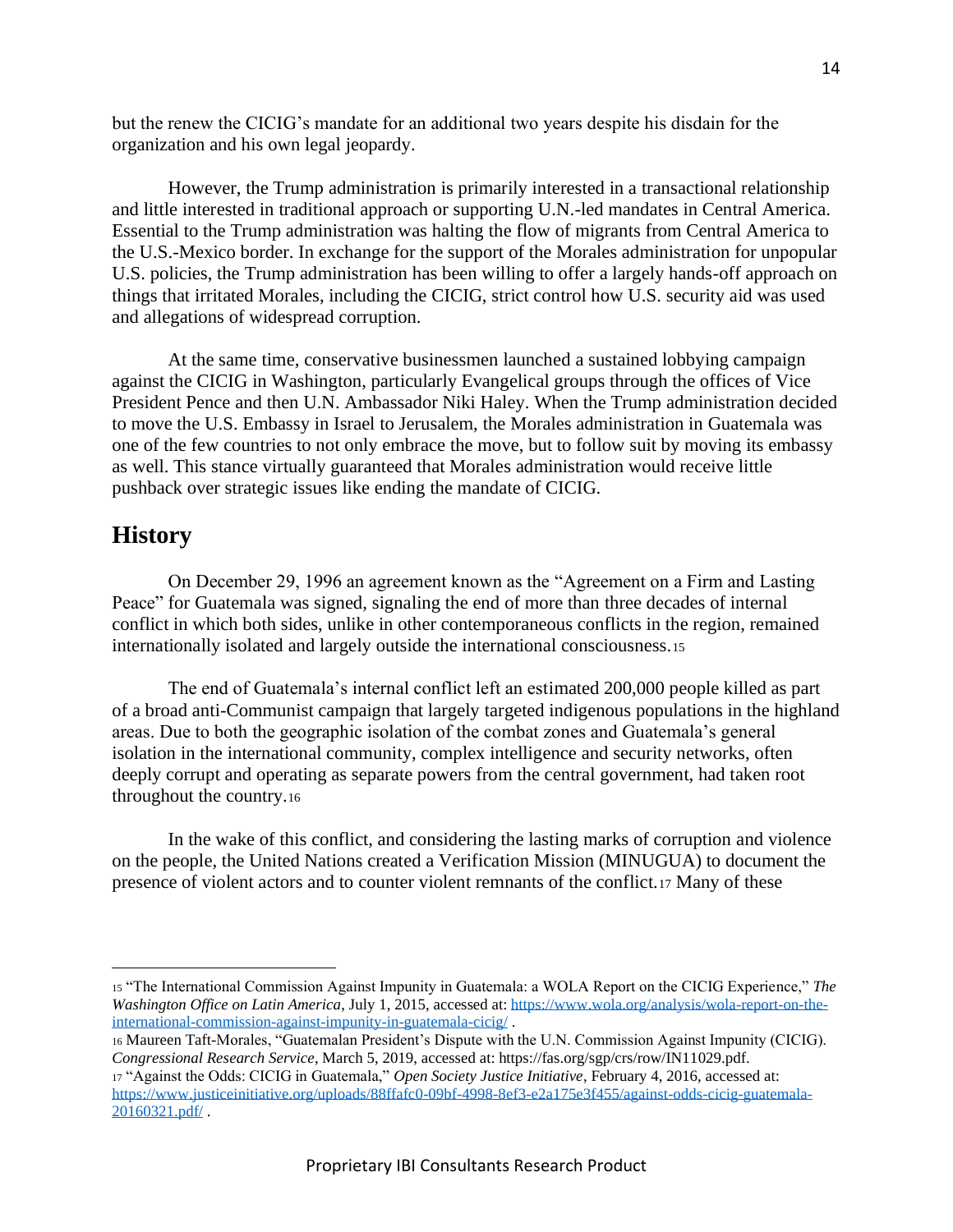criminal actors were illegal security forces and clandestine security organizations (CIACs) developed during the conflict, that continued to operate after the war.<sup>18</sup>

From the outset there was a fierce contest over who would control the narrative of the conflict: those who viewed it as an anti-Communist crusade to save the nation from disaster, or a brutal counterinsurgency campaign fought to thwart any efforts to structurally reform the deeply unequal distribution of wealth and allow indigenous populations a say in their future.

As the Central American wars were winding down, in 1992 Rigoberta Menchú, a Guatemalan indigenous activist, won the Nobel Prize for Literature for her autobiography *Yo, Rigoberta,* focusing new attention on the violence against the civilian population in Guatemala's internal conflict. In a pattern repeated in other cases, Menchú was hailed as a hero by many, reinforcing the narrative of military brutality. While the broad arc of the narrative is true, Menchú's account of her life was later found to be riddled with inaccuracies, lies and inconsistencies<sup>19</sup>

This incident and subsequent international debate proved to be a microcosm of the polarization that CICIG encountered a few years later. While activist groups essentially dismissed the inaccuracies as minor errors in broader, true narrative of military brutality against indigenous civilian populations, many of those in Guatemala who supported the military and its tactics took exactly the opposite view – that Menchú deliberately presented a false narrative that discredited the rest of her story and was solely aimed at damaging the military's image, doing through propaganda what the guerrillas could not achieve through armed conflict.

As with the CICIG, the preponderance of the evidence supported the Menchú narrative writ large, but with sufficient errors and misrepresentations to lend credibility to those seeking to discredit the effort, often presenting an equally false narrative.

Even with the United Nations' presence and the peace agreement's signing, violence – especially targeting human rights defenders and historically marginalized and largely indigenous populations – surged while impunity remained at extremely high levels. Between 2000 and 2003 for example, there were 374 reports of human rights defenders being threatened with at least 49 individuals killed.<sup>20</sup> Official statistics found Guatemala's impunity rate to be 96 and 98 percent in the early 2000s, and the situation was so bad, that in 2002 Amnesty International referred to Guatemala as a "corporate mafia state."<sup>21</sup>

<sup>18</sup> "Saving Guatemala's Fight Against Crime and Impunity," *International Crisis Group*, October 24, 2018, accessed at[: https://www.crisisgroup.org/latin-america-caribbean/central-america/guatemala/70-saving-guatemalas-fight](https://www.crisisgroup.org/latin-america-caribbean/central-america/guatemala/70-saving-guatemalas-fight-against-crime-and-impunity)[against-crime-and-impunity](https://www.crisisgroup.org/latin-america-caribbean/central-america/guatemala/70-saving-guatemalas-fight-against-crime-and-impunity) .

<sup>19</sup> Larry Rohter, "Tarnished Laureate: Nobel Winner Finds her Story Challenged," The New York Times, December 15, 1998, accessed at: [https://www.nytimes.com/1998/12/15/world/tarnished-laureate-a-special-report-nobel](https://www.nytimes.com/1998/12/15/world/tarnished-laureate-a-special-report-nobel-winner-finds-her-story-challenged.html)[winner-finds-her-story-challenged.html](https://www.nytimes.com/1998/12/15/world/tarnished-laureate-a-special-report-nobel-winner-finds-her-story-challenged.html)

<sup>20</sup> "Against the Odds: CICIG in Guatemala," op. cit.

<sup>21</sup> "The International Commission Against Impunity in Guatemala: a WOLA Report on the CICIG Experience," op. cit.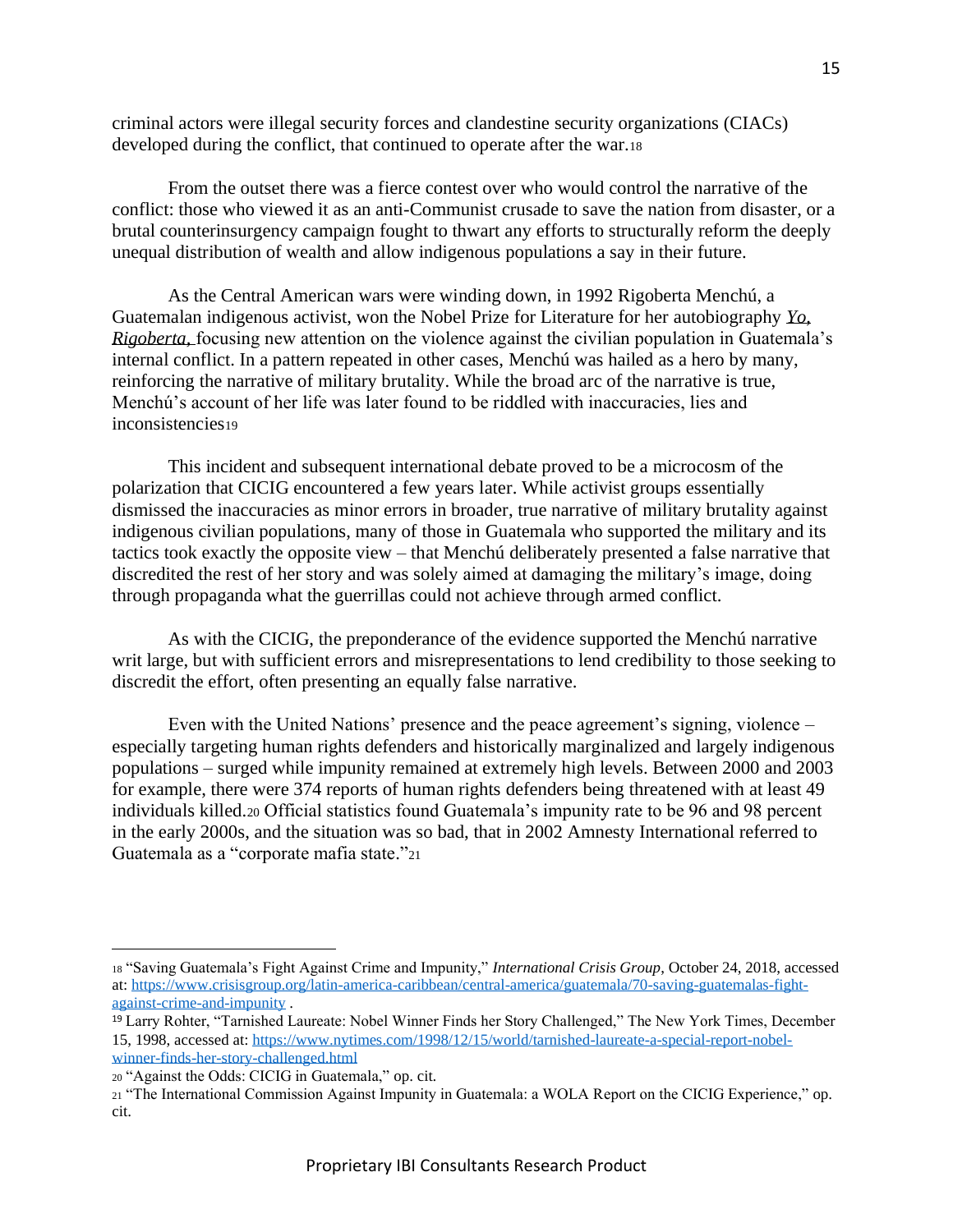Even so, the MINUGUA's mandate ended in 2004, leaving Guatemala at a standstill in its efforts to combat impunity, corruption, and violence.<sup>22</sup> Given the persistent violence and insecurity in Guatemala, civil society groups began to organize and protest, demanding the continued presence of the United Nations to combat this insecurity and impunity.

In 2002, with the assistance of Guatemalan civil society groups and then president Alfonso Portillo, Guatemala began to consider requesting the assistance of the United Nations to combat the counterinsurgency intelligence networks from the conflict. In 2003, Portillo sent a letter to the United Nations requesting assistance to create a commission designed to counter the growing insecurity that these lingering groups posed in Guatemala.<sup>23</sup>

The commission would be called the International Commission Against Illegal Security Groups and Clandestine Security Organizations (CICIACS) and the commission would act as a UN body with the authority to investigate and prosecute cases.<sup>24</sup> President Portillo signed the CICIACS into law in 2003 but the agreement was almost immediately rejected by Guatemala's Congress citing that too much authority was taken away from the state as the international commission could completely bypass the Attorney General's office and prosecute their own cases.<sup>25</sup>

| <b>President</b>     | <b>Dates</b> | <b>Party</b> | Investigated | <b>Arrested</b> |
|----------------------|--------------|--------------|--------------|-----------------|
| Óscar Berger         | 2004-2008    | <b>GANA</b>  | Yes (2006)   | No.             |
| Álvaro Colom         | 2008-2012    | <b>UNE</b>   | Yes (2009)   | Yes $(2018)$    |
| Otto Pérez Molina    | 2012-2015    | Patriota     | Yes $(2015)$ | Yes (2015)      |
| Alejandro Maldonado  | 2015-2016    | Independent  | No           | No.             |
| <b>Jimmy Morales</b> | 2016-2019    | FCN          | Yes $(2017)$ | No.             |

**Figure 1**: Guatemalan presidents during the CICIG and whether they were investigated (author elaboration)

The rejection was a significant blow not only to President Portillo – who was later arrested by the CICIG for corruption in 2010 and prosecuted in the US - but to Guatemala's civil society groups that had organized throughout the country. In 2004, Óscar Berger was elected as Guatemala's next president. The Berger government was initially hesitant to begin renegotiating a new international commission, despite persistent pressure by NGOs, often allied and financed by activist international organizations that had long opposed the military in Guatemala and strongly tied to solidarity groups that had supported the armed Marxist insurgencies in the region.

However, in February 2007, three Salvadoran members of the Central American Parliament (PARLACEN), a regional legislative body established after the civil wars, were murdered and incinerated in their vehicle as they drove to Guatemala City.<sup>26</sup> It was later

<sup>22</sup> "Saving Guatemala's Fight Against Crime and Impunity," op. cit..

<sup>23</sup> "The International Commission Against Impunity in Guatemala: a WOLA Report on the CICIG Experience," op. cit..

<sup>24</sup> "Against the Odds: CICIG in Guatemala," op. cit..

<sup>25</sup> "Against the Odds: CICIG in Guatemala," op. cit..

<sup>26</sup> Hector Silva Avalos, "Kamilo Rivera and the Ghosts of Guatemala's Death Squads," *InSight Crime*, May 16, 2019, accessed at: <https://www.insightcrime.org/news/analysis/kamilo-rivera-ghosts-guatemalas-death-squads/> .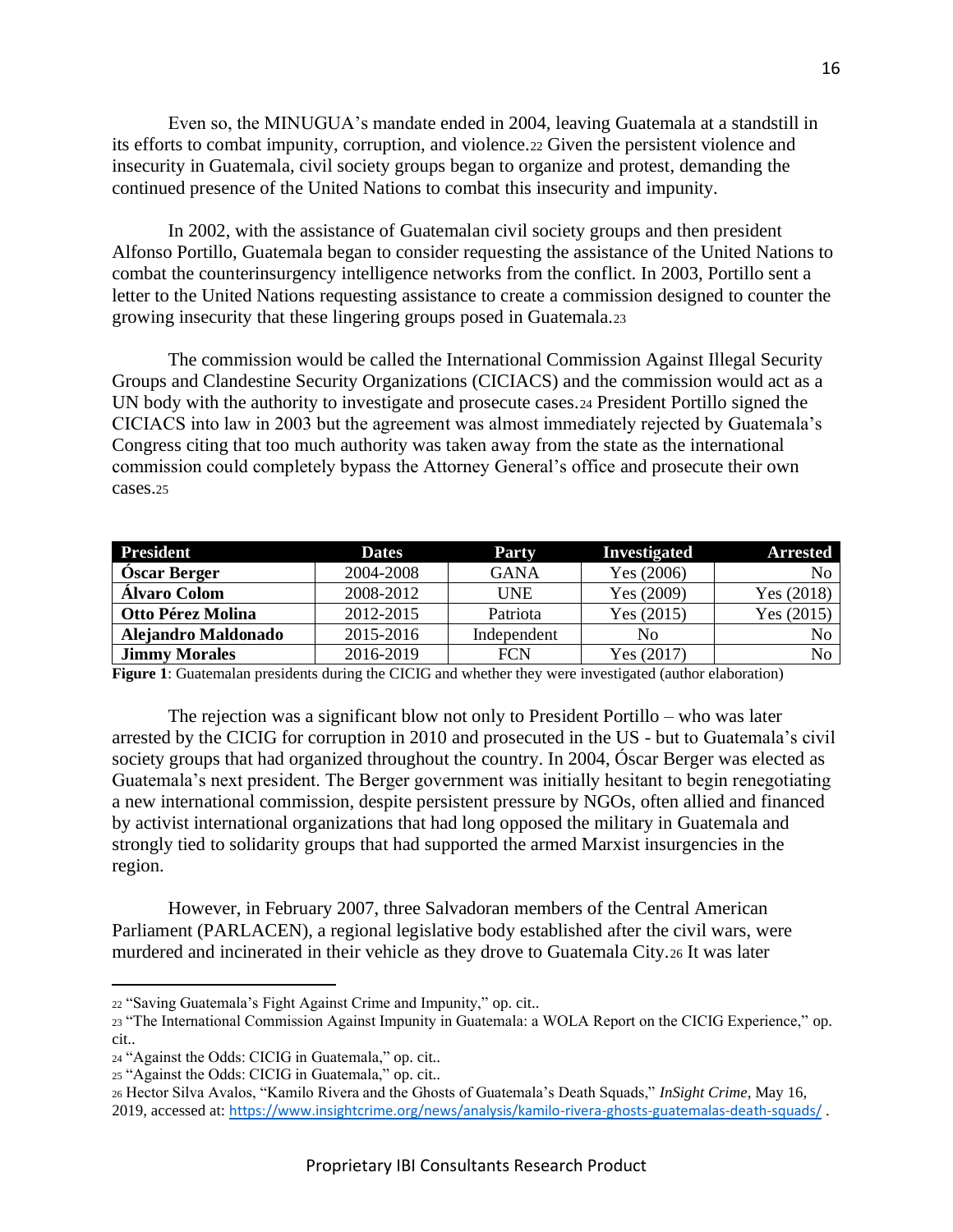discovered the men were carrying \$5 million in cash, possibly to be used to purchase cocaine in Guatemala, tying the assassinations to regional organized criminal structures.<sup>27</sup>

The incident sparked regional outrage and concern. Several Guatemalan police officers were subsequently arrested and charged with the murders but were themselves gunned down inside a maximum-security prison a few days after their arrest, causing further consternation and demonstrating the weakness and incapacity of the state to carry out basic law enforcement and judicial functions.

These events and the international condemnation that followed, prompted President Berger to revisit the international commission to combat crime groups that operated directly or indirectly with the state. Most of the negotiations were conducted by then Vice-president Eduardo Stein, who became the primary champion of allowing the establishment of an international investigative body in Guatemala.<sup>28</sup>

On December 12, 2006 the United Nations and the Guatemalan government signed a similar agreement to the 2003 agreement; this time however, the agreement passed the Guatemalan congress. The International Commission against Impunity in Guatemala (CICIG) was formally established in 2007 and became operational in 2008.<sup>29</sup>

While the commission's authorities were similar to the previous agreement, the CICIG's mandate had one significant difference. The CICIG would have the ability investigate cases, but the Public Prosecutor's office would be the only authority to prosecute cases in Guatemala. In total, five different presidents would serve Guatemala while the CICIG was operational. During the CICIG's 12 operational years, four of the five presidents would opt to renew the CICIG's mandate. Four of the presidents would be investigated by the CICIG and two would subsequently be arrested for crimes investigated under the commission. In September 2019, the CICIG was shut down permanently after president Morales failed to seek a second renewal of the CICIG's mandate in 2018.

## <span id="page-16-0"></span>**The CICIG's Mandate**

The CICIG's mandate as written in the December 2006 agreement lays out the objectives, definitions, functions, and powers of the CICIG. Among them, the CICIG is:

• To support, strengthen, and assist institutions responsible for investigating and prosecuting crimes;

<sup>&</sup>lt;sup>27</sup> While the ties of the three PARLACEN members to cocaine trafficking was never proven, investigations in both El Salvador and Guatemala found reason to believe the cash was the primary motive for the assassinations, and the brutal manner in which they were carried out indicated ties to a drug operation. See: "Diputados salvadoreños asesinados en Guatemala iban con 5 millones de dólares," EFE, November 15, 2010, accessed at: <https://www.chicagotribune.com/hoy/ct-hoy-268519-vvl2-15595596nov15-story.html>

<sup>28</sup> "Against the Odds: CICIG in Guatemala," op. cit..

<sup>29</sup>"The International Commission Against Impunity in Guatemala: a WOLA Report on the CICIG Experience," op. cit..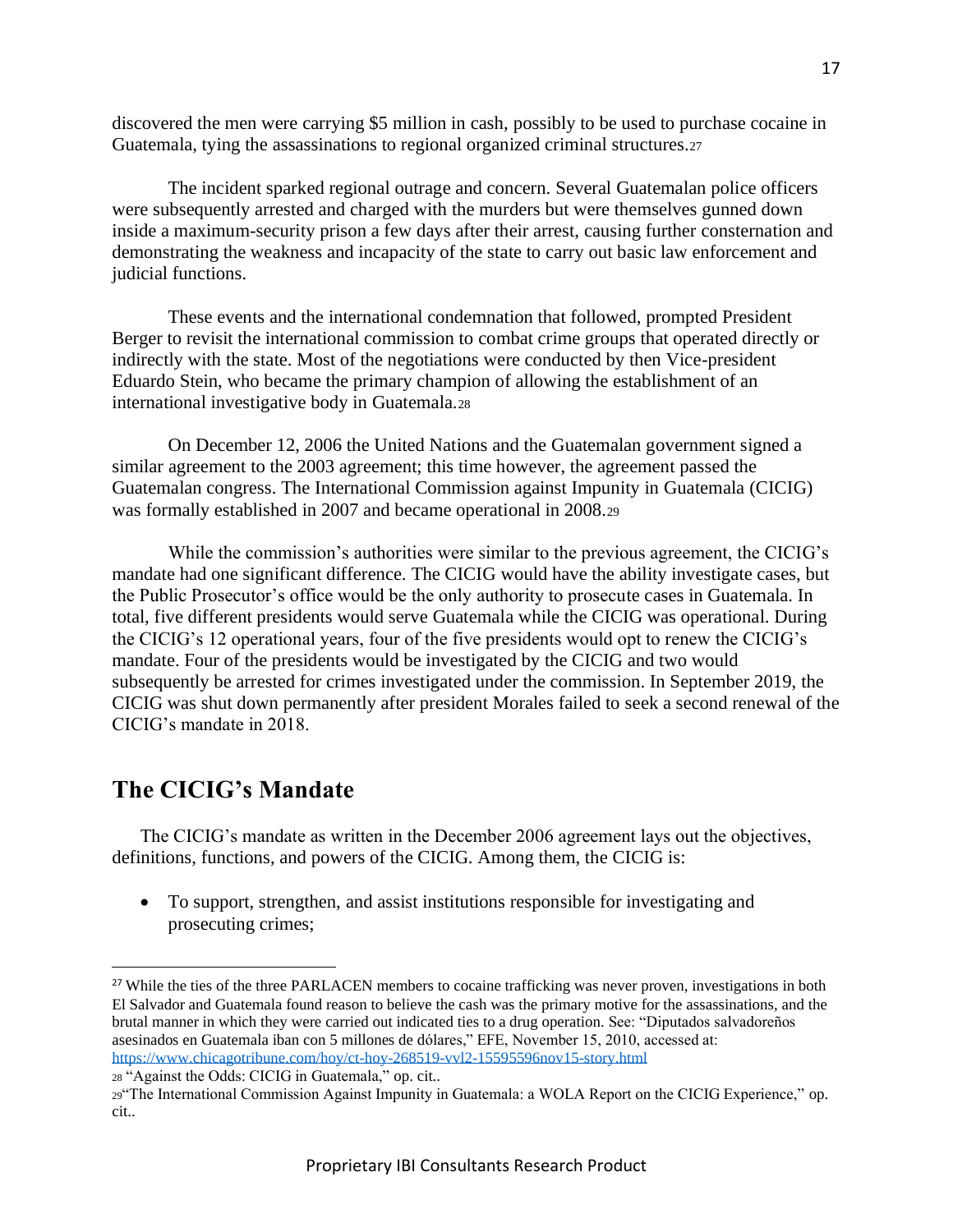- To identify the structures, activities, modes of operation, and sources of financing of the clandestine criminal groups;
- To dismantle these parallel criminal organizations operating as parallel states and prosecute individuals involved in their activities;
- To establish mechanisms and procedures for the protection of the right to life and to personal integrity.<sup>30</sup>

In short, the Commission was tasked with investigating, assisting in prosecuting, and dismantling illegal groups and actors that are in some way associated with the state.<sup>31</sup> The CICIG also has the authority to propose legal and institutional reforms to Guatemala's Congress that would aim to improve the judicial process and investigative capacities.

There were three primary differences in the CICIG mandate compared to the CICIACS in 2003: (i) The CICIG would restrain from directly prosecuting cases, (ii) it would include organized crime in the mandate, and (iii) it would establish the commission as an independent body.<sup>32</sup> Following the CICIG's establishment it served as an experiment on how independent, hybrid UN bodies could combat impunity at the national level. While broad in its objectives and authorities, there are some clear parameters within the mandate.

A significant difference was also in the name. The original commission specifically stated in its name that its mission was to combat "illegal security groups and clandestine security organizations," not combat impunity writ large nor to tackle broader issues of corruption in and around the state. The anger at the CICIG as it moved past looking at armed groups and security organizations is rooted partly in the expectation of Guatemalan stakeholders that the CICIG's mission was limited to the original statement, while the U.N. viewed the mission over time as broader than that.

The first parameter was that while the commission can combat illegal security groups and clandestine security organizations, the CICIG could only investigate these groups and organizations if they were linked directly or indirectly to the State. In the early 2000's, this definition was primarily geared toward combatting former counterinsurgency networks from the internal conflict era such as the counterinsurgency intelligence group known as the Presidential Security Guard (*Estado Mayor Presidencial*) and the *Cofradía* and similar structures.

However, the operational definition of these groups quickly expanded to include other criminal actors, including organized criminal groups. There was a fine and often blurred line among organized criminal groups, drug traffickers, or non-government related criminal actors and those with clear ties to the Guatemalan government. No clear criteria was laid out and the definition would expand to include localized criminal groups and families; foreign transnational organized crime groups; and corrupt government officials.<sup>33</sup> Velásquez went further, declaring

<sup>30</sup> "Agreement between the United Nations and the State of Guatemala on the establishment of an International Commission Against Impunity in Guatemala," hereinafter CICIG agreement mandate, December 29, 2006, accessed at[: http://www.cicig.org/uploads/documents/mandato/cicig\\_acuerdo\\_en.pdf](http://www.cicig.org/uploads/documents/mandato/cicig_acuerdo_en.pdf) .

<sup>31</sup> Maureen Taft-Morales, op. cit..

<sup>32</sup> Against the Odds: CICIG in Guatemala – Open Society Justice Initiative (February 4, 2016)

<sup>33</sup> "Against the Odds: CICIG in Guatemala," op. cit..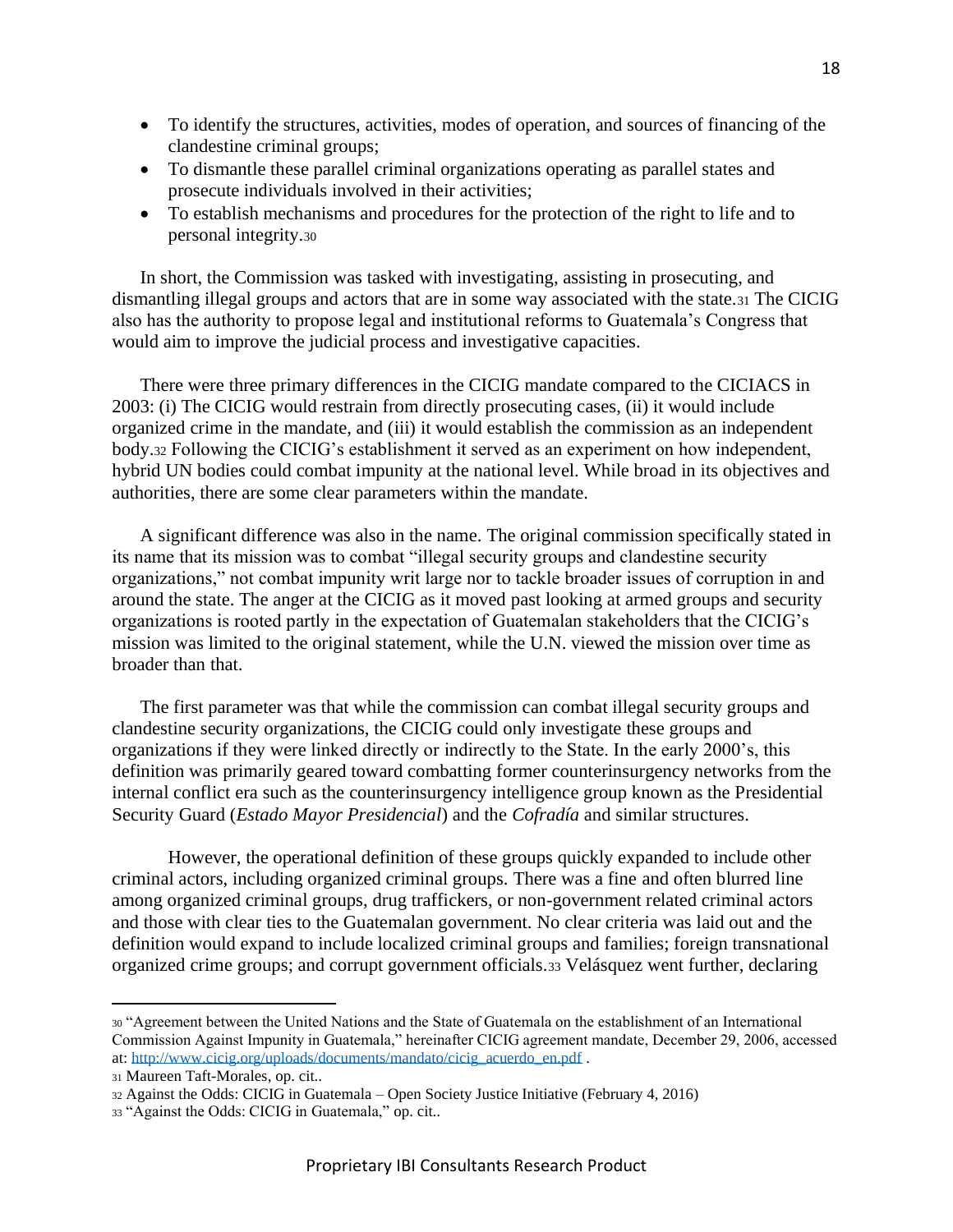that the "original sin" of democracy in Guatemala was illicit campaign finance that was "suffocating the rule of law, generating inequality in the electoral processes and distorting popular will."<sup>34</sup>

However, these lines of investigation were not explicitly laid out in the original mandate and would be a growing cause of conflict between the CICIG and the Guatemalan government, the political elite and business community, particularly because the existing laws on campaign finance were broad and poorly written. Many of the actions eventually investigated by the CICIG were not viewed by political elites as clearly illegal or unusual.

A second issue was that, while CICIG was nominally a commission within the United Nations, it operated as an independent body and this distinction is quite significant in operational terms.<sup>35</sup> Unlike other bodies associated with the United Nations, the CICIG did not receive the same legal and personal protections and services, because - by mandate - the UN cannot investigate a Member State, hence the independent status of the CICIG with little UN oversight. Rather, the government of Guatemala was to provide the office space, security, and other protections for the CICIG and its employees.<sup>36</sup>

Moreover, while the Commissioner and all international staff were to have the conventional immunities and protections provided by the United Nations, local staff and employees would not enjoy the same level of privileges.<sup>37</sup> These distinctions affected not only the initial hiring process for the CICIG in 2008, but additionally made protecting local staff relatively difficult at times.38When the CICIG's mandate ended those national workers lost their functional immunity and were left largely unprotected and exposed to retaliation by the groups they had helped prosecute.

Structurally, as an independent body, the CICIG did not have clear metrics, an annual plan of action, or even a dedicated budget as the Commissioners were required to fundraise for their own commission.<sup>39</sup> Funding levels were between \$12 million and \$15 million a year, donated by the international community. This made it impossible to evaluate the performance of the CICIG against any reasonable standard of action or progress or move toward clearly defined objectives.

While commission's mandate worked to create some distance between the CICIG and the United Nations, the group was to collaborate closely with the Guatemalan state. The mandate explicitly states that the MP would appoint special prosecutors to work on investigations and prosecutions; the National Police would create special police units to support the Public

<sup>34</sup> Héctor Silva Ávalos and Steven Dudley, "President Jimmy Morales' (and Guatemala's) 'Original Sin,'" InSight Crime, May 23, 2018, accessed at: [https://www.insightcrime.org/investigations/president-jimmy-morales](https://www.insightcrime.org/investigations/president-jimmy-morales-guatemalas-original-sin/)[guatemalas-original-sin/](https://www.insightcrime.org/investigations/president-jimmy-morales-guatemalas-original-sin/)

<sup>35</sup> "Against the Odds: CICIG in Guatemala," op. cit..

<sup>36</sup> CICIG agreement mandate, op. cit..

<sup>37</sup> Op. cit..

<sup>38</sup> "Against the Odds: CICIG in Guatemala," op. cit..

<sup>39</sup> Op. cit..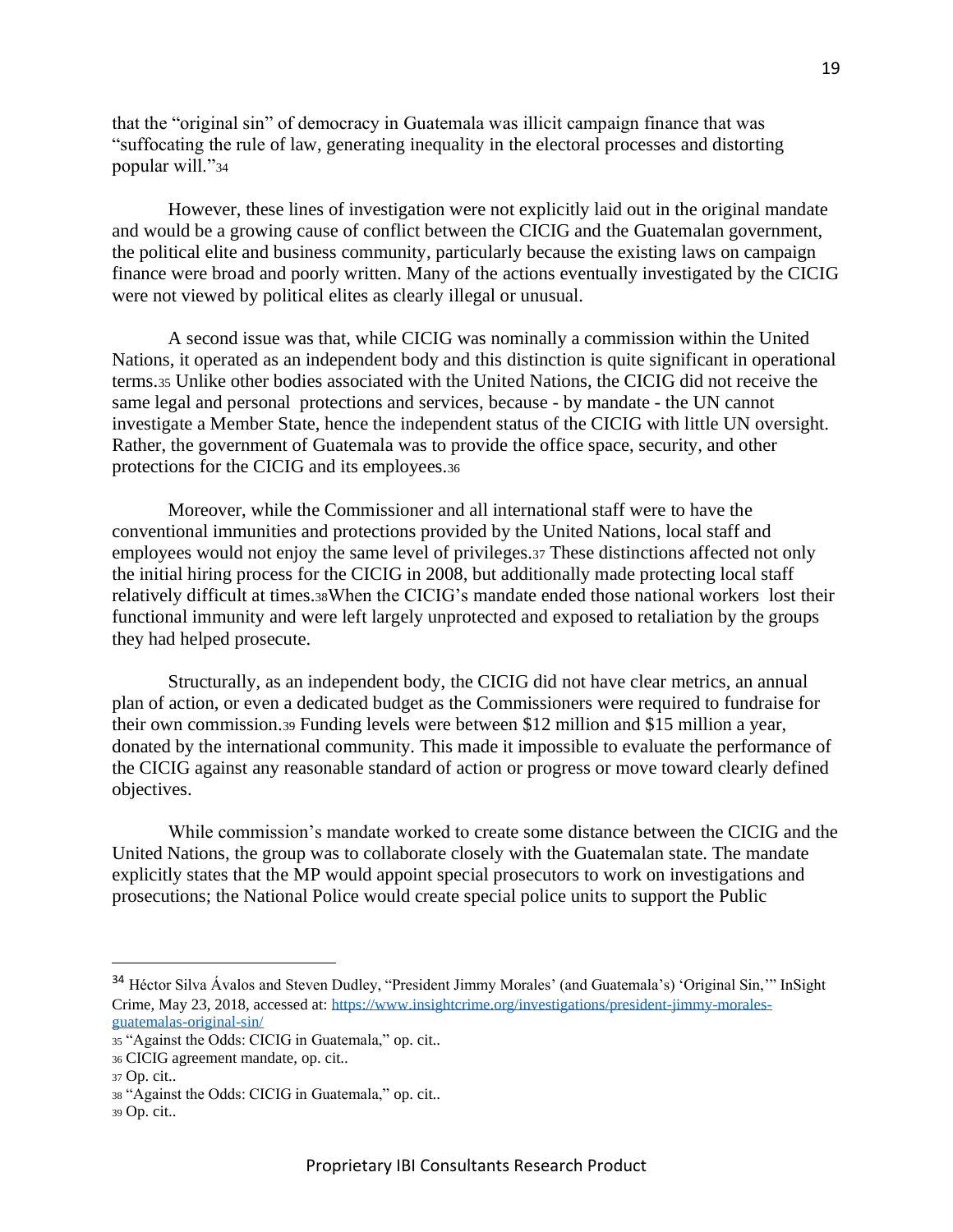Prosecutor's office, and the executive would promote legislative reforms as outlined by the commission.<sup>40</sup>

In practice, the CICIG would have a contentious relationship with all three Guatemalan bodies but some efforts were made to facilitate this collaboration. For instance, the Public Prosecutor's office created the Special Unit Against Impunity (*Fiscalía Especial Contra la Impunidad, FECI*) to work closely with the CICIG to and investigate and prosecute cases brought by the commission.<sup>41</sup> Within the National Police, the CICIG worked closely with the Special Criminal Investigation Unit which has continued their actions after the CICIG's mandate ended in September 2019.<sup>42</sup> However, members of the existing unit said the lack of political will in the current leadership has greatly diminished the groups' capacity to investigate and prosecute high-level crimes and corruption.

"We are only a handful left, and without protection from our bosses we are exposed to retaliation," said one current prosecutor. "It is getting harder and harder to get any cases pushed forward or to get authorization or resources for cases that touch officials."

Despite the establishment of the special units the CICIG had difficulties building and maintaining working relationships with all bodies of the Guatemalan government. From high turnover rates of foreign CICG workers, particularly the leadership, to investigating the very government officials that the CICIG was supposed to be working with, the commission often could not fully distinguish between allies and potential enemies in its investigations. New arrivals meant constantly rebuilding institutional knowledge and trust in the work environment as well.

However, given the mandate's active decision for collaboration, the CICIG was able to dedicate resources to improving the investigating and prosecutorial capacities of the Public Prosecutor's office in part because the CICIG's strong relationships with two of Guatemala's Attorney Generals that were in place for most of its mandate: Claudia Paz y Paz and Thelma Aldana.<sup>43</sup> The levels of cooperation between U.S. law enforcement (primarily the Drug Enforcement Administration – DEA) and other U.S. and international bodies with their Guatemalan counterparts has dropped significantly since the CICIG came under sustained attack.

As will be discussed, personalities mattered. The CICIG was helping to investigate senior leaders of the government that was hosting the organization, and personal and institutional relations frayed over time until the final rupture between President Morales and Commissioner Velásquez.

20

<sup>40</sup> CICIG agreement mandate, op. cit..

<sup>41</sup> Katerin Chumil, "MP fortalece la FECI con creación de Unidad de Apoyo Técnico," *El Periódico*, August 13, 2019, accessed at: [https://elperiodico.com.gt/nacion/2019/08/13/mp-fortalece-la-feci-con-creacion-de-unidad-de](https://elperiodico.com.gt/nacion/2019/08/13/mp-fortalece-la-feci-con-creacion-de-unidad-de-apoyo-tecnico/)[apoyo-tecnico/](https://elperiodico.com.gt/nacion/2019/08/13/mp-fortalece-la-feci-con-creacion-de-unidad-de-apoyo-tecnico/) .

<sup>42</sup> "Policía Nacional Civil y Ministerio Público, buscan mejorar capacidades investigativas," *Ministerio de Gobernación*, August 28, 2019, accessed at: https://mingob.gob.gt/policia-nacional-civil-y-ministerio-publicobuscan-mejorar-capacidades-investigativas/.

<sup>43</sup> "Against the Odds: CICIG in Guatemala," op. cit..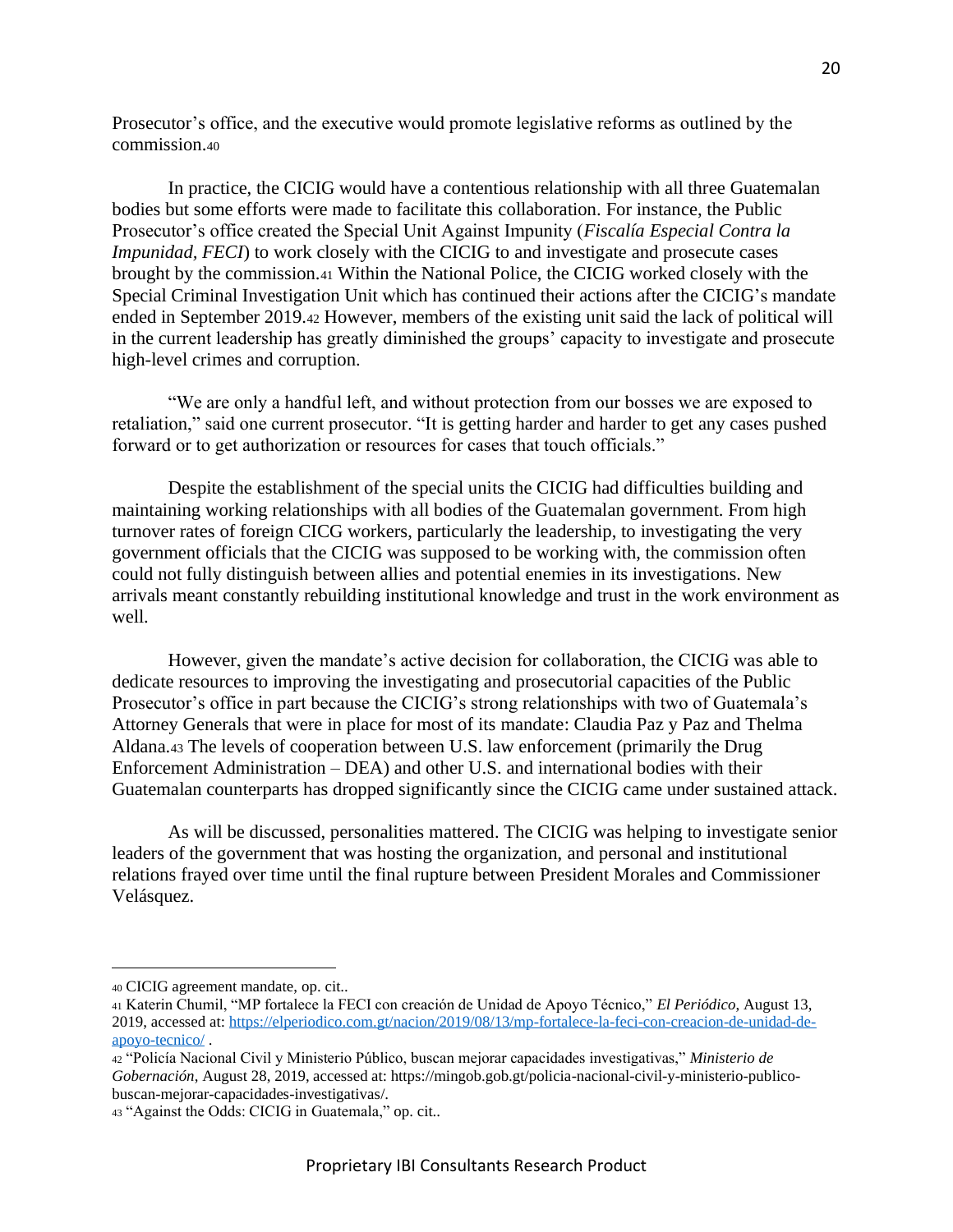#### <span id="page-20-0"></span>**The Role as a Complementary Prosecutor of the Attorney General**

From the beginning, the CICIG was to provide training and assistance on cases and to "promote criminal prosecutions by filing criminal complaints with relevant authorities."<sup>44</sup> In so doing, the CICIG relied on the capacities of the Public Prosecutors Office to prosecute, and in many instances, to investigate cases.

However, the CICIG maintained the ability to investigate cases and to provide those investigations and technical assistance to the proper judicial authorities, allowing the commission to serve as a complementary investigatory body. The mandate included a stipulation that a CICIG employee could also "join a criminal proceeding as a private prosecutor" though the mandate does not elaborate on the operational aspects of this process.<sup>45</sup> The CICIG helped bring more than 120 cases in the Guatemalan courts, implicating1,540 people and bringing charges against 680 people, of whom 310 were convicted and most of the rest await trial in pretrial detention.<sup>46</sup>

It is worth mentioning that of those cases that the Attorney General's office made the decision to prosecute, 85 percent of the individuals who went to trial were ultimately convicted.47 Even without prosecutorial powers, the CICIG and its staff played a critical role in the prosecution of cases and in the process transferred knowledge and capacity to collaborative state institutions. However, the estimates of those who have been arrested but never tried, including former president Perez Molina, vary from dozens to hundreds, some in limbo and deprived of liberty for years. This has been a primary criticism of the prosecutions in which the CICIG investigated or supported the MP office.

The commission also had the power to recommend appointing or dismissing judicial authorities. In fact, all three commissioners frequently used their authority to recommend the nomination of judges and even the Attorney Generals. Over the course of the CICIG's mandate, it asked the president to "remove an attorney general, to fire a dozen lead prosecutors, and to revoke the appointment of a public defender director."<sup>48</sup> This was often a contentious practice because in making recommendations, the CICIG would therefore accuse some public servants of being unfit to serve in office without having to present any evidence to support the allegations.

The first commissioner, Carlos Castresana, focused significant resources and attention on judicial reform. However, he was not very successful, both because the CICIG was just getting off the ground, but also because Castresana often made his selections for judges known through

<sup>44</sup> CICIG agreement mandate, op. cit..

<sup>45</sup> "Against the Odds: CICIG in Guatemala," op.cit.

<sup>46</sup>"The International Commission Against Impunity in Guatemala: a WOLA Report on the CICIG Experience," op. cit..; Mark L. Scheider, "Democracy in Peril: Facts on CICIG in Guatemala," CSIS, April 11, 2019, accessed at: <https://www.csis.org/analysis/democracy-peril-facts-cicig-guatemala>

<sup>47</sup> "Los Hechos: El legado de la CICIG en la lucha contra la corrupción en Guatemala," op. cit.

<sup>48</sup>"The International Commission Against Impunity in Guatemala: a WOLA Report on the CICIG Experience," op. cit..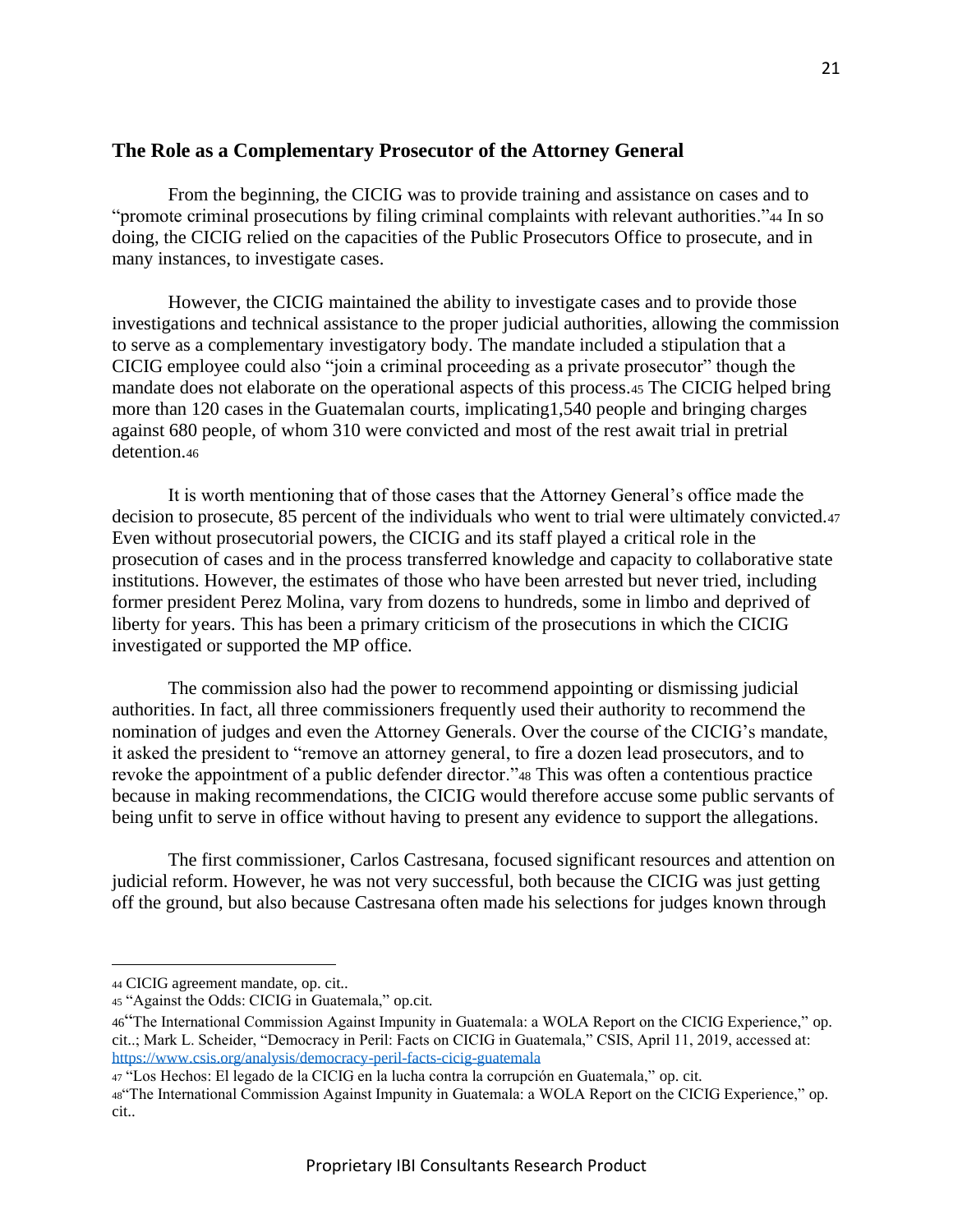media outlets which caused tension between the commissioner and the public.<sup>49</sup> The most notable case came in May 2010 when Colom named a new attorney general that was not on the final list of candidates approved for consideration for the job.

Colom chose Cornado Reyes, whom Castresana publicly accused of corruption, ties to illegal adoptions and lawyers representing drug traffickers. On June 10, 2010 Castresana abruptly resigned as commissioner of CICIG, charging that the Guatemalan government had not lived up to its international obligations.<sup>50</sup> Castresana's public accusations and resignation eventually produced the desired effect – Reyes was removed from the post after a few months, where he had reportedly already begun dismantling CICIG investigations – but also demonstrated the dangers and growing animosity that such public tactics of confronting and humiliating the host government would engender.<sup>51</sup>

The second commissioner Francisco Dall'Anese inherited all the tensions of the Castresana confrontations and tempestuous resignation, and tried to ensure the selection process for the new attorney general went more smoothly. Colom, chastened by the international firestorm that followed the naming of Reyes, this time accepted the recommendation to hire the candidate most rated as most qualified by the selection process, naming Claudia Paz y Paz as Guatemala's next Attorney General in December. The proved quite transformative for the CICIG and the AG's office.<sup>52</sup>

The relationship between the CICIG and the public prosecutor's office significantly improved after Paz y Paz's 4-year appointment. However, to the dismay of the international backers of CICIG, Paz y Paz was not placed on the short list of candidates for the next term, effectively denied a second term. Instead, President Pérez Molina chose a sitting supreme court justice, Thelma Aldana, who was widely viewed as being close to his party and particularly close to vice president Baldetti. She was also known to have her own personal ambitions to the presidency.<sup>53</sup> These rumored ambitions proved to be true when Aldana ran for president in 2018, but was ultimately disqualified from the race.

A second characteristic of the CICIG's role in assisting the prosecutor's office was the commission's emphasis on improving the investigative and prosecutorial capacities of the office. The CICIG frequently made recommendations to Guatemala's Congress and judicial bodies on how improvements could be made to investigative and prosecutorial practices. Congress was not required to approve the changes and did so only sparingly during the CICIG's operations.<sup>54</sup>

Among the proposed legal instruments that did not exist were: the successful broad criminalization of political corruption, including illicit enrichment of public officials, bribery, and lying about one's patrimony; wire tapping, now in place under a special unit within the MP;

<sup>53</sup> Sergio Morales and Claudia Palma, "Thelma Aldana es la nueva Fiscal General," Prensa Libre, May 9, 2014,

<sup>49</sup> "Against the Odds: CICIG in Guatemala," op. cit..

<sup>50</sup> "Against the Odds: CICIG in Guatemala," op. cit.

<sup>51</sup> "Against the Odds: CICIG in Guatemala," op. cit.

<sup>52</sup> "Against the Odds: CICIG in Guatemala," op. cit..

accessed at:<https://www.prensalibre.com/guatemala/preisente-nombrara-nuevo-fiscal-general-0-1135086685/> <sup>54</sup>"The International Commission Against Impunity in Guatemala: a WOLA Report on the CICIG Experience," op. cit..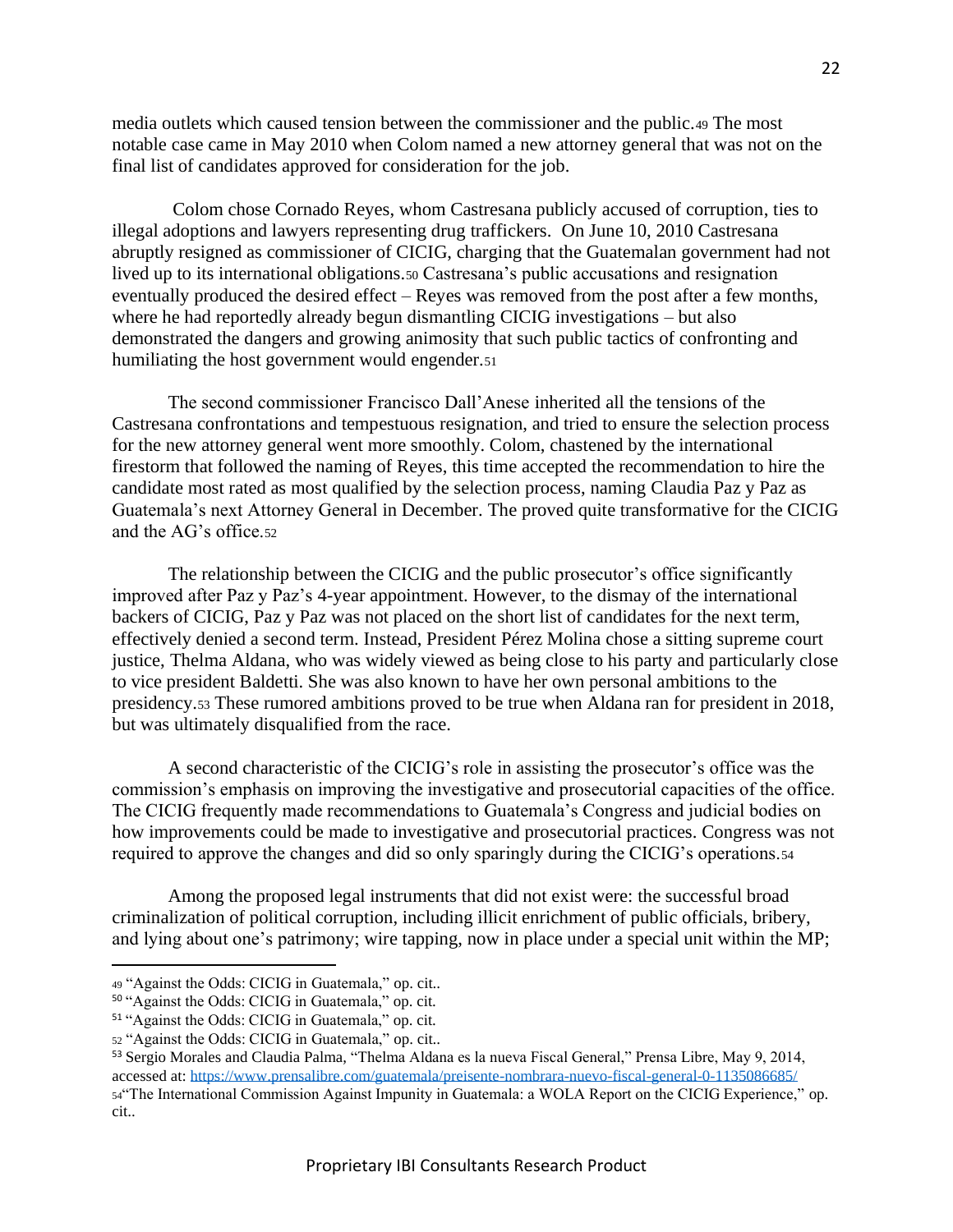asset forfeiture, now in place; the figure of the confidential informant for organized crime cases, which has not yet been implemented; controlled delivery operations and undercover agents, never fully implemented; a witness protection program to protect that was never fully implemented; and the creation of courts for high-risk crimes, created in 2009.<sup>55</sup> In addition, the commission also assisted the Guatemalan government in capturing and analyzing DNA and ballistics tests, in part through police training.<sup>56</sup>

Despite these successes not many of the recommendations made by the CICIG were ultimately not passed due to political deadlock, corruption and limited funds to carry out the improvements and the commission was not wholly successful in accomplishing as much as it would have liked in the long-term.

A third characteristic of the CICIG's role legal cases was the media and public attention generated by the CICIG's investigations, a strategy that often hindered the CICIG's investigative work. As discussed below, the CICIG commissioners often came out personally to make major announcements or accusations, personalizing what should have been a concerted and much broader institutional approach. This led to high visibility in cases where CICIG was hoping to generate public support for a particular action, such as naming judges or prosecutors.

The strategy was not entirely unsuccessful. As the CICIG closed its doors in September 2019, it had a 70 percent approval rating by the Guatemalan public.<sup>57</sup> The CICIG did not initially have a public relations staff member, requiring then commissioner Castresana to conduct public outreach on his own. This resulted in a few PR challenges, that didn't go away entirely even after Castresana hired a small staff to manage these challenges and the Guatemalan public's awareness of the commission grew dramatically.<sup>58</sup>

Throughout its tenure the CICIG commissioners would play an outsize role in announcing cases, naming judges and advocating positions. This left the commissioners, particularly Velásquez, vulnerable to accusations that they individually personified the Commission and made attacking them easier. For the CICIG, finding a balance in its public role was difficult and the commission never learn to fully thread that needle.

Finally, through the CICIG's partner was the Attorney General's office, The Public Prosecutor's office created the Special Unit Against Impunity (*Fiscalía Especial contra la Impunidad*, FECI).<sup>59</sup> This specialized unit was created as an elite body to work directly with the CICIG and prosecute cases that fell within the CICIG's mandate. It was the embodiment of the CICIG's mission to improve the judicial system's capacities. While this unit was quite successful in its mission during the CICIG's operations, this is now the only unit that carries on the commission's work in the post CICIG era.

<sup>55</sup> The International Commission Against Impunity in Guatemala: a WOLA Report on the CICIG Experience," op. cit..

<sup>56</sup> "Saving Guatemala's Fight Against Crime and Impunity," op. cit..; "El Papel de la CICIG en la Promoción de Reformas Jurídicas contra la Impunidad," CICIG, June 2019.

<sup>57</sup> "Saving Guatemala's Fight Against Crime and Impunity," op. cit..

<sup>58</sup> "Against the Odds: CICIG in Guatemala," op. cit..

<sup>59</sup> Op. cit..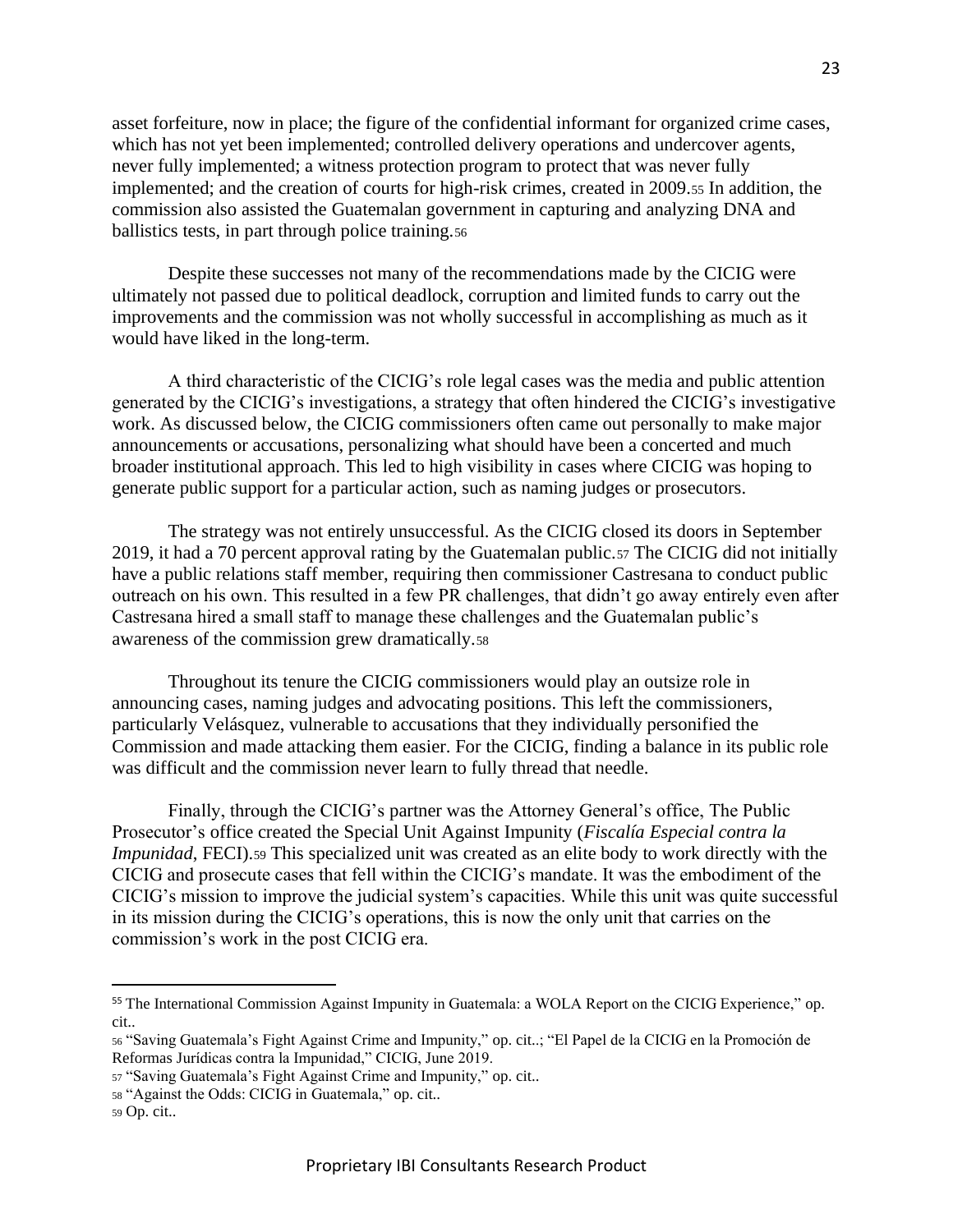The FECI currently has more than 70 active cases, many of whom were investigated by the CICIG in recent years.<sup>60</sup> Going forward, it is not immediately clear to what extent the FECI will continue to operate and the Attorney General has not directly addressed the FECI's role past 2019.<sup>61</sup>

By law, the MP has to request a Docket Number for each new case. Every piece of evidence, every witness interview, etc. is carefully documented as the information will be made available to the defense during the trial. However, no such "official" docketing system existed within CICIG nor were they obligated to maintain the strict rules that govern due process, and which guarantee the right to a fair trial. This led to instances in which parallel dockets were created and led to gaps in the judicial process. Certain cases have brought forth accusations of fake or coerced witnesses and the selective exclusion of contradicting testimonies.

In short, the CICIG role was limited by design which made actively participating in some cases. However, the CICIG did assist, both directly and indirectly, in the prosecution and conviction of individuals during its tenure. In fact, the CICIG made several significant improvements to way that cases are developed and was able to address certain challenges that the Attorney's General office likely would not have successfully addressed on their own.

#### <span id="page-23-0"></span>**The Impact of the CICIG on Criminal Groups**

Before going into the role that the CICIG had on dismantling the criminal groups as stated in its mandate, is it necessary to identify who these groups are and how they changed over time. From its inception, the CICIG defined *illegal security groups and clandestine security organizations* as "those groups that commit illegal acts in order to affect the full enjoyment and exercise of civil and political rights and that are linked directly or indirectly to agents of the State or have the capacity to generate impunity for their legal actions."<sup>62</sup> This definition included the counterinsurgency groups from the period of Guatemala's internal conflict but clearly encompassed other groups as well.

The only clear directive from the definition is that the illegal security groups must be at least marginally linked to the Guatemalan state. While this broad definition could be viewed positively for the CICIG and its Commissioners, in practice the ambiguity created significant challenges in identifying and combating these groups and ensured that the CICIG had no metrics by which to measure its success in fulfilling this objective.

According to the International Crisis Group, the CICIG identified and dismantled more than 180 criminal groups during its tenure.<sup>63</sup> These criminal groups vary in member size and criminal capacities. In some of the cases investigated by the CICIG, illegal security groups involved murder-for-hire bands while in other instances the groups involved several members of

<sup>60</sup> Sofia Menchu and Diego Oré, "CICIG termina su mandato en Guatemala ¿Se acaba la lucha contra la contra la corrupción?," *Reuters*, August 30, 2019, accessed at: https://lta.reuters.com/articulo/guatemala-corrupcion-cicigidLTAKCN1VK1JN-OUSLT.

<sup>61</sup> "Los Hechos: El legado de la CICIG en la lucha contra la corrupción en Guatemala," op. cit..

<sup>62</sup> CICIG agreement mandate, op. cit..

<sup>63</sup>"Saving Guatemala's Fight Against Crime and Impunity," op. cit..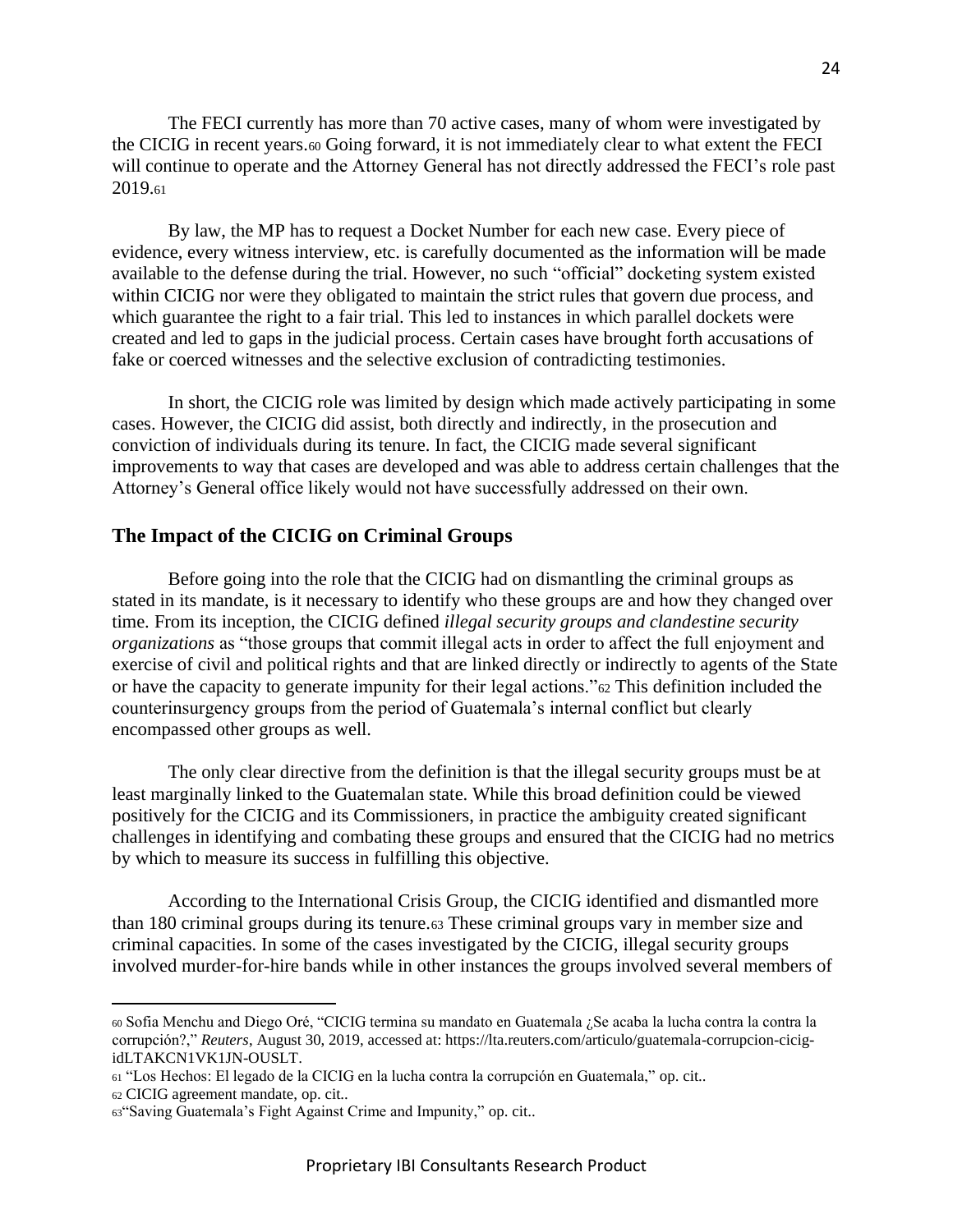the president's cabinet. As a result of these differences, it is difficult to use a metric in determining just how successful the CICIG was in identifying and combating illegal security groups in Guatemala. The Open Society Foundation found that while the CICIG successfully investigated many high-level cases, the first two Commissioners at least performed demonstrably worse in "mapping the criminal networks as part of its mandate".<sup>64</sup>

To properly evaluate the CICIG's work in identifying and combatting illegal security groups, it is necessary to first understand some of the group's at work. Related specifically to organized crime, there are five established crime families in Guatemala: the Mendozas (Izabal and Péten); the Lorenzanos (Zacapa, El Progreso, Jalapa, Chiquimula); the Ponces (East); the Zarcenos (South Pacific); and the Chamales (Southwest).<sup>65</sup>

These groups were primarily *transportista* networks, often working with similar groups in Honduras, El Salvador, Panama, Venezuela and Colombia, to move cocaine to storage centers in Guatemala, where Mexican organizations can then collect the cocaine from central nodes and move them northward. There are also transnational criminal gangs like the MS-13 and Barrio 18, which are less involved in the cocaine trade than their counterparts in El Salvador and Honduras but maintain significant territorial control and criminal activities.<sup>66</sup>

In addition to the local structures there are large, predominantly Mexican, drug trafficking organizations like the Zetas and the Sinaloa Federation who operate in Guatemala.<sup>67</sup> The Zetas made a concerted effort to establish territorial control in Guatemala but were eventually largely driven out of their strongholds by an alliance of local *transportista* families.

Finally, there are the networks of politicians at all levels and businesspeople who work to launder funds for themselves and the Mexican trafficking structures and/or embezzle money from the state and launder it through local banks and businesses. While investigations into organized criminal groups were permitted in the CICIG mandate, the crimes committed with direct ties to the state were to be the priority of the international commission. This breakdown in a common understanding of what constituted ties to the state was a major point of rupture between the Morales government and CICIG.

<sup>64</sup> "Against the Odds: CICIG in Guatemala," op. cit..

<sup>65</sup> "Against the Odds: CICIG in Guatemala," op. cit..

<sup>66</sup> Arron Daugherty, "MS13, Barrio 18 Rivalry Increasing Violence in Guatemala: President," *InSight Crime*, February 4, 2015, accessed at: https://www.insightcrime.org/news/brief/ms13-barrio-18-rivalry-increasing-violencein-guatemala/.

<sup>67</sup> Steven Dudley, "The Zetas, Drug Money and the Colom Campaign in Guatemala," *InSight Crime*, August 9,

<sup>2018,</sup> accessed at: https://www.insightcrime.org/investigations/the-zetas-drug-money-colom-campaign-guatemala/.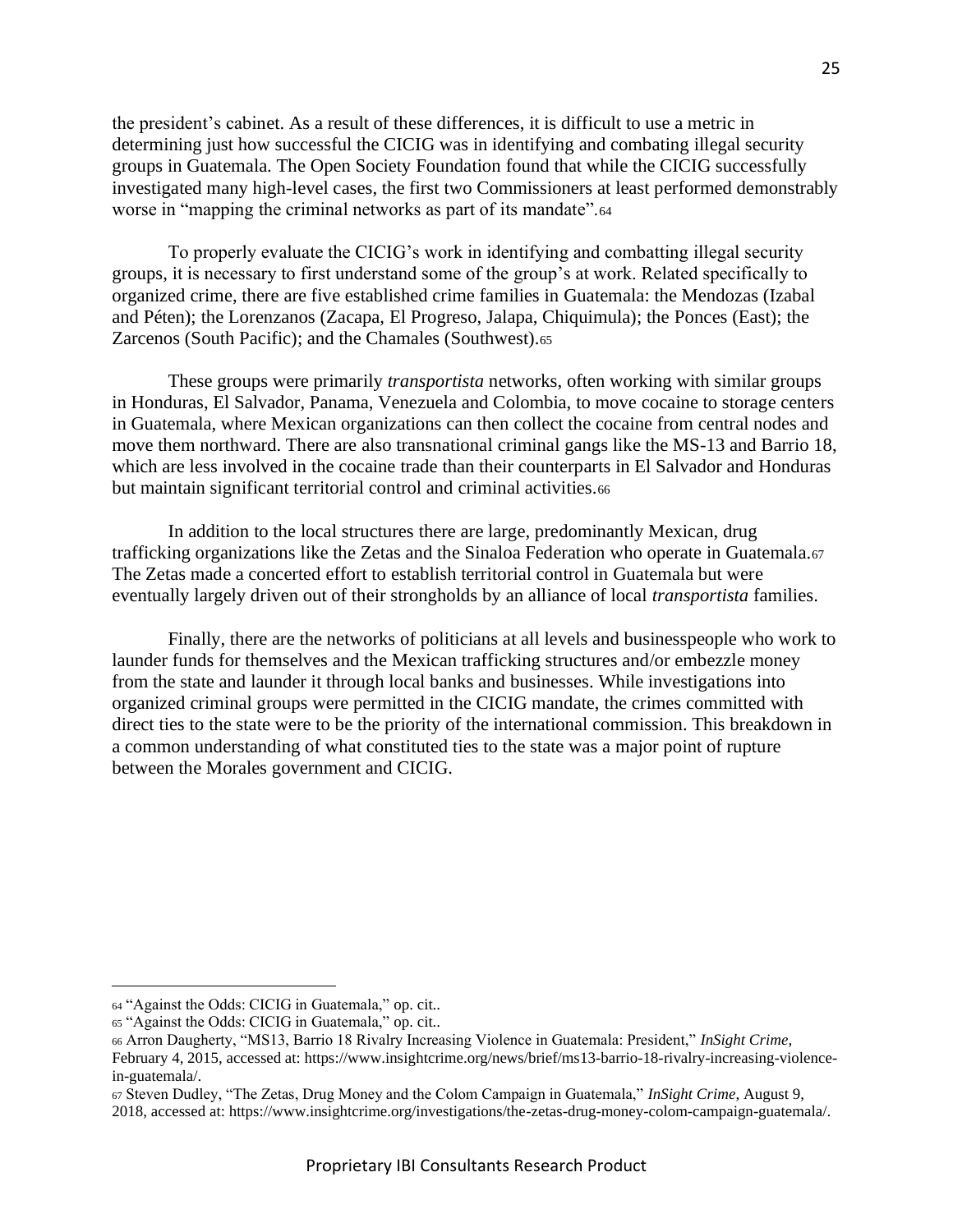

**Figure 2**: Map of Guatemala demonstrating where local criminal groups operate (source: Wikimedia)

When it viewed such investigations as appropriate, the CICIG investigated private citizens, as it did in the Rosenberg death in Guatemala City.<sup>68</sup> This particular case was taken by the CICIG because following Rosenberg's murder, a video emerged of Rosenberg alleging then president Colom had ordered his murder.<sup>69</sup>

Chaos erupted, protesters took to the streets, and the CICIG was charged with handling the case. Ultimately, then Commissioner Castresana determined that not only had Rosenberg fabricated the accusations against president Colom, he had also arranged for his own murder from known hit men in Guatemala.<sup>70</sup> The successful unraveling of a complex and politically charged case solidified the reputations of the CICIG and helped lead to a broader notion of an illegal security group or ties to the state.

What this case demonstrated is how intertwined criminal actors are in Guatemala, involving the business sector, organized criminal actors, and allegedly (though he was completely absolved) the president of Guatemala. That the allegation of the president being

<sup>68</sup> "Against the Odds: CICIG in Guatemala," op. cit..

<sup>69</sup> David Grann, "A Murder Foretold: Unravelling the ultimate political conspiracy," *The New Yorker*, March 28, 2011, accessed at: <https://www.newyorker.com/magazine/2011/04/04/a-murder-foretold> . <sup>70</sup> Op. cit..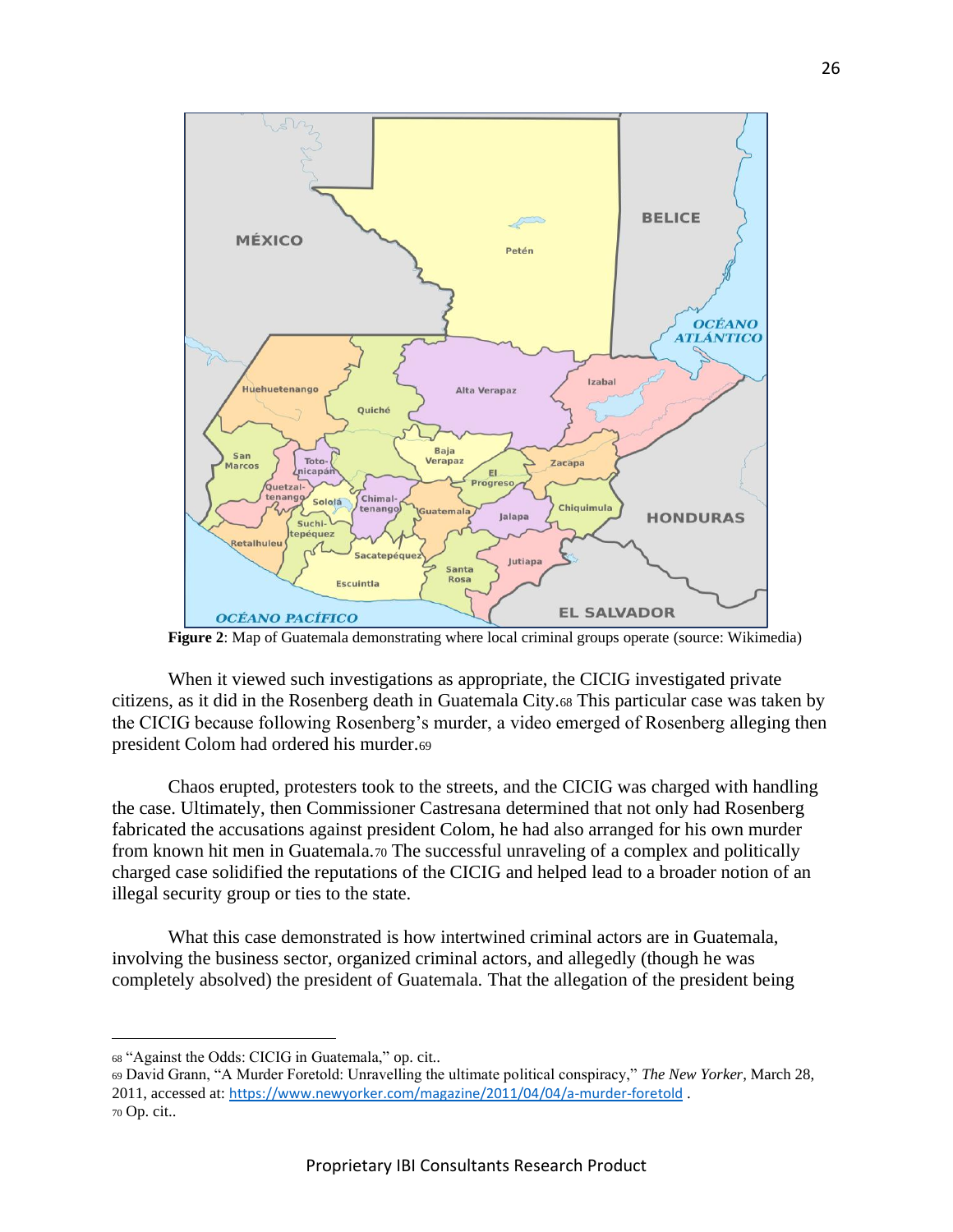involved in a murder was accepted as plausible shows how deeply embedded these criminal networks are, both in reality and in the national psyche.

## <span id="page-26-0"></span>**The Challenges of the three Commissioners**

Over the course of the CICIG's 12 operational years it was led by three different commissioners appointed by the Secretary General of the United Nations.<sup>71</sup> This was one of the only direct authorities that the United Nations had with regards to the commission, and the rules required the Commissioner not be a Guatemalan.<sup>72</sup> Finally, the commissioner was to provide periodic updates to the UN Secretary General and no term or year limits for commissioner were outlined.

Given the vagueness in the CICIG's mandate, the three commissioners would each approach the commission differently, opting to focus on different aspects of the impunity challenge. Their effectiveness was often predicated on Guatemala's sociopolitical dilemmas during their tenure, complementing the administrative setbacks and substantive organizational hurdles within the commission itself. Each commissioner faced unique challenges to their particular time period and the internal dynamics of Guatemala's socioeconomic and political life.

| <b>Commissioner</b>         | <b>Dates</b> | <b>Nationality</b> | <b>Priorities</b>                                                                                                                     |
|-----------------------------|--------------|--------------------|---------------------------------------------------------------------------------------------------------------------------------------|
| <b>Carlos Castresana</b>    | 2007-10      | Spain              | Set up commission (administrative)<br>Fundraise donors for budget<br>Conduct PR outreach by himself<br>Investigate high profile cases |
| <b>Francisco Dall'Anese</b> | 2010-13      | Costa Rica         | Rely on PR team for outreach<br>Reform judicial system<br>Clear pending docket<br>Refrain from taking new cases<br>$\bullet$          |
| <b>Ivan Velásquez</b>       | 2013-19      | Colombia           | Create a clearer action plan<br>Give smaller cases to AG<br>Investigate fewer but larger cases<br>Focused on the political elite      |

Figure 3: List of CICIG commissioners and their primary priorities (author elaboration)

<sup>71</sup> "Secretary-General Appoints Carlos Castresana Fernandez of Spain to head International Commission Against Impunity in Guatemala," *United Nations*, September 17, 2007, accessed at: https://www.un.org/press/en/2007/sga1096.doc.htm.

<sup>72</sup> CICIC agreement mandate, op. cit..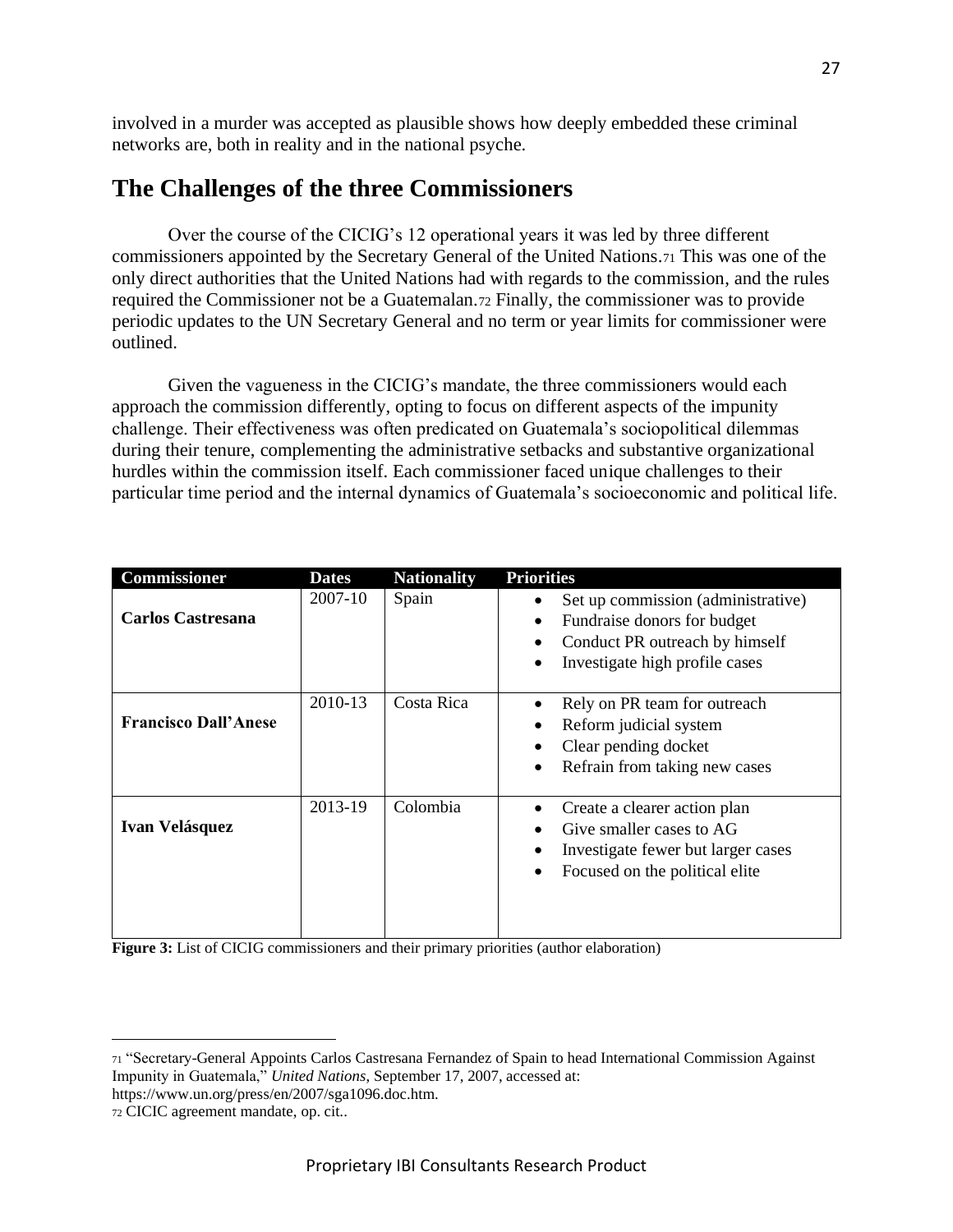#### <span id="page-27-0"></span>**Castresana: The Beginning**

In September 2007, Carlos Castresana Fernandez was appointed by the Secretary General of the United Nations to serve as the CICIG's first commissioner.<sup>73</sup> A Spanish lawyer, Castresana is best known for his work in prosecuting former Chilean dictator, Augusto Pinochet for human right abuses and corruption.<sup>74</sup> He served as the CICIG's commissioner from 2007 through 2010.<sup>75</sup>

Castresana spent most of his tenure managing administrative tasks and setting up the mechanics and architecture of the commission.<sup>76</sup> He began the process of hiring Guatemalan staff, acquiring vetted security members to protect the CICIG leadership and installations, and fundraising for the commission (as the CICIG relied on donations to even get off the ground). As these tasks were completed over the first two years Castresana began to focus more closely on investigating cases and making recommendations to the Guatemalan government. One of the most controversial contracting over time was retaining the services of the law firm Carrillo  $\&$ Asociados, who handled the CICIG's legal challenges to the Guatemalan state.

Much of Castresana's work focused on aligning CICIG and the Guatemalan state, including the appointment of new judges and working through Congress to pass laws to strengthen the fight against immunity. Castresana wrestled with the murder of the three Salvadoran PARLACEN members and the Rosenberg case77 and, after clearing president Colom of involvement in a homicide and demonstrating the efficacy of an independent investigatory body, the CICIG's stock rose. Overall, Castresana was known for being outspoken and often causing controversy as a result. Castresana, as noted above, would eventually resign after he became frustrated with naming of the attorney general and other growing disagreements with the Guatemalan government.<sup>78</sup>

#### <span id="page-27-1"></span>**Dall'Anese: The Middle**

The second commissioner, Francisco Dall'Anese, was appointed in July 2010. Costa Rica's former attorney general, Dall'Anese built his career prosecuting organized crime and corruption cases.<sup>79</sup> He is widely viewed as having significantly slowed the momentum Castresana had generated for the CICIG in terms of opening new investigations and setting up comprehensive investigations.

[https://elpais.com/politica/2011/10/07/biografiaeldebate/1318007019\\_970335.html](https://elpais.com/politica/2011/10/07/biografiaeldebate/1318007019_970335.html) . <sup>75</sup> Op. cit..

<sup>73</sup> "Secretary-General Appoints Carlos Castresana Fernandez of Spain to head International Commission Against Impunity in Guatemala," *United Nations*, September 17, 2007, accessed at: <https://www.un.org/press/en/2007/sga1096.doc.htm> .

<sup>74</sup> "Carlos Castresana," *El País*, Accessed at:

<sup>76</sup> Against the Odds: CICIG in Guatemala – Open Society Justice Initiative (February 4, 2016)

<sup>77</sup> David Grann, op. cit..

<sup>78</sup> "Against the Odds: CICIG in Guatemala," op. cit..

<sup>79</sup> Elisabeth Malkin, "New Leader of Guatemala Investigations," *The New York Times*, July 1, 2010, accessed at: <https://www.nytimes.com/2010/07/02/world/americas/02briefs-Guatemala.html> .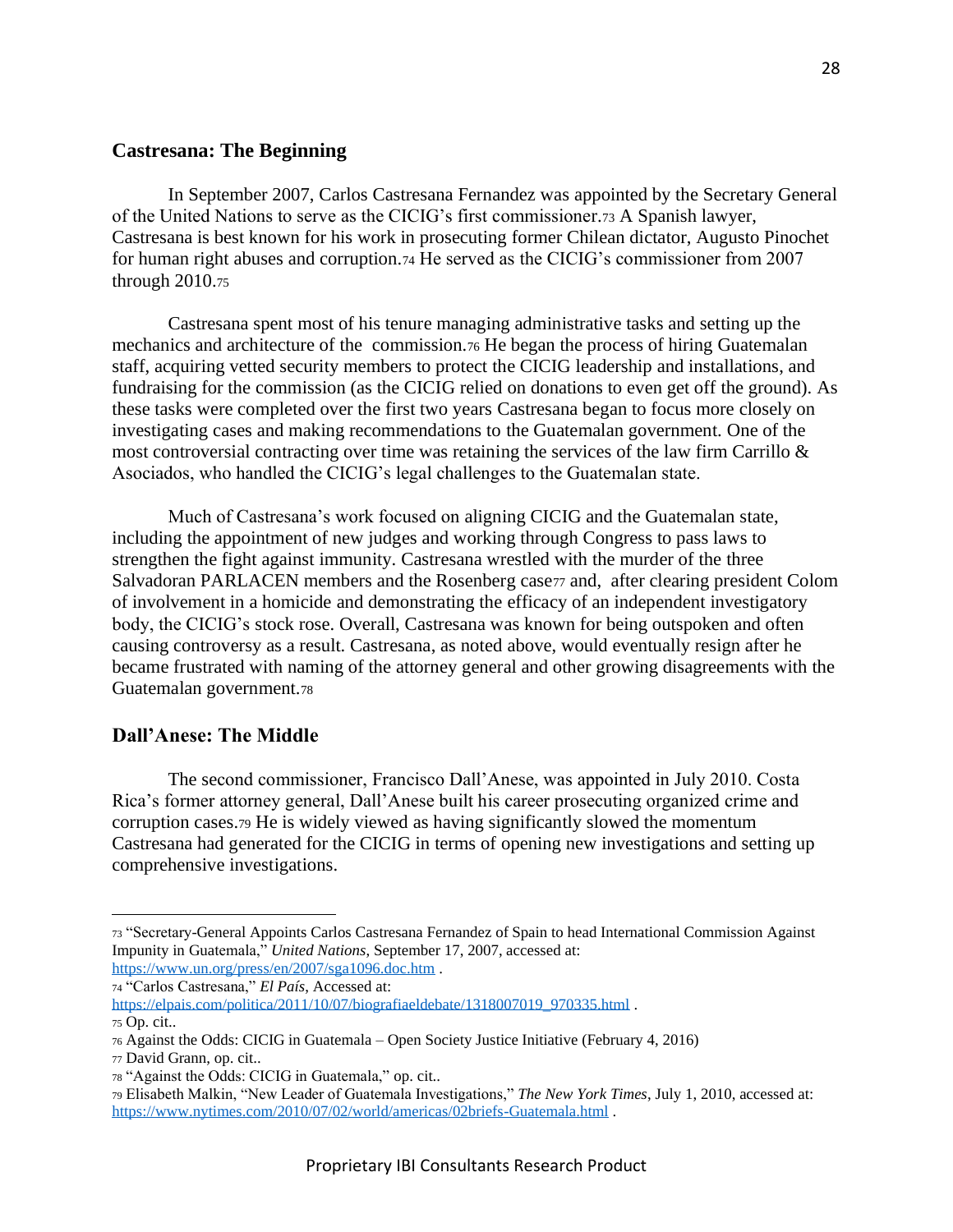Within his first year in office, the CICIG presented then Guatemalan president Berger with a list of potential options for a new attorney general. Claudia Paz y Paz was at the top of this list and president Berger accepted, changing the trajectory of the CICIG.<sup>80</sup> Throughout his three years as commissioner, Dall'Anese prioritized prosecuting cases that were already in the CICIG's docket and working to collaborate more closely with the Public Prosecutor's office, given Claudia Paz y Paz's recent appointment.

In retrospect many view Dall'Anese's focus on pushing existing cases rather than bringing new ones as at least an attempt at a necessary partial course correction, given the backlog of cases and the bottlenecks inside the Guatemalan judicial system. New cases were simply overwhelming the judiciary that had yet to deal with significant structural issues and workflow issues.

The most-high profile case to come to fruition during Dall'Anese's tenure was the PARLACEN case of 2007, which is the case that initially spurred action towards the CICIG's creation. Dall'Anese relied heavily on witness accounts rather than strong forensic evidence linking several prominent traditional political elites to the crimes.<sup>81</sup>

When the news broke that the CICIG was investigating Interior Minister Carlos Roberto Vielman, chaos broke out among the political elite. Among those arrested with Vielman were former prisons director and current president Alejandro Giammattei, on allegations of having been complicit in a 2006 operation to militarily retake El Pavon prison. In 2011, the now president-elect spent 10 months in prison on charges of conspiracy and extrajudicial killings $\frac{1}{2}$ but the case was ultimately dismissed for a lack of evidence and Giammattei was released.<sup>83</sup> Several other individuals affiliated with the case were convicted for their participation in the executions.<sup>84</sup> Prior to Giammattei's election, the CICIG updated their web communiques related to Giammatteis' cases to directly state that Giammattei was no longer under any type of investigation by the CICIG.<sup>85</sup>

The PARLACEN case was Dall'Anese's CICIG primary legacy but there were other controversies. Like Castresana, Dall'Anese was known for being outspoken in his views of who should be appoint to judgeships and ultimately about the trial of former dictator Efraín Ríos Montt in 2013. Ríos Montt was ultimately convicted – though this decision was quickly overturned – but Dall'Anese was very outspoken during the process.

Following the Ríos Montt trial, Guatemalan representatives travelled to the United Nations offices in New York to specifically make a complaint about Dall'Anese's actions.<sup>86</sup> A

<sup>80</sup> "Against the Odds: CICIG in Guatemala," op. cit..

<sup>81</sup> Op. cit..

<sup>82</sup> Caso Giammattei: Resolución de Cámara Penal de la Corte Suprema de Justicia," *CICIG Comunicado 053*, October 7, 2011, accessed at[: https://www.cicig.org/comunicados-2011-c/caso-giammattei-resolucion-de-camara](https://www.cicig.org/comunicados-2011-c/caso-giammattei-resolucion-de-camara-penal-de-la-corte-suprema-de-justicia/)[penal-de-la-corte-suprema-de-justicia/](https://www.cicig.org/comunicados-2011-c/caso-giammattei-resolucion-de-camara-penal-de-la-corte-suprema-de-justicia/) .

<sup>83</sup> Elisabeth Malkin, "Alejandro Giammattei, a Conservative, Wins Guatemala's Presidency," *The New York Times*, August 11, 2019, accessed at: https://www.nytimes.com/2019/08/11/world/americas/guatemala-election.html. <sup>84</sup> "Qué fue la Operación Pavo Real, la masacre por la que fue a la cárcel el presidente electo de Guatemala," Op. cit..

<sup>85</sup> Caso Giammattei: Resolución de Cámara Penal de la Corte Suprema de Justicia," Op. cit..

<sup>86</sup> "Against the Odds: CICIG in Guatemala," op. cit..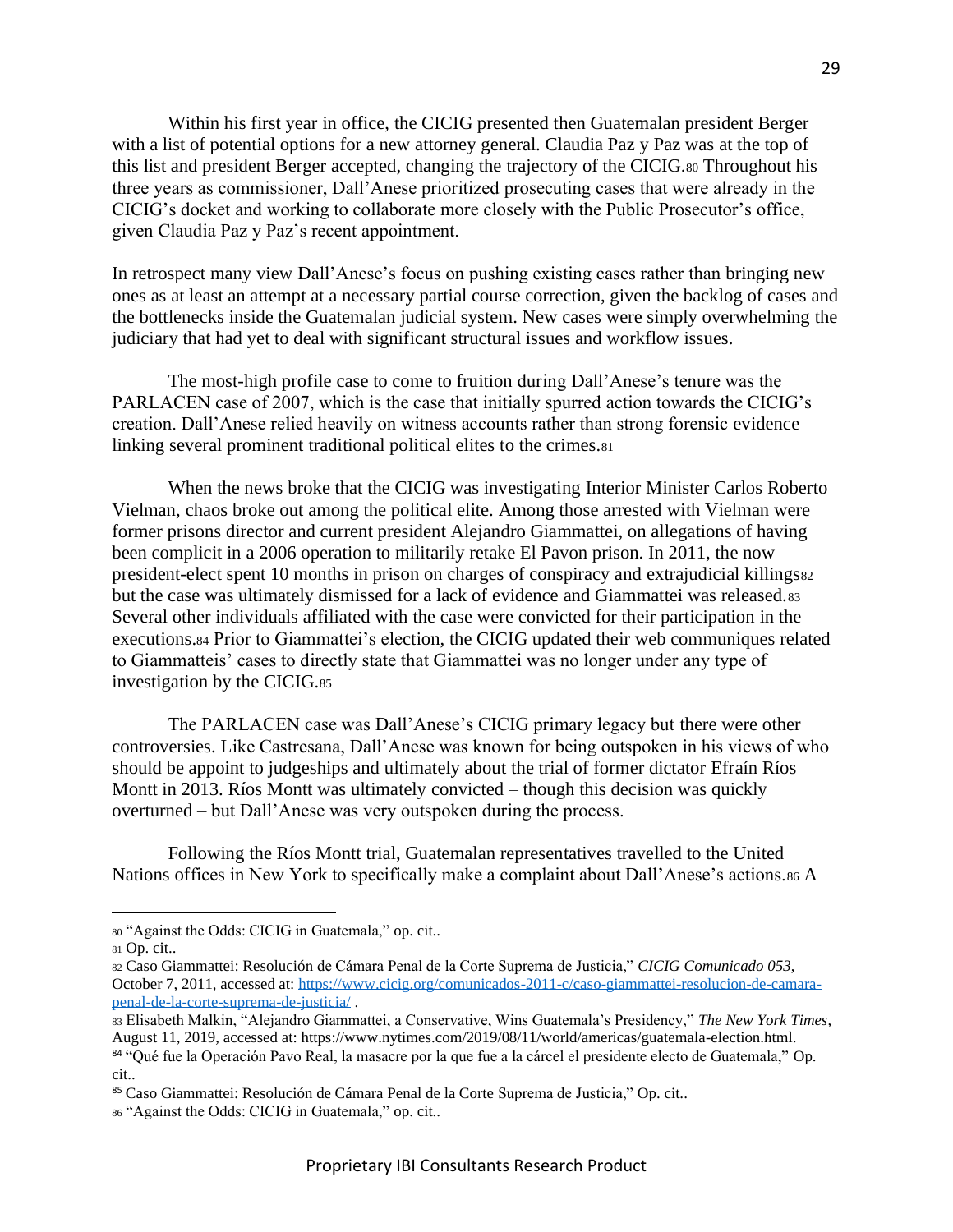few weeks later, the Costa Rican attorney announced that he would not be seeking to renew his contract.<sup>87</sup> This is often characterized as the weakest period the CICIG's existence, with few clear milestone achievements during Dall'Anese's tenure.

#### <span id="page-29-0"></span>**Velásquez: The End**

Ivan Velásquez, the final CICIC commissioner, was appointed in 2013 and would remain the commissioner for the next six years. A former member of Colombia's Supreme Court (CSJ), Velásquez had worked as an investigator in the Colombian Attorney General's office, focusing mainly on right-wing paramilitary groups.<sup>88</sup> This history immediately made him suspect in the eyes of some Guatemalan stakeholders, given that the paramilitary groups were initially formed to fight the Marxist FARC guerrillas, a similar trajectory to the Guatemalan parallel security structures that operated during and after the Guatemalan conflict, allegedly to fight a Marxist rebellion.

Like the Guatemalan non-state armed groups fighting the insurgencies, the Colombian paramilitaries had a long history of human rights abuses, had close ties to the military, and were justified by some as necessary to fight Communist revolutions. Unlike the Guatemalan groups, the Colombian paramilitaries abandoned their anti-Communist political posture after a few years and became a major drug trafficking organization, often working in conjunction with the FARC to move cocaine to the United States.

Velásquez's arrival in late 2013 was followed in May 2014 by the naming of Thelma Aldana, a politically ambitious lawyer and supreme court justice, as Guatemala's new Attorney General who had been previously suspected of ties with organized crime and who was closely identified with Perez Molina and Baldetti. The perceived ideological alignment of Velásquez and partisan political past of Aldana drew suspicions in the eyes of many in Guatemala's small and conservative political class as well as many in the human rights community. Despite the misgivings, Aldana and the CICIG continued to enjoy strong support from the Obama administration. Aldana promptly hired José Carlos Marroquín as a consultant to the MP - and Marroquín would later run her presidential campaign. Marroquín's naming furthered suspicions about Aldana's political ambitions and ability to keep the office of the attorney general neutral in Guatemala's cutthroat political environment.

From the beginning of his tenure, Velásquez focused on just a few priorities, moving many of the CICIG's smaller cases to the Public Prosecutor's Office. He decided to focus on political corruption, particularly campaign finance, and the effects of political corruption on a broader set of criminal activities.

This unilateral broadening of the purview of the CICIG's operations touched a much wider swath of Guatemala's public and private sector communities than investigations into

<sup>87</sup> James Bargent, "Last Rites for Guatemala's Anti-Impunity Crusaders CICIG?", *InSight Crime*, September 6, 2013, accessed at: https://www.insightcrime.org/news/analysis/last-rites-for-guatemalas-anti-impunity-warriors/. <sup>88</sup> "Secretary-General Appoints Iván Velásquez Gómez of Colombia to Head International Commission Against Impunity in Guatemala," *United Nations*, August 31, 2013, accessed at: https://www.un.org/press/en/2013/sga1437.doc.htm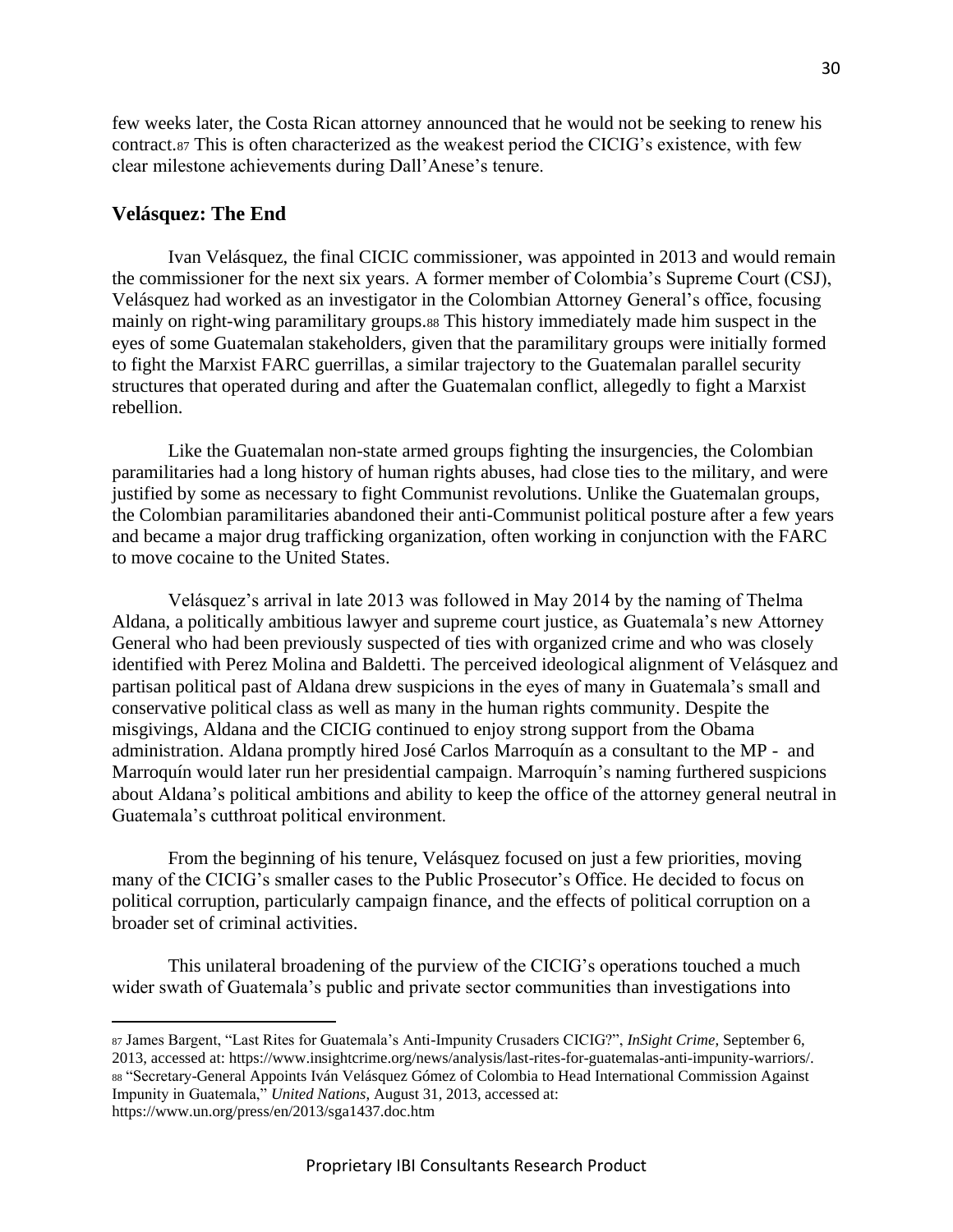armed groups. The private sector and political elites were the primary recipients and sources of campaign finance operations.<sup>89</sup> The opposition, which grew with time, was often couched in terms of political ideology, with Velásquez being accused of carrying out a radical leftist agenda against the conservative Guatemalan elite and Aldana trying helping in an effort to boost her own political career. By their actions, they both would later be identified with a larger group of sociopolitical reformists that pushed for constitutional and other reforms that reflected a broader strategy to profoundly reshape Guatemala.

This refocusing of the primary CICIG investigations, Velásquez's own storied background in Colombia, coupled with the cases pursued by Aldana as Attorney General set off alarm bells across the political and business sectors. Suddenly, in their view, they were no longer supporting a body tackling parallel security and intelligence structures that had a significant impact on the legitimate business interests. Rather, they felt blindsided by what they perceived as a significant, unilateral changing of the rules of engagement that went to financial and political interests that were internal to Guatemala and not part of the CICIG's mandate.

According to multiple people who supported CICIG's efforts overall, the growing friction was fanned by the U.N. Secretary General's blanket refusal to entertain any questions on Velásquez or the CICIG's actions that were raised by Guatemalan government officials or private citizens, never answering numerous written requests for information and refusing to offer any explanation for CICIG's changing role.

While supporters of CICIG argue that this view was based on misconceptions and were part of the traditional power structures closing ranks to protect themselves when feeling threatened, the political tone deafness of Velásquez and his team precluded any significant discussions between the two sides and led to a rapidly deteriorating situation.

In his refocusing of priorities Velásquez sent at least 35 cases to the Attorney General's office to handle alone and he began focusing on tax crimes, crimes against indigenous populations, and extractives crimes.

In April 2015, news broke of a complex embezzlement scheme run through Guatemala's tax agency, Superintendence of Tax Administration (SAT). The media correctly reported that then vice president Roxana Baldetti's private secretary and the head of the SAT had both been arrested for their roles in orchestrating a tax scheme.

In the scheme, those importing goods would pay 40% of the taxes, give officials 30% as their cut and keep the remaining 30% of the taxes by calling a telephone number (or *la linea*).<sup>90</sup> In May vice president Baldetti was forced to resign for her role in the scheme and she was later arrested.<sup>91</sup> Given the high-profile nature of the case, president Perez Molina was pressured by the

<sup>89</sup> "Against the Odds: CICIG in Guatemala," op. cit..

<sup>90&</sup>quot;The International Commission Against Impunity in Guatemala: a WOLA Report on the CICIG Experience," op. cit..

<sup>91</sup> Elizabeth Malkin, "Roxana Baldetti's Resignation as Vice President Shadows Guatemala Politics," *The New York Times*, May 10, 2015, accessed at: https://www.nytimes.com/2015/05/11/world/americas/roxana-baldettisresignation-shadows-guatemala-politics.html.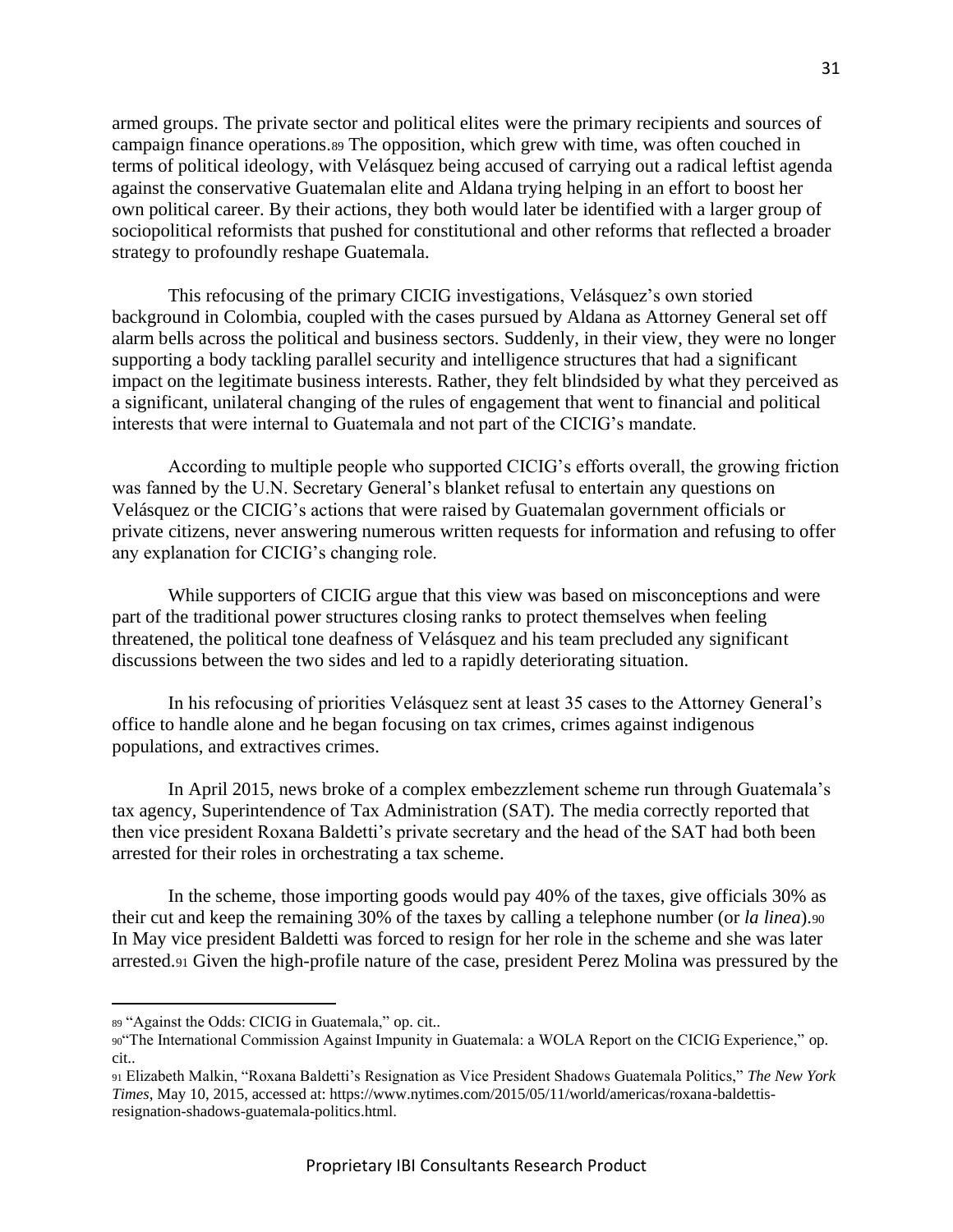U.S. and internal Guatemalan actors into renewing the CICIG mandate before he himself resigned in September 2015.<sup>92</sup>

In this case, Velásquez argued that his shifting focus paid off by forcing the resignations of both the president and vice president in a scheme tied to state corruption. The CICIG and Velásquez were widely praised internationally for tackling a case that implicated the highest levels of government. There was little discussion the ensuing fact that, while Baldetti was convicted and sentenced to15 years in prison, Perez Molina has spent the past four years in prison and has yet to be tried or convicted.

Along with dozens of other prisoners charged under CICIG-backed investigation, Perez Molina is held in a makeshift prison at the Mariscal Zabala military base, where prisoners can build their own houses of wood, aluminum and plastic, depending on their personal wealth and willingness to spend. During the author's visit to the prison he was hosted in a house made out of wooden planks, with a living room with two sofas, a kitchen with refrigerator and stove, two bedrooms and a bathroom. For a price, prisoners can enjoy carry out food, loud parties on the weekend and easy access to prostitutes.<sup>93</sup>

This is not to say Perez Molina is either guilty or not guilty, only that the system constructed to deal with those accused in CICIG investigations remains significantly flawed in dispensing justice in a timely manner. The many months, and in some cases years, of pretrial detention in prison conditions that defy any logic, significantly undermines the legitimacy and credibility of the judicial process supported by the CICIG.

With the resignations of Perez Molina and Baldetti, Alejandro Maldonado, who had become vice president when Baldetti resigned in 2015, served as interim president from September 3, 2015-January 14, 2016, during which time he oversaw scheduled national elections.

Jimmy Morales, an evangelist, popular comedian and variety show host was elected in October 2015 – in a very unlikely outcome that signaled the political frustration of the masses and the momentum appeared to be forward moving for both Velásquez and the CICIG. Morales lagged behind Manuel Baldizón and Sandra Torres in early election polls and came back to win in a second-round run-off. Both Baldizón and Torres have since been arrested and criminally prosecuted, further disgracing the already tainted political landscape in the country.

In April 2016 Morales renewed the CICIG's mandate for another three years – or until his term was over. Traditionally the CICIG mandates were extended for two years at a time. However, the indications of goodwill were short-lived as Morales, his family and his party came under investigation for charges including corruption and campaign finance violations.<sup>94</sup> The campaign finance violations focused on the fact that most of the funding for the Morales

<sup>92</sup> "Guatemala's President Otto Perez Molina Resigns," *BBC World News*, September 3, 2015, accessed at: https://www.bbc.com/news/world-latin-america-34137225.

<sup>&</sup>lt;sup>93</sup> Author visit to the prison October 2019.

<sup>94</sup> Maureen Taft-Morales, op. cit..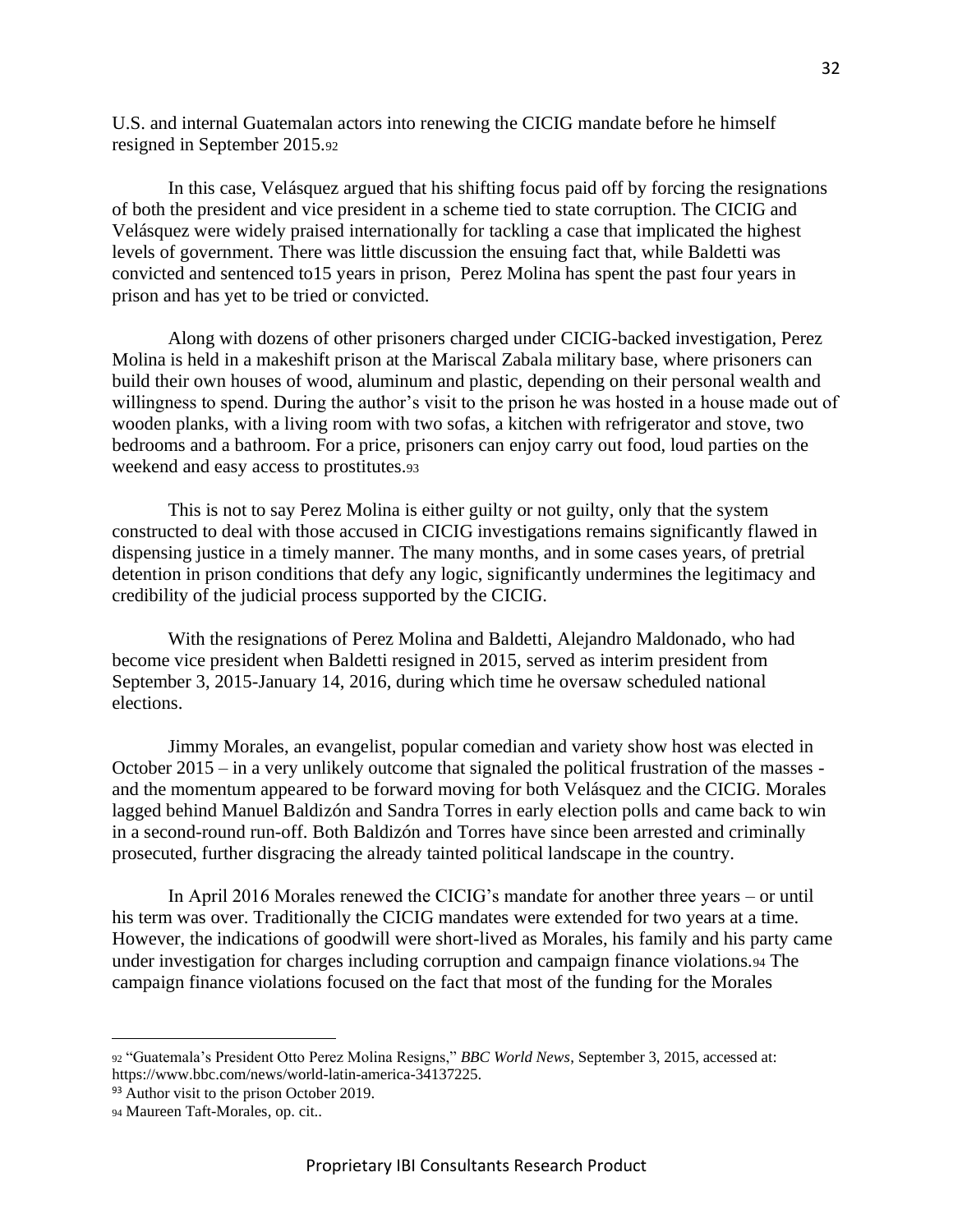campaign was never reported as required by law. In addition, Morales allegedly maintained control of his party's checkbook and bank accounts long after the campaign ended.<sup>95</sup>

A separate case that was more personally linked to Morales, known as *Botín Registro de la Propiedad* was an investigation of state funds being misused to pay for events that never took place, benefitting private citizens with the payments. Specifically, the CICIG and MP alleged that in 2013 – long before Jimmy Morales, a TV comedian, had entered politics – the president's son Juan Manuel Morales Marroquín, and the president's brother, Samuel Morales Cabrera, had been paid a total of \$35,826.00 for three events where food was invoiced but Christmas baskets were allegedly not delivered.

The CICIG's decision to support the prosecution of the *Botín* case and Morales relatives brought swift blowback with Morales, the broader political community and the U.S.. Embassy in Guatemala. The relatively small amount of money involved and the fact that it took place long before Morales was running for president made the decision appear to be a best politically naïve and at worst politically motivated.

"The way it was carried out was designed to humiliate the president, and we didn't understand it," said one U.S. law enforcement official who was in Guatemala at the time. "You don't go after the president's son like that and expect there not to be a reaction."

As the friction grew, according one businessman involved in some of the unsuccessful talks between CICIG and Morales to try to mediate a de-escalation of tensions, both Velásquez and Morales continued to ratchet up the attacks against each other.

Morales viewed the CICIG's action as an attack on him and his family, while Velásquez became convinced, according to two people who worked with him, that this would be a defining case for CICIG in demonstrating that no one is above the law and that it was not the size of the crime but the impunity that made the case important. He and others also said that he took the case as CICIG because Aldana asked him to, fearing it could not be handled through the normal court system.

In September 2016 the president's son and brother presented themselves for questioning and in January 2017 Samuel was arrested and Juan Manuel, under escort of the presidential guard, presented himself to the court for hearing.

On August 6, 2017, Morales announced he was declaring Velasquez *persona non grata*  to protect Guatemala's national security interests and signed an order expelling Velásquez from the country. The order was struck down in a 3-2 ruling by the Constitutional Court, but the allout war between Morales and Velásquez was now very public.

As InSight Crime noted, "Two days prior to the president's startling announcement, the Attorney General's Office and the CICIG had petitioned Congress to withdraw the president's immunity. Prosecutors sought information on more than \$900,000 in undeclared campaign

<sup>&</sup>lt;sup>95</sup> Ávalos and Dudley, op. cit.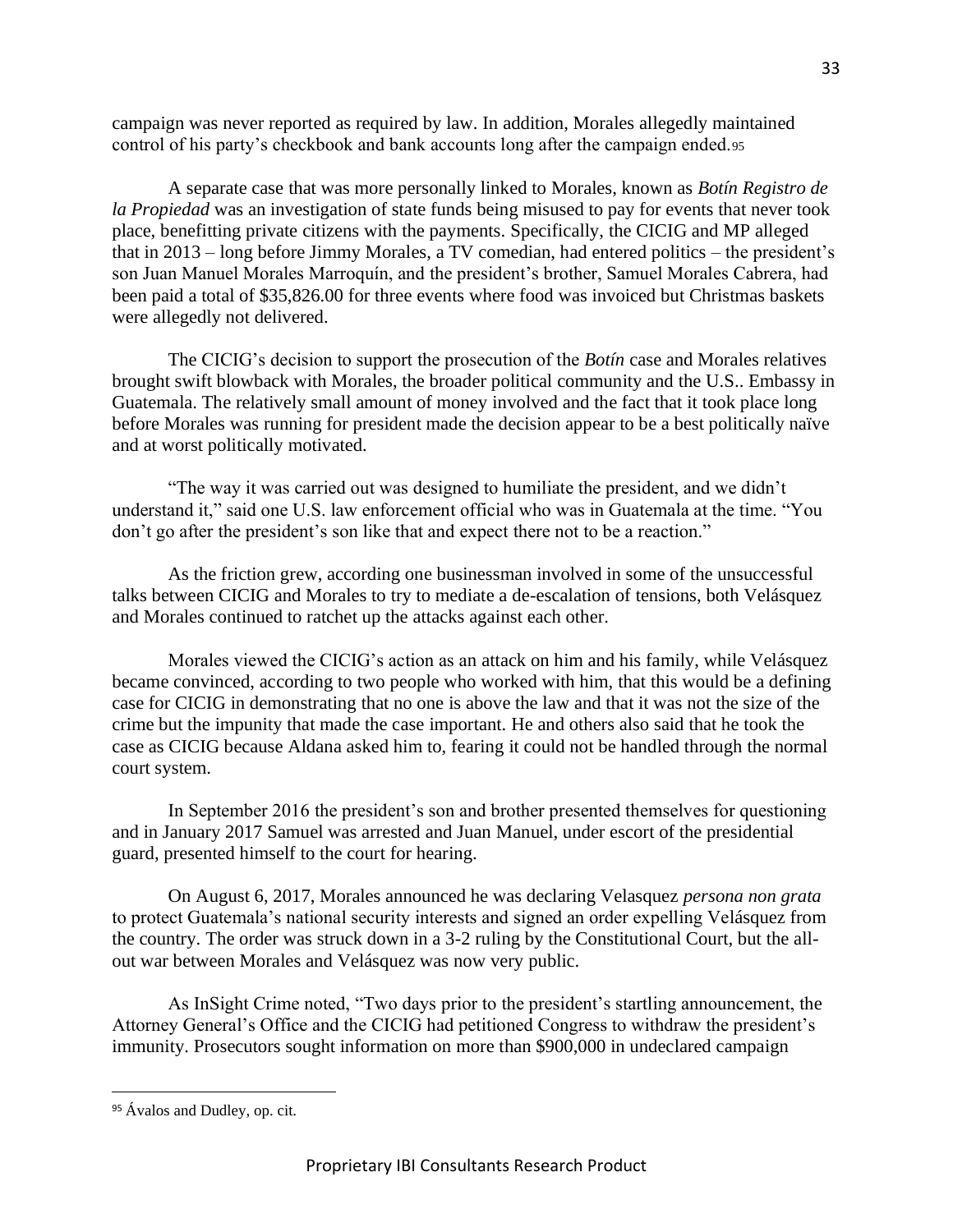donations - based on the Attorney General's Office investigation - but they could not officially investigate Morales until his immunity was lifted after their several failed attempts to do so."<sup>96</sup>

The international alignment, heavily favoring CICIG, had begun to shift in Morales' favor as well. The Trump administration's new National Security and State Department teams were in a time of significant turnover and instability and the CICIG was no longer a foundational part of U.S.-Guatemala relations. Rather, the relationship focused almost exclusively on migration from the Northern Triangle to the U.S.-Mexico border. While some pressure was successfully brought to bear on Morales not to end the CICIG's mandate early, as the president had wanted to, there was little opposition in the Trump administration to letting the commission expire at the end of its mandate.

This attitude was reinforced by the outreach of Guatemalan private groups through three channels: the Trump administration, through the NSC and UN Ambassador Haley; the Congress, particularly Sen. Marco Rubio (R-Fl); and the office of Vice President Pence and his Evangelical network. The outreach message was that CICIG had overstepped its initial mandate, was meddling in Guatemala's internal affairs, and focusing on minor cases (such as the Bitkov family case involving a Russian family) that had few if any strategic ties to the Guatemalan state.

This outreach came as CICIG had lost much of its ability to influence Washington. While mostly enjoying strong bipartisan backing, the commission had primarily focused on friendly Democrats during the Obama administration and had done little work to cultivate relationships with the Republicans. The group also had lost the access it had enjoyed to the Obama White House and United Nation representatives. The sudden change in the relationships reportedly caught CICIG off-guard and the commission never successfully recovered.

The CICIG investigation also began reaching into the business community of Guatemala, who leaders had initially supported CICIG and had been trying to mediate détente between the president and the CICIG. The investigation focused on the funding of Morales' 2015 presidential campaign and possible illegal financial donations by the business community. CICIG and the MP found that a group of business leaders had donated almost \$1 million in funding that was undeclared by the Morales campaign. The money was reportedly used to audit the results of the 2015 election.

After the financing came to light, leaders of the business community took an extraordinary step: In April 2018 a group of prominent businessmen held a press conference to acknowledge they had paid for the electoral auditors and asked forgiveness from the Guatemalan people for any mistakes committed. The business leaders said they were concerned that the candidacies of Manuel Balizón and Sandra Torres, the two main rivals of Morales in the campaign – both with long histories of reported involvement in organized crime – would steal the elections.

They supported Morales, they said, because he was the best among the candidates not tied to major criminal structures. Baldizón's arrest in January 2018 in the United State for

<sup>96</sup> Ávalos and Dudley, op cit.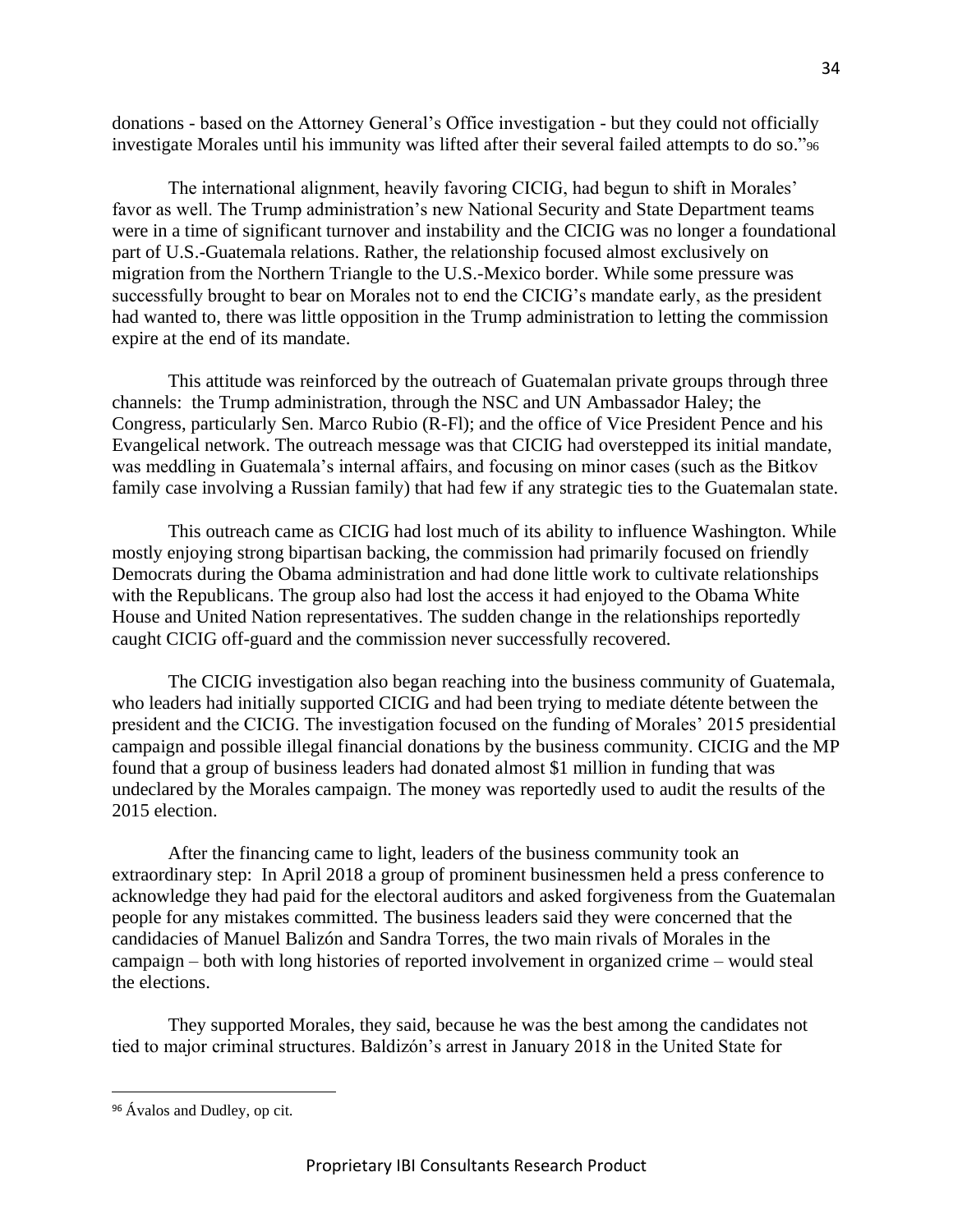alleged corruption in the Odebrecht Case and the Sandra Torres arrest in 2019 in Guatemala for campaign finance violations further validated the concerns of the business leaders.

On May 17, 2018 Aldana left the attorney general's office and shortly thereafter declared her intention to run for president of Guatemala. Two weeks before stepping down her now confirmed campaign manager, José Carlos Marroquín, held a meeting in Miami with leading Guatemalan businessmen asking for their financial support for her upcoming campaign. Aldana participated by speakerphone. According to a person with direct knowledge of events, the businessmen viewed the meeting as completely inappropriate, with a sitting attorney general requesting electoral support while investigating those at the meeting for alleged illicit campaign financing. In addition, having Marroquín chair the meeting,while being an employee of Aldana as attorney general further muddied the ethical waters.

In August 2018, Morales announced that he would not renew the CICIG's mandate, effectively allowing the commission to expire in September 2019.<sup>97</sup> Five days later, Commissioner Velásquez was banned from returning to Guatemala.<sup>98</sup> In October 2019 the president's family members were found not guilty of the charges that had been brought against them.

In March 2019 a judge issued an arrest warrant for Thelma Aldana, charging her embezzlement, lying and tax fraud, charges she denies but sufficient to end her presidential candidacy. National and international supporters of CICIG viewed the charges as fabricated in order to make sure could not become president and revive CICIG. She is currently reported to be living in the United States and seeking political asylum.

The CICIG continued working in its last year including the arrests of former presidential candidate Manuel Baldizón for his connections to Odebrecht fraud and former president Colom for his role in an embezzlement scheme.<sup>99</sup> In its final report, the CICIG cited 22 different cases that went to trial in its final year which brought 101 sentences, and the <sup>100</sup> pending docket is now in the hands of the Public Prosecutor's Office.<sup>101</sup>

| <b>Commissioner</b>         | Most convictions in 1 year | Investigation | <b>Sentences</b>             |
|-----------------------------|----------------------------|---------------|------------------------------|
| <b>Carlos Castresana</b>    | 57 (2009)                  | 28%           | 72%                          |
| <b>Francisco Dall'Anese</b> | 50(2013)                   | 41%           | 59%                          |
| Iván Velásquez              | 24 (2015)                  | 80%           | 9% $(+11% \text{ at trial})$ |

**Figure 4**: Case convictions and sentencing rates for each commissioner (source: Plaza Publica)

<sup>97</sup> "Guatemala 2018 Human Rights Report, United States Department of State, 2018, accessed at: https://www.state.gov/wp-content/uploads/2019/03/GUATEMALA-2018.pdf.

<sup>98</sup> Op. cit..

<sup>99</sup> Op. cit..

<sup>100</sup> "El Legado de Justicia en Guatemala," *Comisión Internacional Contra la Impunidad en Guatmala*, August 20, 2019, accessed at: https://www.cicig.org/cicig/informes\_cicig/informe-de-labores/informe-final-de-labores/.

<sup>101</sup> Tiziano Breda, "Curtain Falls on Guatemala's International Commission against Impunity," *International Crisis Group*, September 3, 2019, accessed at: https://www.crisisgroup.org/latin-america-caribbean/centralamerica/guatemala/curtain-falls-guatemalas-international-commission-against-impunity.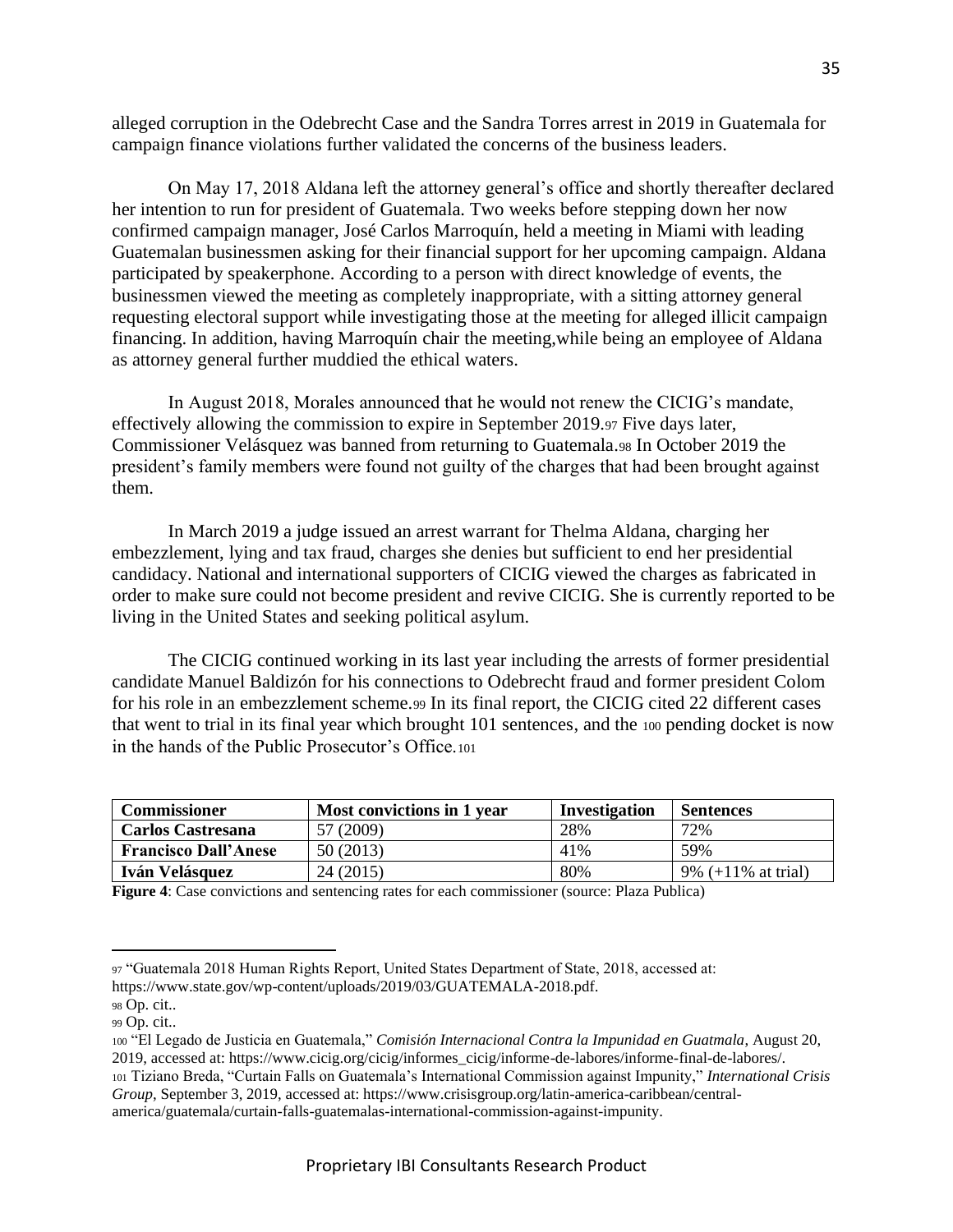## <span id="page-35-0"></span>**Measuring Effectiveness**

It is difficult to measure the efficiency of any of the three commissioners as each approached the mandate differently and each commissioner was confronted with different challenges and hurdles. Statistics will not reflect the more nuanced aspects of the commissioners' accomplishments and failures. Each commissioner had different issues though all were in some way related to the very difficult task of disrupting complex, elite-based criminal networks while working with the very government who was often being investigated.

One also needs to keep in mind that the CICIG's annual funding varied and was often not set until the year had begun, and that the renewal of each new mandate was never guaranteed, leaving the Commission in a constant state of flux and uncertainty both operationally and professionally in terms of hiring the best and most qualified people for the jobs.

Based on an analysis conducted by Plaza Publica, Carlos Castresana appears to be the most effective commissioner during the CICIG's tenure.<sup>102</sup> Castresana had the highest sentencing rate and the most convictions in any given year when compared to his successors. Velásquez's numbers are by far the lowest though they likely do not accurately reflect the CICIG's work during that time, as many of the investigations were transferred to the Public Prosecutor's Office and therefore are not reflected in official statistics.

For Castresana, the challenges included: significant startup setbacks, including the hiring of the initial staff and finding a way to implement the unique mandate and structure given to the CICIG; fundraising challenges to stand up CICIG and begin to function; a lack of the Guatemalan population's support due to the newness of the Commission; a lack of a significant public face and outreach outside of the director; and an inability to work closely with the judiciary or the police because of deep collusion, corruption and lack of trust.

In Dall'Anese's case the issues included: challenges to building cases against the highest echelons of Guatemala's political elite; finding a balance between recommending changes and openly criticizing the government; lack of trust and personnel safety concerns due to Dall'Anese's own actions to dismantle security and vetting protocols; and building a CICIG without the promise that the commission would continue.

Finally, in the case of Velásquez, the challenges included: setting a clear plan of action consistent with the Commission's mandate; focusing on cases of political corruption of sitting members of the Guatemalan government and the constant friction that engendered; a fracturing of the national and international consensus on the validity and utility of the CICIG; and working to ensure that the judiciary would be ready to take over the CICIG's work after the commission ended.

<sup>102</sup> Francelia Solano, "La CICIG en cifras: los casos, los implicados y los procesos," *Plaza Pública*, January 14, 2019, accessed at: https://www.plazapublica.com.gt/content/la-cicig-en-cifras-los-casos-los-implicados-y-losprocesos.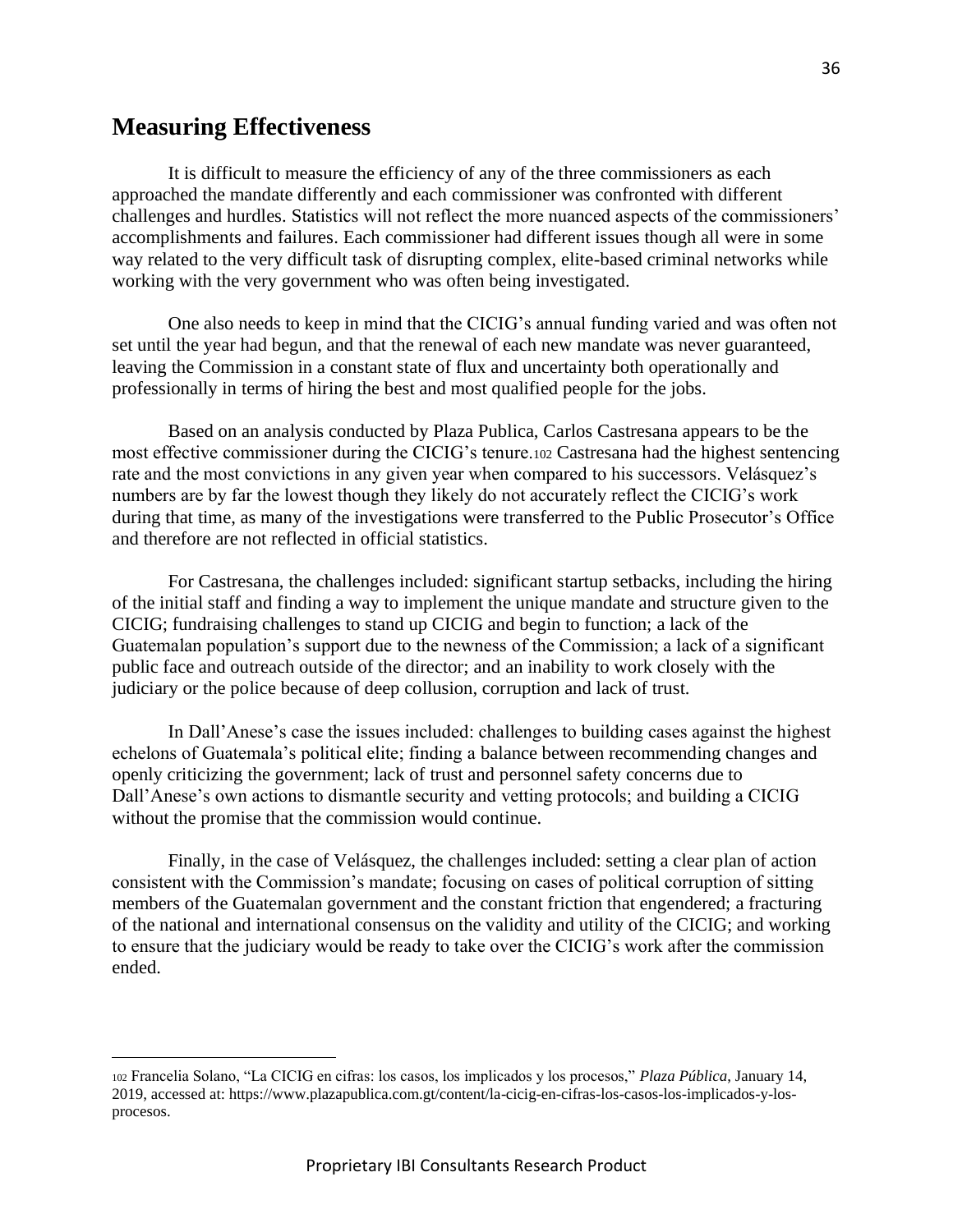## <span id="page-36-0"></span>**Outcomes of the CICIG**

After 12 years of operation it is still too early to assess the CICIG's lasting legacy. It is also difficult to establish a single benchmark to gauge success given the ambiguous nature of the mandate and the evolving strategic direction.

Currently the specialized public prosecutor's unit FECI will keep operating, though specifics on its budget and structure are not immediately clear. President Giammattei, who was personally touched by CICIG investigations, has indicated that he will make anti-graft efforts a top priority but has stated that he has no plans of reinstating the CICIG or a CICIG-like commission.<sup>103</sup> Given the internal factors and the waning international interest and attention, future efforts to combat impunity and illegal security groups will likely not be as successful as during the CICIG's operations. In many ways, Guatemala's efforts to reduce impunity are, at best, stalled in the short to medium term.<sup>104</sup>

While the CICIG accomplished a significant amount – despite pushback from the Guatemalan state and the political elite – there are likely only a few cases that will be remembered going forward. The 2014-2015 Baldetti and Perez Molina cases were the most enduring <sup>105</sup> and the *La Linea* case initially solidified the justification for why the CICIG needed to continue operating and just how complex illicit money networks can be.

Successful high-profile cases proved on an international level what the CICIG could accomplish while building a strong national constituency for the Commission. With tangible results that produced the heretofore unimaginable result of jailing a sitting president and vice president, public approval of the Commission's work skyrocketed. Public opinion polls show that the CICIG and the Public Prosecutor's Office were the most trusted institutions in Guatemala.<sup>106</sup>

A systemic view of the criminal justice system shows that heightened activity at the MP and Prosecutorial level did not yield significant improvements in impunity reduction. A potential explanation lies in that the bottleneck of the system is found at the Courts. Further activism at the prosecutorial level only serve to exacerbate the backlog and accumulation of cases (which in Guatemala has led to "preventive" prison sentences far in excess of the maximum legal limit of 1 year). Future impunity reduction efforts would be well served to attend the bottleneck at the Courts by helping to build institutional capabilities as well as efficiencies.

Broadly speaking, the CICIG was a relatively effective United Nations tool to fight impunity but could have been much more effective had its mandate been more clearly defined, timeframe established from the outset and budget stability and a complementary organizational structure provided to attract the appropriate staffing.

<sup>103</sup> Tiziano Breda, op. cit..

<sup>104</sup> Hector Silva Avalos and Parker Asmann, op. cit..

<sup>105</sup> "Saving Guatemala's Fight Against Crime and Impunity," op. cit..

<sup>106</sup> Maureen Taft-Morales, op. cit..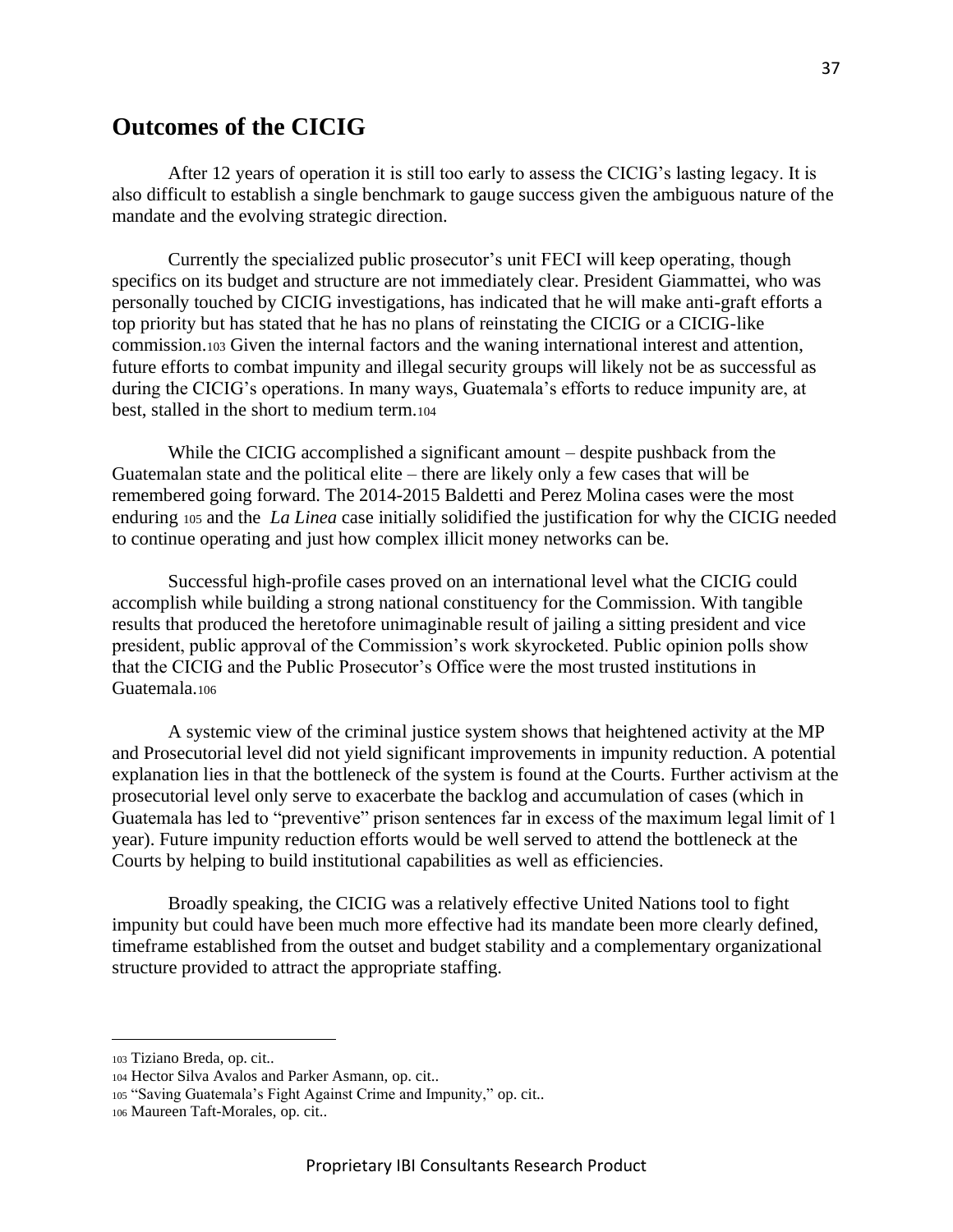## <span id="page-37-0"></span>**Lessons Learned**

Several important lessons from the CICIG's mandate can be learned for potential future actions, although it appears unlikely in the near future that any country will embark on a similar effort. While these lessons, in some ways reflect the conditions and events that transpired in Guatemala, many of the CICIG's effects can also inform the larger debate on United Nations' investigative bodies. Any future commissions will face similar "wicked problems" in their investigations. With no silver bullets available that would lead to an overall resolution to the multiple conflicts inherent in these cases, the following recommendations are intended to correct the most tangible shortcomings of the CICIG that would likely be replicated in future efforts.

- 1. **Include a clear definition of appropriate cases in the mandate at the outset:** The CICIG mandate was intentionally designed to be broad so that the commission could tackle as many criminal networks as possible. While one can appreciate the desire not to tie the Commission's hands from the beginning, the lack of clarity ultimately played a significant role in the demise of the Commission. As CICIG turned from homicide and violent crime cases to political financing and financial corruption cases, there were no clear parameters or guidelines on determining what cases to work on and which to prioritize. This lack of definition and ambiguity left significant areas where different groups could interpret cases and approaches in different ways, and ultimately led to unsustainable competing agendas between the Commission and the host country. It also made a shared understanding of the role of the organization impossible to maintain over time. While the CICIG initially enjoyed widespread acceptance in the business and political class due to a shared vision of the mission, that support fractured as the shared vision fragmented.
- 2. **Include evaluation and performance metrics in the mandate**: Establishing metrics for evaluation of criminal investigations is difficult and overly stringent metrics can hamstring the ability to function effectively. However, with CICIG there were never metrics that the commission needed to meet, there were no instructions on the types of reports that the commissioner needed to send to the UN Secretary General or host government, and there was no methodology to identify if the CICIG was on or off course in their investigations. This meant that no one except the commissioner – not the UNSC, the Guatemalan government, donor community or Guatemalan society – could determine what success or progress should look like. This lack of metrics also deprived the commission of the capacity to evaluate and reorient its activities and resources over time. Rather, progress and success were almost exclusively measured by what the commissioner said it should be.
- 3. **Establish a clear command and control structure among the organization, the international sponsoring agency and the host government:** In the case of CICIG, the relationship to and responsibility of the United Nations was not clearly spelled out, nor the obligations to respond to the host nations concerns. When the Guatemalan government requested information, clarification and justification for actions taken by CICIG, the requests were almost always unanswered, without even a pro forma response that acknowledged the requests. This occurred in both the written and verbal requests for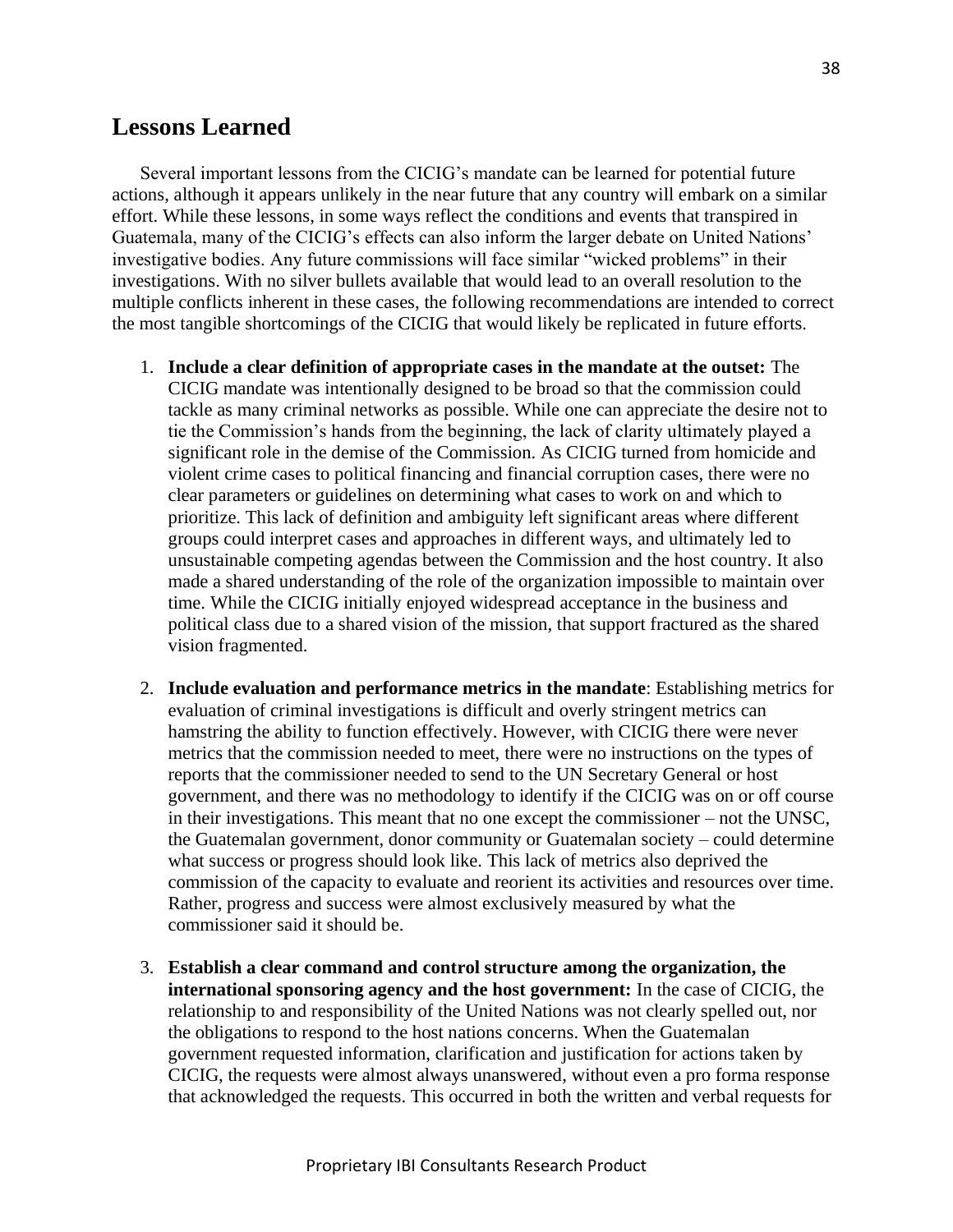information. There need to be clear lines of responsibility, clear points of contact and clear mechanisms for an exchange of opinions, especially when the opinions diverge significantly. In addition, a local governance body such as an independent board might have provided the necessary oversight to approve changes to the mandate and might have alleviated the political tone-deafness.

- **15. Focus on completing the judicial trials of those arrested:** Much of the powerful messaging on ending impunity sent by bringing charges against heads of state and others is diminished when trials drag on for months or years. This significantly undermines the appearance of swift and equal justice under the law. For the CICIG a significant part of the problem lies with the existing backlog in the Guatemalan judicial system, coupled with its endless appeals processes and pliable judges. But part also lies with the commission prioritizing the number of cases brought over the ability to bring cases to conclusion. It is a difficult balance to strike but a visit to the prison left no doubt that in many cases the CICIG process brought the worst of all worlds: a lengthy and inconclusive judicial process while abusing the preventive prison term limits. This is not an uncommon problem across Latin America but because of the international component to the Commission, one that must be dealt with for the investigative and judicial processes to remain credible, to avoid unnecessary arrests before trial and trials-bymedia.
- 4. **Have clear communications guidelines which emphasize institutional progress and not "trial-by-media"** – The CICIG did not initially have a message, PR team or a spokesperson. This left the commissioner as the personification of the CICIG and all three commissioners struggled with how to depersonalize and institutionalize the messaging of the commission and the commissioner. Each commissioner also struggled to find a balance between publicly stating the CICIG's priorities and desires seeming to give directives to the host government over who or what was acceptable, particularly in judicial appointments. Even when the commission hired a small staff, the commissioners often spoke for themselves which caused controversy on multiple occasions. These issues would have been significantly mitigated by having a competent, empowered communications team in place from the beginning. In addition, for fielding media inquiries, the team should have a defined message and proactive strategy for conveying that message on an ongoing basis to help create an overall narrative that was both accurate and easy to understand. Instead, the messaging was often reactive to events and, unless the commissioner chose to respond, non-responsive to requests for information or explanations for actions. This would have enhanced CICIG's own transparency as well as making the commission, so commissioner focused.
- 5. **Create functional counterintelligence and personal security structures**  From the beginning CICIG suffered numerous penetrations and leaks of what should have been classified information and had few measures in place to identify and halt the penetration. This may have led to long-term intelligence gathering operations. This is in part a function of working in a new country and not knowing who the trusted interlocutors are. However, the commission never developed an effective counterintelligence structure that could both trace hostile actors inside and halt the unauthorized flow of information. At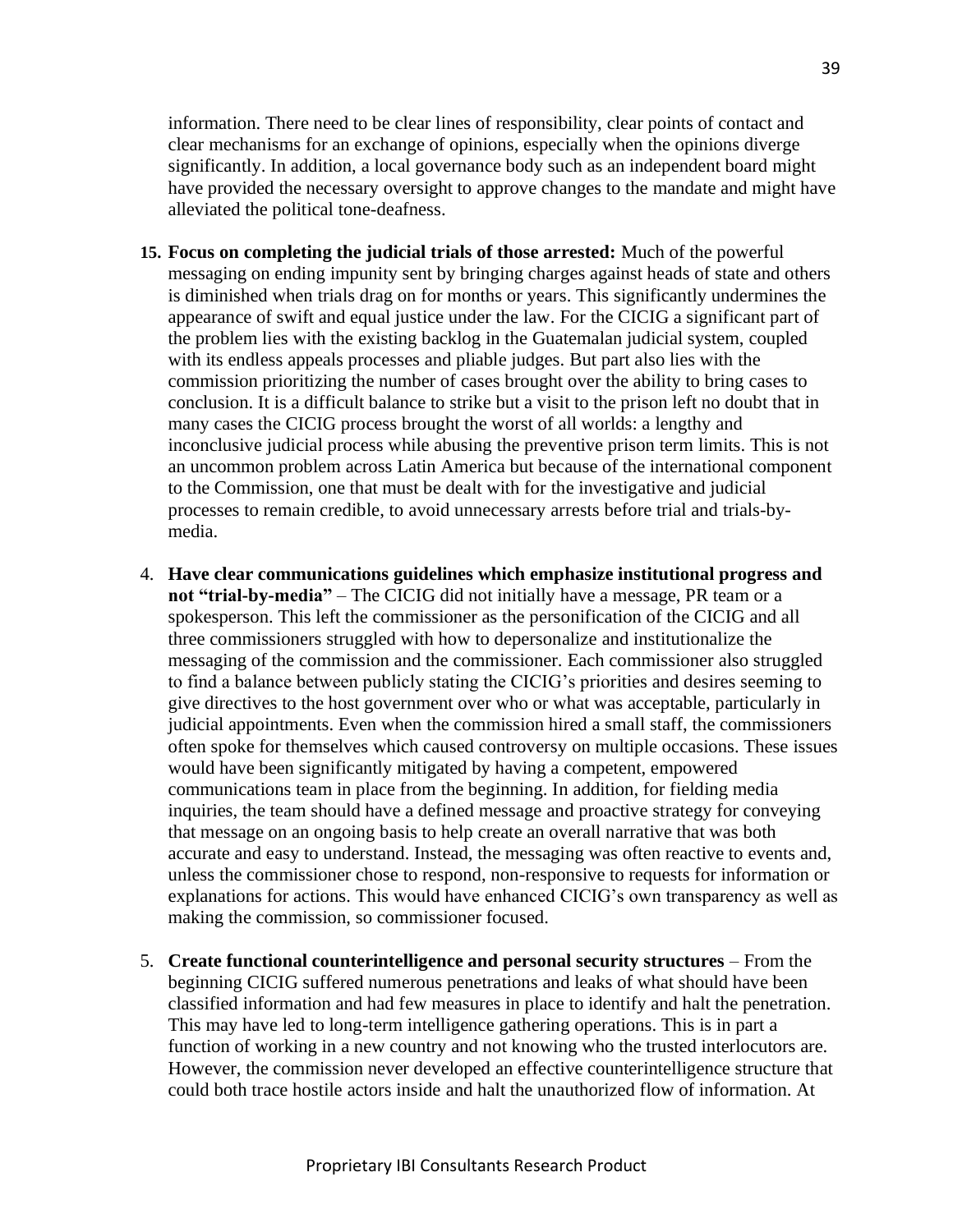the same time there were no properly trained personal protection units in place, creating the potential for significant physical harm to staff members. Any future type of similar commission should make these issues priorities from the beginning.

- 6. **Publish an annual action plan and be accountable for its completion** While the specific cases being investigated need not be revealed in a public action plan, the CICIG had difficulty in staying on track on multiple cases. Until Velásquez entered as commissioner, there was never a clear, public report stating the annual priorities of the commission. This made public accountability impossible and also made it more difficult to evaluate the commission's work against any objective metric. Each annual report should have an objective evaluation of the past year's performance, based on the established and published statement of objectives and priorities.
- 7. **Strike the right balance with the government**  This is perhaps the most complex of the "wicked problems" that any commission would face. The complexity of the challenges presented to getting government buy-in while investigating presidents, cabinet members, judges and members of the political elites in that government cannot be overstated. In many cases, the CICIG would make judicial reform recommendations to the very individuals that would later be arrested or indicted. This made the CICIG's work very difficult and none of the three commissioners were able to strike a balance when attempting to work with Guatemalan government officials. The line between being politically prudent and caving to inappropriate political demands from the government must be constantly examined. A clear example with the CICIG was the decision to open the investigations into the president's family for relatively small alleged acts of corruption before taking office and which were later disproven. At a time of great friction between the commission and the president, the investigations could likely have left to lower courts for investigation without appearing to cave to political pressures. The decision to proceed at a time for splintering consensus over the CICIG and its mission was a self-inflicted wound that ultimately ended the CICIG's operations. There is no question that bold action on high impact cases is important and can be positive for the commission. However, marginal acts that lead to growing antagonism or politically motivated acts should be avoided. Clarity on the mission and mandate of the commission would help determine the parameters of action.
- 8. **Maintain broad international backing for the commission**  Over time the CICIG lost much of its international backing without seeming to fully understand how precarious its position had become. Part of this was not working to maintain contacts with all sides in different political settings, but particularly the United States, which usually has an inordinate weight in both funding and exercising political pressure. The CICIG clearly did not understand the magnitude of the political earthquake the switch to the Trump administration brought, nor the damage that ignoring all criticism would be in the new environment. The EU was also absorbed in other issues and had significantly lowered its financial and political support for the CICIG. Any future commission must have leaders of the stature to be able to work across a broad political spectrum and clearly articulate the mission and accomplishments to different audiences. This primarily includes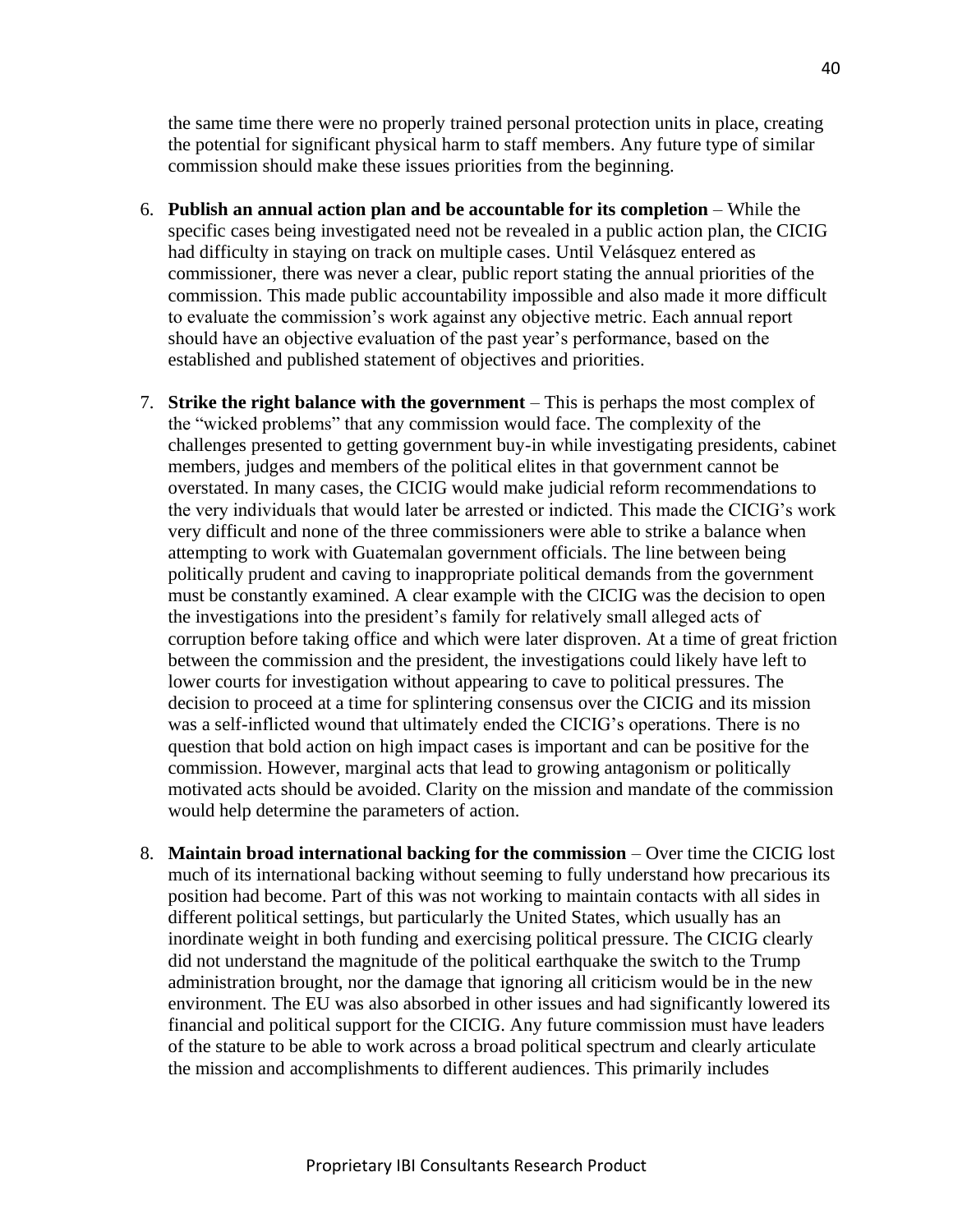stakeholders at the United Nations and regional bodies such as the Organization of American States.

- 9. **Involve the International entities more in an oversight capacity** The CICIG always operated as a UN body that was very distant from the United Nations including not providing CICIG members with adequate guidance and protections. This distance was created so that the Guatemalan Congress would approve the commission, but the structure's limited accountability and assistance made even fundraising difficult in meeting the commission's budgetary requirements. The UN or another international body should have been more involved in structure and mission readiness.
- 10. **Take a Systemic View to addressing complex and "wicked problems".** The Commission seems to have focused its attention on the wrong link of the criminal justice supply-chain. Future efforts to reduce impunity would do well to view the overall system and evaluate the highest leverage pressure points prior to diving into an activism frenzy which might become highly disruptive to the very same system that it is trying to fix.
- 11. **Maintain continuity on both the host country and international side –** One of the consistent complaints in the operations of the CICIG was the constant turnover of personnel and the need to get each new prosecutor or investigator up to speed on cases with the changes. International personnel could be obligated to commit to a minimum period of three years, for example. Attorneys generals and senior investigators could agree to not seek public office for several years after their terms expired to lessen the chance to target political enemies for direct electoral gains. Local investigative units could be designed to have clear career paths that keep the same personnel in place through the vetted structures for the long term. The shuffling of prosecutors and investigators in and out of the elite units caused both significant damage to the cases themselves, but also created significant information leaks of sensitive information in criminal cases.

## <span id="page-40-0"></span>**Conclusions**

While greatly diluted versions of the CICIG are operating or proposed in Honduras and El Salvador, neither has taken into consideration the lessons one can learn from CICIG. There is general consensus that the CICIG had a strong start, broadly accepted legitimacy and deep international backing when it began. The fast start and low expectations allowed for the vagueness of the mandate and lack of accountability mechanisms to go relatively unnoticed at the start of the mission. Twelve years later, in a dramatically changed world, the commission, which had not adapted to the shifting realities, ended with more of a whimper than a bang. We have explained, at least in part, how and why this happened.

Although the CICIG, as a barometer for measuring anti-corruption initiatives in the region, may be at an end the fight against impunity must continue. But there will also be fierce resistance from entrenched power brokers seeking to increase their influence and bottom line.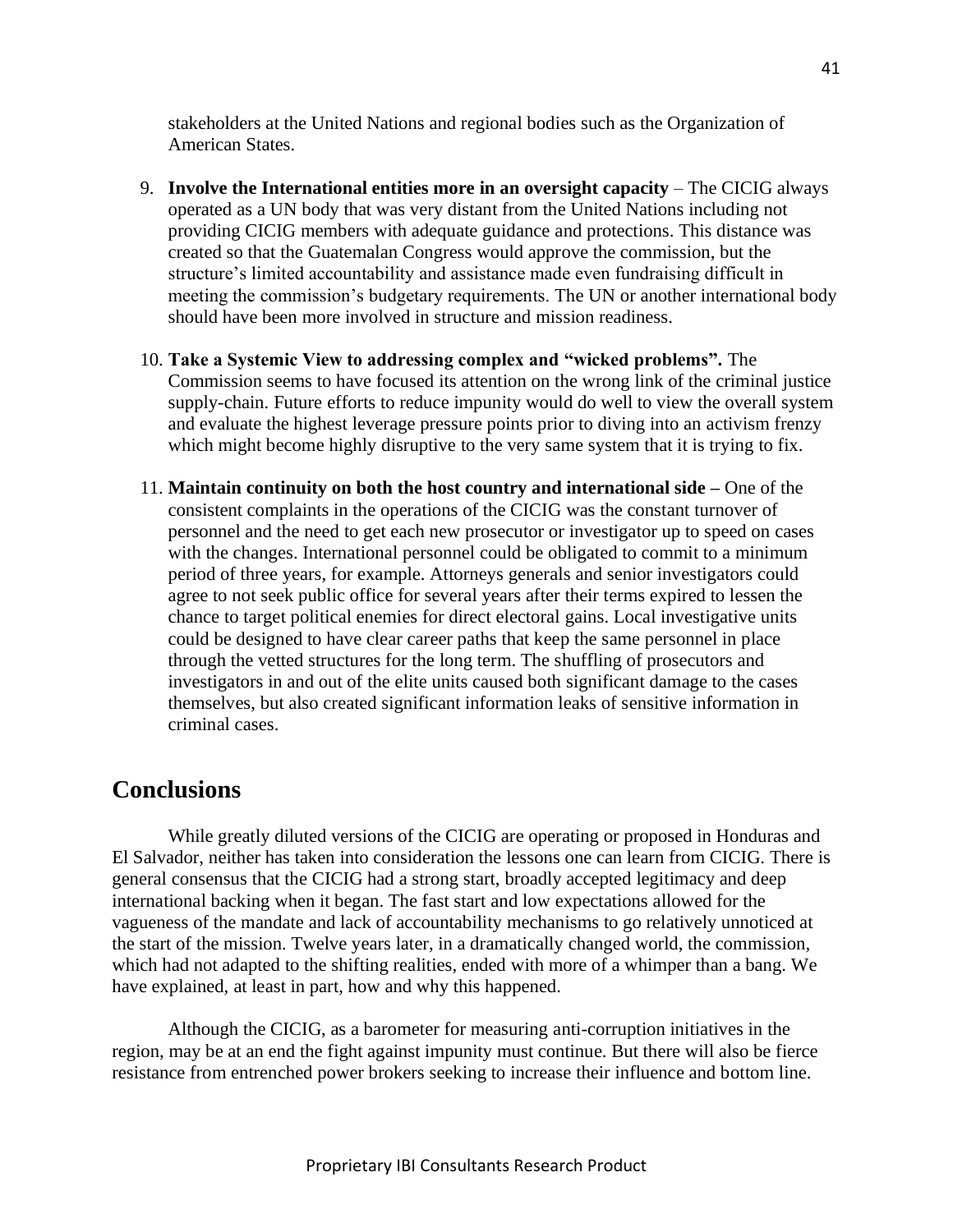The CICIG achieved important results during its existence and has become an international reference point. Those seeking to build on the experience have significant foundations upon which to build but also important cautionary lessons to apply. Ultimately the commission could not survive the perfect storm of its own missteps, loss of international support and relevance, fracturing consensus and growing pushback in Guatemala, and political tone deafness of its leadership.

While the short-term results initially held the promise of uprooting long-standing criminal structures tied to the state, in the end it is not clear what the long-term results will be. They could be minimal and do not appear to have been built to be sustainable in the long term. Many of the structures, if not the individuals plucked from them for trial, remain intact and are likely to thrive in the future.

We have offered some tools that can be used to help a future commission avoid some of the pitfalls that it would inevitably face in a similar circumstance. Recognition of the tradeoffs that will be constantly necessary to achieve even minimal success is fundamental, as is recognition that the perfect should not be the enemy of the good in the process. We believe the CICIG did more good than harm. A more structured, delineated mission with stronger messaging and clear metrics from indictment through the trial phase would help enormously. Removing the commissioner's personification of the mission, clear timelines and consistent resources would also help. But fundamentally the contradictory mission of investigating state-linked criminal structures in partnership with the state itself will always have significant limitations in bringing fundamental change.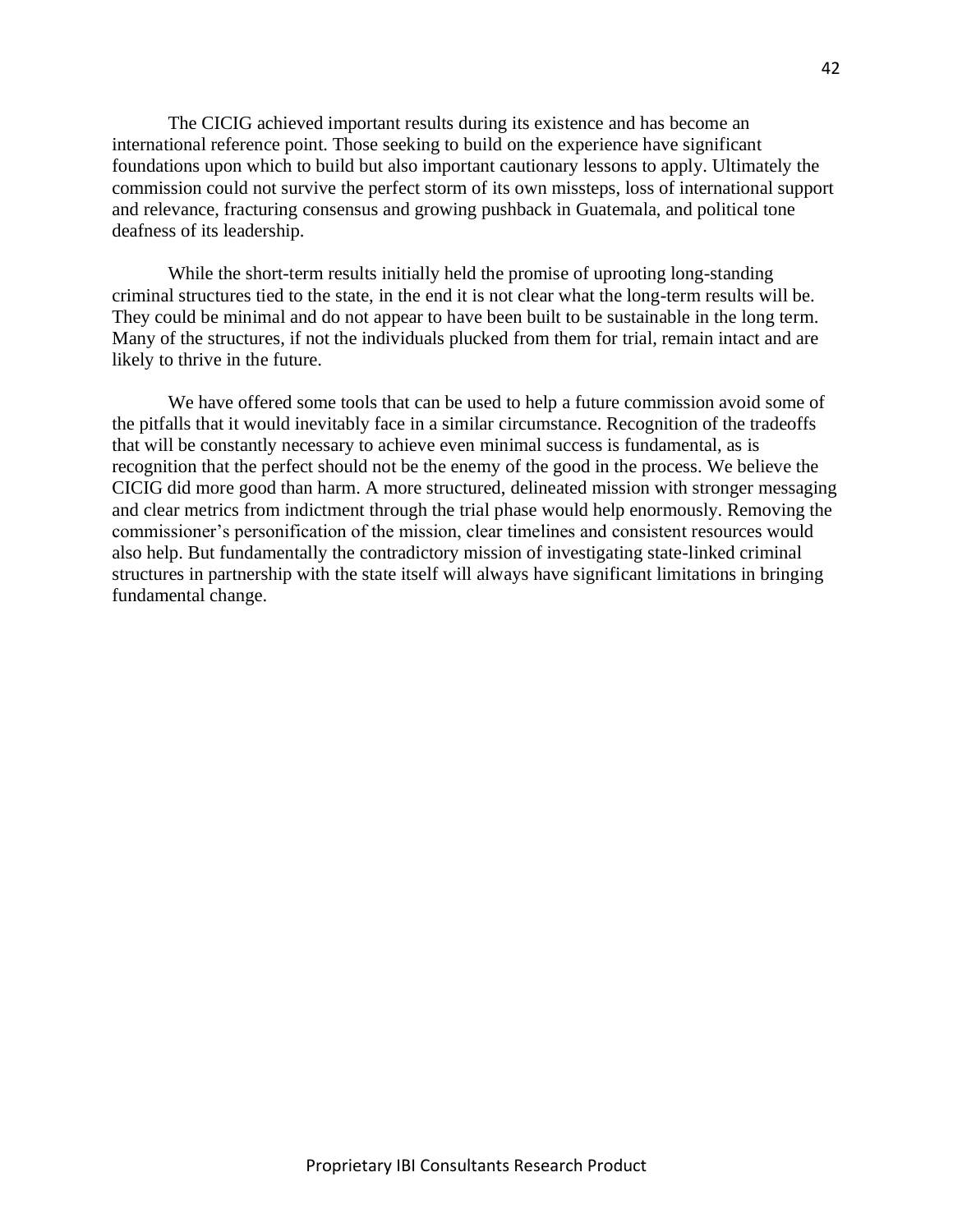## <span id="page-42-0"></span>**References**

- Arron Daugherty, "MS13, Barrio 18 Rivalry Increasing Violence in Guatemala: President," InSight Crime, February 4, 2015, accessed at: https://www.insightcrime.org/news/brief/ ms13-barrio-18-rivalry-increasing-violence-in-guatemala/.
- "Against the Odds: CICIG in Guatemala," Open Society Justice Initiative, February 4, 2016, accessed at: [https://www.justiceinitiative.org/uploads/88ffafc0-09bf-4998-8ef3](https://www.justiceinitiative.org/uploads/88ffafc0-09bf-4998-8ef3-e2a175e3f455/against-odds-cicig-guatemala-20160321.pdf/) [e2a175e3f455/against-odds-cicig-guatemala-20160321.pdf/.](https://www.justiceinitiative.org/uploads/88ffafc0-09bf-4998-8ef3-e2a175e3f455/against-odds-cicig-guatemala-20160321.pdf/)
- "Agreement between the United Nations and the State of Guatemala on the establishment of an International Commission Against Impunity in Guatemala," hereinafter CICIG agreement mandate, December 29, 2006, accessed at: [http://www.cicig.org/uploads/documents/mandato/cicig\\_acuerdo\\_en.pdf.](http://www.cicig.org/uploads/documents/mandato/cicig_acuerdo_en.pdf)
- "Carlos Castresana," El País, Accessed at: [https://elpais.com/politica/2011/10/07/biografiaeldebate/1318007019\\_970335.html.](https://elpais.com/politica/2011/10/07/biografiaeldebate/1318007019_970335.html)
- David Grann, "A Murder Foretold: Unravelling the ultimate political conspiracy," The New Yorker, March 28, 2011, accessed at: [https://www.newyorker.com/magazine/2011/04/04/a-murder-foretold.](https://www.newyorker.com/magazine/2011/04/04/a-murder-foretold)
- "El Legado de Justicia en Guatemala," Comisión Internacional Contra la Impunidad en Guatmala, August 20, 2019, accessed at: [https://www.cicig.org/cicig/informes\\_cicig/informe-de-labores/informe-final-de-labores/.](https://www.cicig.org/cicig/informes_cicig/informe-de-labores/informe-final-de-labores/)
- Elisabeth Malkin, "New Leader of Guatemala Investigations," The New York Times, July 1, 2010, accessed at: [https://www.nytimes.com/2010/07/02/world/americas/02briefs-](https://www.nytimes.com/2010/07/02/world/americas/02briefs-Guatemala.html)[Guatemala.html.](https://www.nytimes.com/2010/07/02/world/americas/02briefs-Guatemala.html)
- Elizabeth Malkin, "Roxana Baldetti's Resignation as Vice President Shadows Guatemala Politics," The New York Times, May 10, 2015, accessed at: [https://www.nytimes.com/2015/05/11/world/americas/roxana-baldettis-resignation](https://www.nytimes.com/2015/05/11/world/americas/roxana-baldettis-resignation-shadows-guatemala-politics.html)[shadows-guatemala-politics.html.](https://www.nytimes.com/2015/05/11/world/americas/roxana-baldettis-resignation-shadows-guatemala-politics.html)
- Francelia Solano, "La CICIG en cifras: los casos, los implicados y los procesos," Plaza Pública, January 14, 2019, accessed at: [https://www.plazapublica.com.gt/content/la-cicig-en](https://www.plazapublica.com.gt/content/la-cicig-en-cifras-los-casos-los-implicados-y-los-procesos)[cifras-los-casos-los-implicados-y-los-procesos.](https://www.plazapublica.com.gt/content/la-cicig-en-cifras-los-casos-los-implicados-y-los-procesos)
- "Guatemala acts on extra-judicial prison killings," BBC World News, August 10, 2010, accessed at: [https://www.bbc.com/news/world-latin-america-10931471.](https://www.bbc.com/news/world-latin-america-10931471)
- "Guatemala 2018 Human Rights Report, United States Department of State, 2018, accessed at: [https://www.state.gov/wp-content/uploads/2019/03/GUATEMALA-2018.pdf.](https://www.state.gov/wp-content/uploads/2019/03/GUATEMALA-2018.pdf)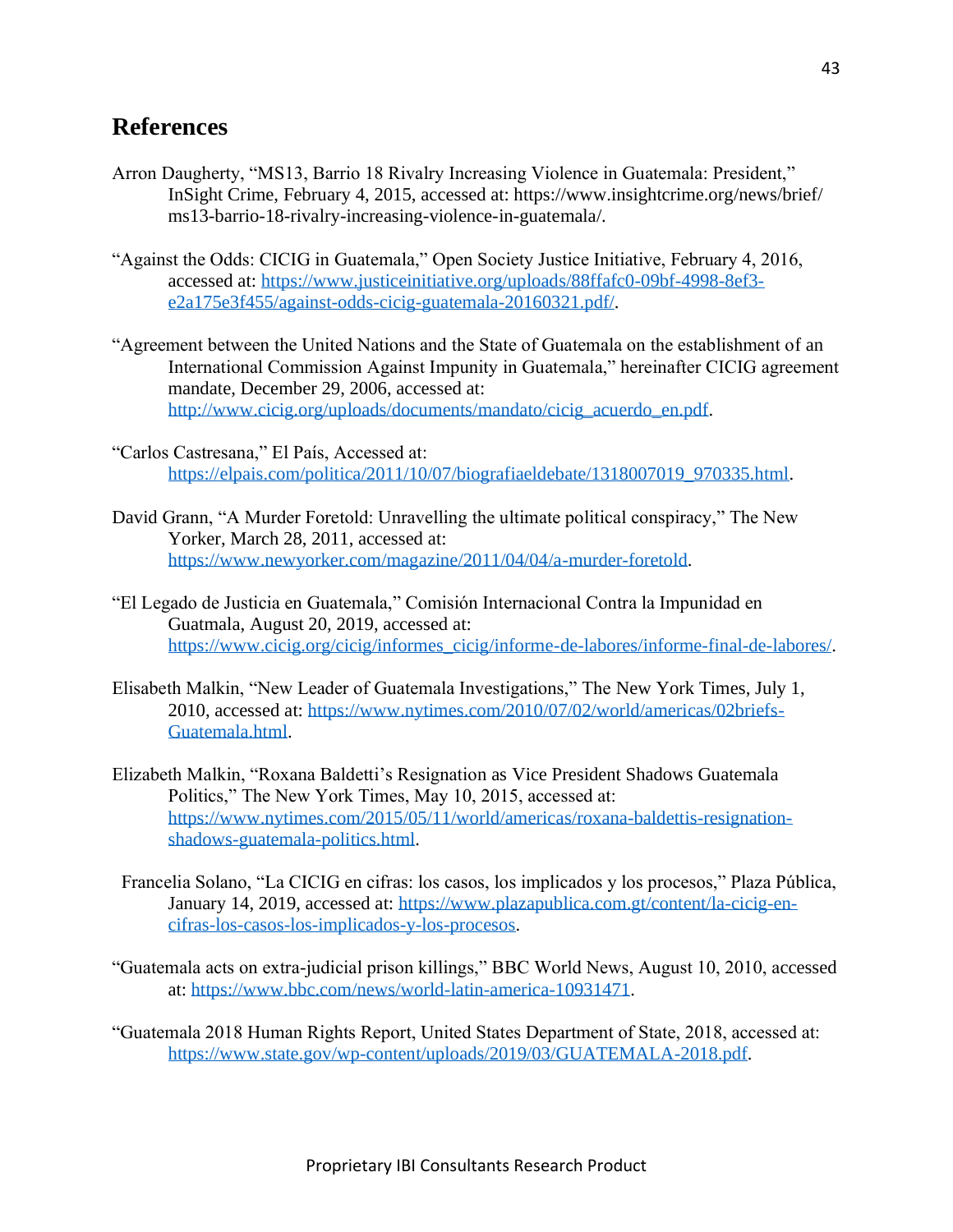- "Guatemala's President Otto Perez Molina Resigns," BBC World News, September 3, 2015, accessed at: [https://www.bbc.com/news/world-latin-america-34137225.](https://www.bbc.com/news/world-latin-america-34137225)
- Hector Silva Avalos, "Kamilo Rivera and the Ghosts of Guatemala's Death Squads," InSight Crime, May 16, 2019, accessed at: [https://www.insightcrime.org/news/analysis/kamilo](https://www.insightcrime.org/news/analysis/kamilo-rivera-ghosts-guatemalas-death-squads/)[rivera-ghosts-guatemalas-death-squads/.](https://www.insightcrime.org/news/analysis/kamilo-rivera-ghosts-guatemalas-death-squads/)
- Hector Silva Avalos and Parker Asmann, "5 Takeaways from CICIG, Guatemala's Anti-Corruption Experiment," *InSight Crime*, September 5, 2019, accessed at: [https://www.insightcrime.org/news/analysis/5-takeaways-cicig-guatemala-anti](https://www.insightcrime.org/news/analysis/5-takeaways-cicig-guatemala-anti-corruption-experiment/)[corruption-experiment/.](https://www.insightcrime.org/news/analysis/5-takeaways-cicig-guatemala-anti-corruption-experiment/)
- James Bargent, "Last Rites for Guatemala's Anti-Impunity Crusaders CICIG?", InSight Crime, September 6, 2013, accessed at: [https://www.insightcrime.org/news/analysis/last-rites](https://www.insightcrime.org/news/analysis/last-rites-for-guatemalas-anti-impunity-warriors/)[for-guatemalas-anti-impunity-warriors/.](https://www.insightcrime.org/news/analysis/last-rites-for-guatemalas-anti-impunity-warriors/)
- Katerin Chumil, "MP fortalece la FECI con creación de Unidad de Apoyo Técnico," El Periódico, August 13, 2019, accessed at: [https://elperiodico.com.gt/nacion/2019/08/13/mp-fortalece-la-feci-con-creacion-de](https://elperiodico.com.gt/nacion/2019/08/13/mp-fortalece-la-feci-con-creacion-de-unidad-de-apoyo-tecnico/)[unidad-de-apoyo-tecnico/.](https://elperiodico.com.gt/nacion/2019/08/13/mp-fortalece-la-feci-con-creacion-de-unidad-de-apoyo-tecnico/)
- "Los Hechos: El legado de la CICIG en la lucha contra la corrupción en Guatemala," Washington Office on Latin America, August 27, 2019, accessed at: [https://www.wola.org/es/analisis/los-hechos-el-legado-de-la-cicig-en-la-lucha-contra-la](https://www.wola.org/es/analisis/los-hechos-el-legado-de-la-cicig-en-la-lucha-contra-la-corrupcion-en-guatemala/)[corrupcion-en-guatemala/.](https://www.wola.org/es/analisis/los-hechos-el-legado-de-la-cicig-en-la-lucha-contra-la-corrupcion-en-guatemala/)
- Maureen Taft-Morales, "Guatemalan President's Dispute with the U.N. Commission Against Impunity (CICIG). Congressional Research Service, March 5, 2019, accessed at: [https://fas.org/sgp/crs/row/IN11029.pdf.](https://fas.org/sgp/crs/row/IN11029.pdf)
- "Policía Nacional Civil y Ministerio Público, buscan mejorar capacidades investigativas," Ministerio de Gobernación, August 28, 2019, accessed at: [https://mingob.gob.gt/policia](https://mingob.gob.gt/policia-nacional-civil-y-ministerio-publico-buscan-mejorar-capacidades-investigativas/)[nacional-civil-y-ministerio-publico-buscan-mejorar-capacidades-investigativas/.](https://mingob.gob.gt/policia-nacional-civil-y-ministerio-publico-buscan-mejorar-capacidades-investigativas/)
- Saha Ingber, "Guatemala's Incoming President Faces Tense Migration Talks with the U.S.," National Public Radio, August 12, 219, accessed at: [https://www.npr.org/2019/08/12/750432903/guatemalas-incoming-president-faces-tense](https://www.npr.org/2019/08/12/750432903/guatemalas-incoming-president-faces-tense-migration-talks-with-the-u-s)[migration-talks-with-the-u-s.](https://www.npr.org/2019/08/12/750432903/guatemalas-incoming-president-faces-tense-migration-talks-with-the-u-s)
- "Saving Guatemala's Fight Against Crime and Impunity," International Crisis Group, October 24, 2018, accessed at: [https://www.crisisgroup.org/latin-america-caribbean/central](https://www.crisisgroup.org/latin-america-caribbean/central-america/guatemala/70-saving-guatemalas-fight-against-crime-and-impunity)[america/guatemala/70-saving-guatemalas-fight-against-crime-and-impunity.](https://www.crisisgroup.org/latin-america-caribbean/central-america/guatemala/70-saving-guatemalas-fight-against-crime-and-impunity)
- "Secretary-General Appoints Carlos Castresana Fernandez of Spain to head International Commission Against Impunity in Guatemala," United Nations, September 17, 2007, accessed at: https://www.un.org/press/en/2007/sga1096.doc.htm.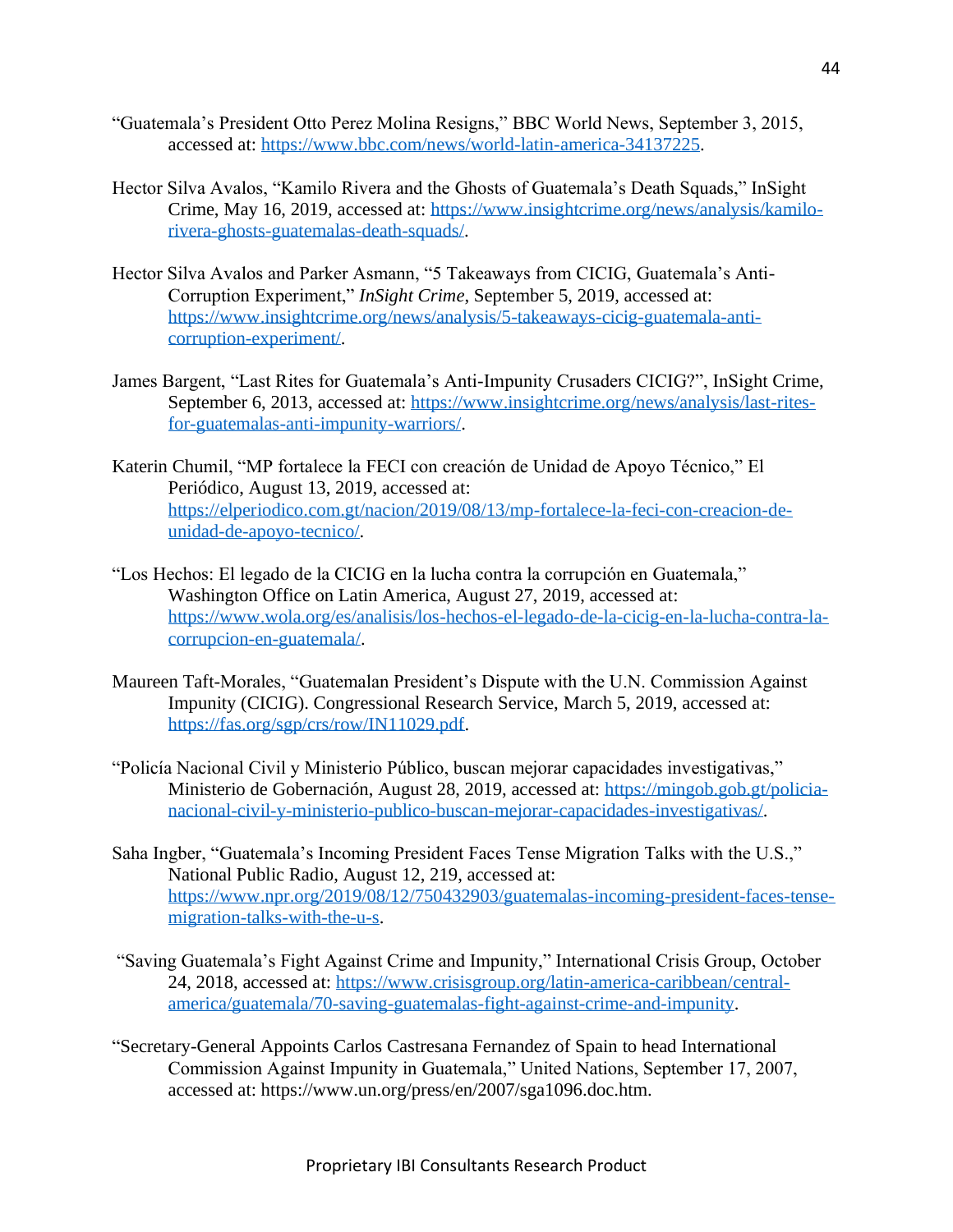- "Secretary-General Appoints Iván Velásquez Gómez of Colombia to Head International Commission Against Impunity in Guatemala," United Nations, August 31, 2013, accessed at:<https://www.un.org/press/en/2013/sga1437.doc.htm>
- Stephen Dudley, "Guatemala Elites and Organized Crime: the CICIG," InSight Crime, September 1, 2016, accessed at: [https://www.insightcrime.org/investigations/guatemala](https://www.insightcrime.org/investigations/guatemala-elites-and-organized-crime-the-cicig/)[elites-and-organized-crime-the-cicig/.](https://www.insightcrime.org/investigations/guatemala-elites-and-organized-crime-the-cicig/)
- Steven Dudley, "The Zetas, Drug Money and the Colom Campaign in Guatemala," InSight Crime, August 9, 2018, accessed at: [https://www.insightcrime.org/investigations/the](https://www.insightcrime.org/investigations/the-zetas-drug-money-colom-campaign-guatemala/)[zetas-drug-money-colom-campaign-guatemala/.](https://www.insightcrime.org/investigations/the-zetas-drug-money-colom-campaign-guatemala/)
- Sofia Menchu and Diego Oré, "CICIG termina su mandato en Guatemala ¿Se acaba la lucha contra la contra la corrupción?," Reuters, August 30, 2019, accessed at: [https://lta.reuters.com/articulo/guatemala-corrupcion-cicig-idLTAKCN1VK1JN-OUSLT.](https://lta.reuters.com/articulo/guatemala-corrupcion-cicig-idLTAKCN1VK1JN-OUSLT)
- Tiziano Breda, "Curtain Falls on Guatemala's International Commission against Impunity," International Crisis Group, September 3, 2019, accessed at: [https://www.crisisgroup.org/latin-america-caribbean/central-america/guatemala/curtain](https://www.crisisgroup.org/latin-america-caribbean/central-america/guatemala/curtain-falls-guatemalas-international-commission-against-impunity)[falls-guatemalas-international-commission-against-impunity.](https://www.crisisgroup.org/latin-america-caribbean/central-america/guatemala/curtain-falls-guatemalas-international-commission-against-impunity)
- "The International Commission Against Impunity in Guatemala: a WOLA Report on the CICIG Experience," The Washington Office on Latin America, July 1, 2015, accessed at: [https://www.wola.org/analysis/wola-report-on-the-international-commission-against](https://www.wola.org/analysis/wola-report-on-the-international-commission-against-impunity-in-guatemala-cicig/)[impunity-in-guatemala-cicig/.](https://www.wola.org/analysis/wola-report-on-the-international-commission-against-impunity-in-guatemala-cicig/)

ASMANN, Parker (December 4, 2019). InSight Crime Conference Talks Trends, Perspectives on LatAm Organized Crime. [https://www.insightcrime.org/news/analysis/insight](https://www.insightcrime.org/news/analysis/insight-crime-conference-organized-crime/)[crime-conference-organized-crime/](https://www.insightcrime.org/news/analysis/insight-crime-conference-organized-crime/)

*ÁVALOS, Héctor Silva* (August 23, 2019) Top 3 Security Challenges awaiting Guatemala's President-Elect. *Insight Crime*. [https://www.insightcrime.org/news/analysis/security-challenges](https://www.insightcrime.org/news/analysis/security-challenges-awaiting-guatemala-president-elect/)[awaiting-guatemala-president-elect/](https://www.insightcrime.org/news/analysis/security-challenges-awaiting-guatemala-president-elect/)

*ÁVALOS, Héctor Silva* (October 17, 2019) In El Salvador, Bukele's CICIES Only Seems to Exist on Paper. *InSight Crime*.<https://www.insightcrime.org/news/analysis/el-salvador-bukele-cicies/> *ÁVALOS, Héctor Silva* and Parker Asmann (September 5, 2019) 5 Takeaways from CICIG, Guatemala's Anti-Corruption Experiment. *InSight Crime*.

[https://www.insightcrime.org/news/analysis/5-takeaways-cicig-guatemala-anti-corruption](https://www.insightcrime.org/news/analysis/5-takeaways-cicig-guatemala-anti-corruption-experiment/)[experiment/](https://www.insightcrime.org/news/analysis/5-takeaways-cicig-guatemala-anti-corruption-experiment/)

[https://www.fundesa.org.gt/content/files/publicaciones/2019VF\\_Presentacion\\_Flujograma\\_4\\_4\\_](https://www.fundesa.org.gt/content/files/publicaciones/2019VF_Presentacion_Flujograma_4_4__1.pdf) [\\_1.pdf](https://www.fundesa.org.gt/content/files/publicaciones/2019VF_Presentacion_Flujograma_4_4__1.pdf)

BURT, Jo-Marie. (2018) Transitional Justice in the Aftermath of Civil Conflict: Lessons from Peru, Guatemala and El Salvador. *Due Process of Law Foundation*. Washington, D.C. [http://www.dplf.org/en/resources/transitional-justice-aftermath-civil-conflict-lessons-learned](http://www.dplf.org/en/resources/transitional-justice-aftermath-civil-conflict-lessons-learned-peru-guatemala-and-el)[peru-guatemala-and-el](http://www.dplf.org/en/resources/transitional-justice-aftermath-civil-conflict-lessons-learned-peru-guatemala-and-el)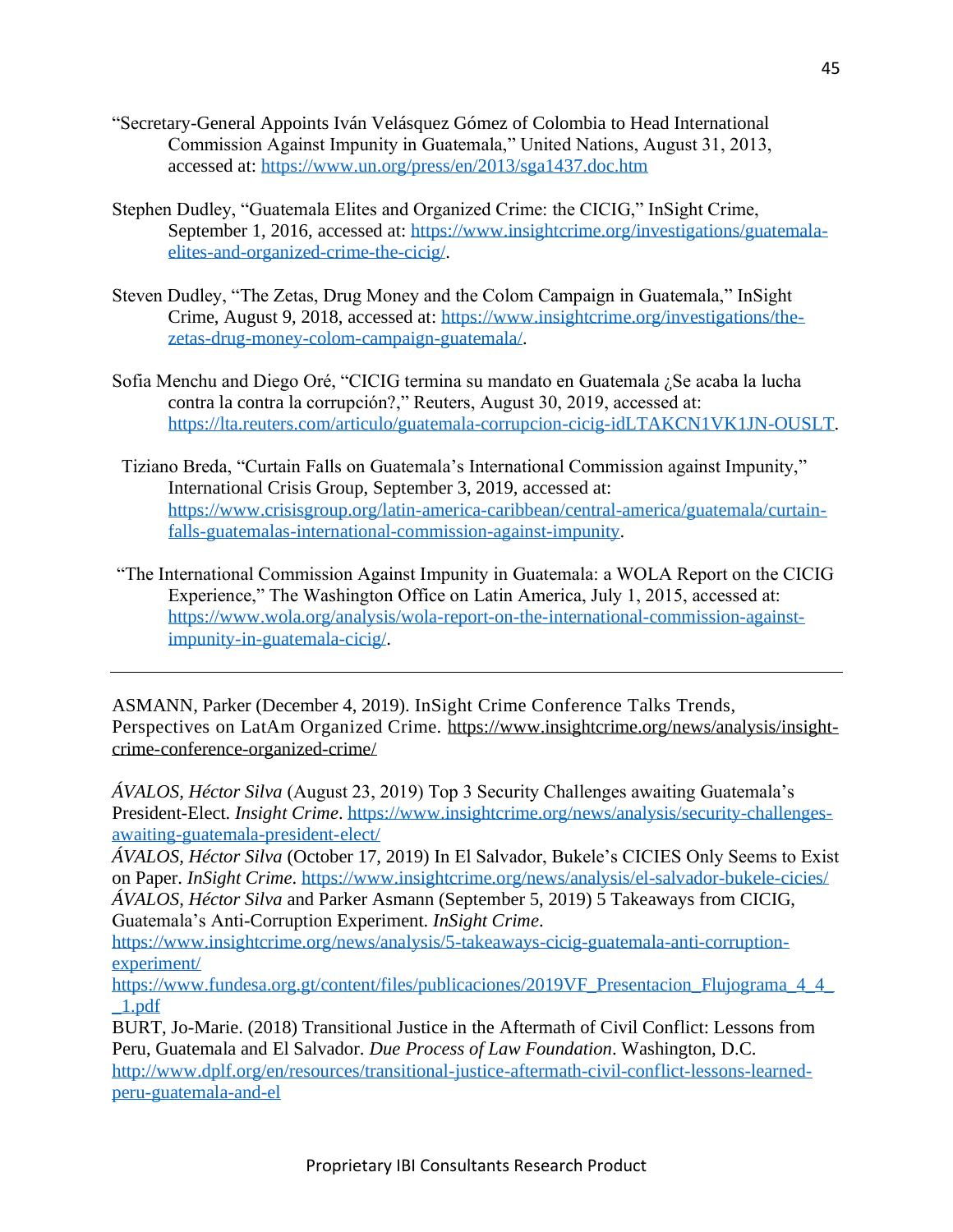CENGIC, Imelda (August 29, 2019) Report: Guatemala "Captured" by Corruption. *Organized Crime and Corruption Reporting Project (OCCRP)*. [https://www.occrp.org/en/daily/10583](https://www.occrp.org/en/daily/10583-report-guatemala-captured-by-corruption) [report-guatemala-captured-by-corruption](https://www.occrp.org/en/daily/10583-report-guatemala-captured-by-corruption)

CSIS. (July 17, 2019) Lessons learned from CICIG and MACCIH to Combat Corruption and Promote the Rule of Law.<https://soundcloud.com/csis-57169780/lessons-learned-from-cicig-and>

CUFFE, Sandra (1 September 2019) Guatemala's anti-corruption CICIG body to shut down: What to know.' Al Jazeera. [https://www.aljazeera.com/news/2019/08/guatemala-anti-corruption](https://www.aljazeera.com/news/2019/08/guatemala-anti-corruption-cicig-body-shut-190830225625800.html)[cicig-body-shut-190830225625800.html](https://www.aljazeera.com/news/2019/08/guatemala-anti-corruption-cicig-body-shut-190830225625800.html)

ECONOMIST (August 15, 2019) Giammattei tomorrow: Guatemala's president-elect promises "sufficient testosterone." *The Economist*. [https://www.economist.com/the](https://www.economist.com/the-americas/2019/08/15/guatemalas-president-elect-promises-sufficient-testosterone)[americas/2019/08/15/guatemalas-president-elect-promises-sufficient-testosterone](https://www.economist.com/the-americas/2019/08/15/guatemalas-president-elect-promises-sufficient-testosterone)

GAGNE, David (April 30, 2015) How the Scandal that Rocked Guatemala Threatens the Presidency. *InSight Crime*. [https://www.insightcrime.org/news/analysis/tracing-guatemala](https://www.insightcrime.org/news/analysis/tracing-guatemala-customs-scandal-to-the-presidency/)[customs-scandal-to-the-presidency/](https://www.insightcrime.org/news/analysis/tracing-guatemala-customs-scandal-to-the-presidency/)

INFOBAE (August 20, 2019) Guatemala: corrupción e inseguridad son los primeros retos del próximo presidente. [https://www.infobae.com/america/america-latina/2019/08/20/guatemala](https://www.infobae.com/america/america-latina/2019/08/20/guatemala-corrupcion-e-inseguridad-son-los-primeros-retos-del-proximo-presidente/)[corrupcion-e-inseguridad-son-los-primeros-retos-del-proximo-presidente/](https://www.infobae.com/america/america-latina/2019/08/20/guatemala-corrupcion-e-inseguridad-son-los-primeros-retos-del-proximo-presidente/)

MALKIN, Elizabeth (May 15, 2019) Guatemala's Anti-Corruption Fight Inspired Latin America. It May Be Shut Down. *New York Times*. <https://www.nytimes.com/2019/05/18/world/americas/guatemala-cicig-aldana-corruption.html>

O'BOYLE, Brendan and Brian Winter (August 9, 2019) Latin America was making progress fighting corruption. Now impunity is roaring back. *The Washington Post*. [https://www.washingtonpost.com/opinions/2019/08/09/latin-america-was-making-progress](https://www.washingtonpost.com/opinions/2019/08/09/latin-america-was-making-progress-fighting-corruption-now-impunity-is-roaring-back/)[fighting-corruption-now-impunity-is-roaring-back/](https://www.washingtonpost.com/opinions/2019/08/09/latin-america-was-making-progress-fighting-corruption-now-impunity-is-roaring-back/)

PERELLO, Lucas (August 12, 2019) In Guatemala, Giammattei's presidency is off to a weak start. *Global Americans*. [https://theglobalamericans.org/2019/08/in-guatemala-giammatteis](https://theglobalamericans.org/2019/08/in-guatemala-giammatteis-presidency-is-off-to-a-weak-start/)[presidency-is-off-to-a-weak-start/](https://theglobalamericans.org/2019/08/in-guatemala-giammatteis-presidency-is-off-to-a-weak-start/)

ROTH-ARRIAZA, Naomi. (August 12, 2019) Guatemala's next president has few plans for fixing rampant corruption, crime and injustice. *The Conversation*. [https://theconversation.com/guatemalas-next-president-has-few-plans-for-fixing-rampant](https://theconversation.com/guatemalas-next-president-has-few-plans-for-fixing-rampant-corruption-crime-and-injustice-121717)[corruption-crime-and-injustice-121717](https://theconversation.com/guatemalas-next-president-has-few-plans-for-fixing-rampant-corruption-crime-and-injustice-121717)

ROTH-ARRIAZA, Naomi. (June 21, 2019) Corruption Triumphs in Guatemala's presidential election. *The Conversation*. [http://theconversation.com/corruption-triumphs-in-guatemalas](http://theconversation.com/corruption-triumphs-in-guatemalas-presidential-election-119076)[presidential-election-119076](http://theconversation.com/corruption-triumphs-in-guatemalas-presidential-election-119076)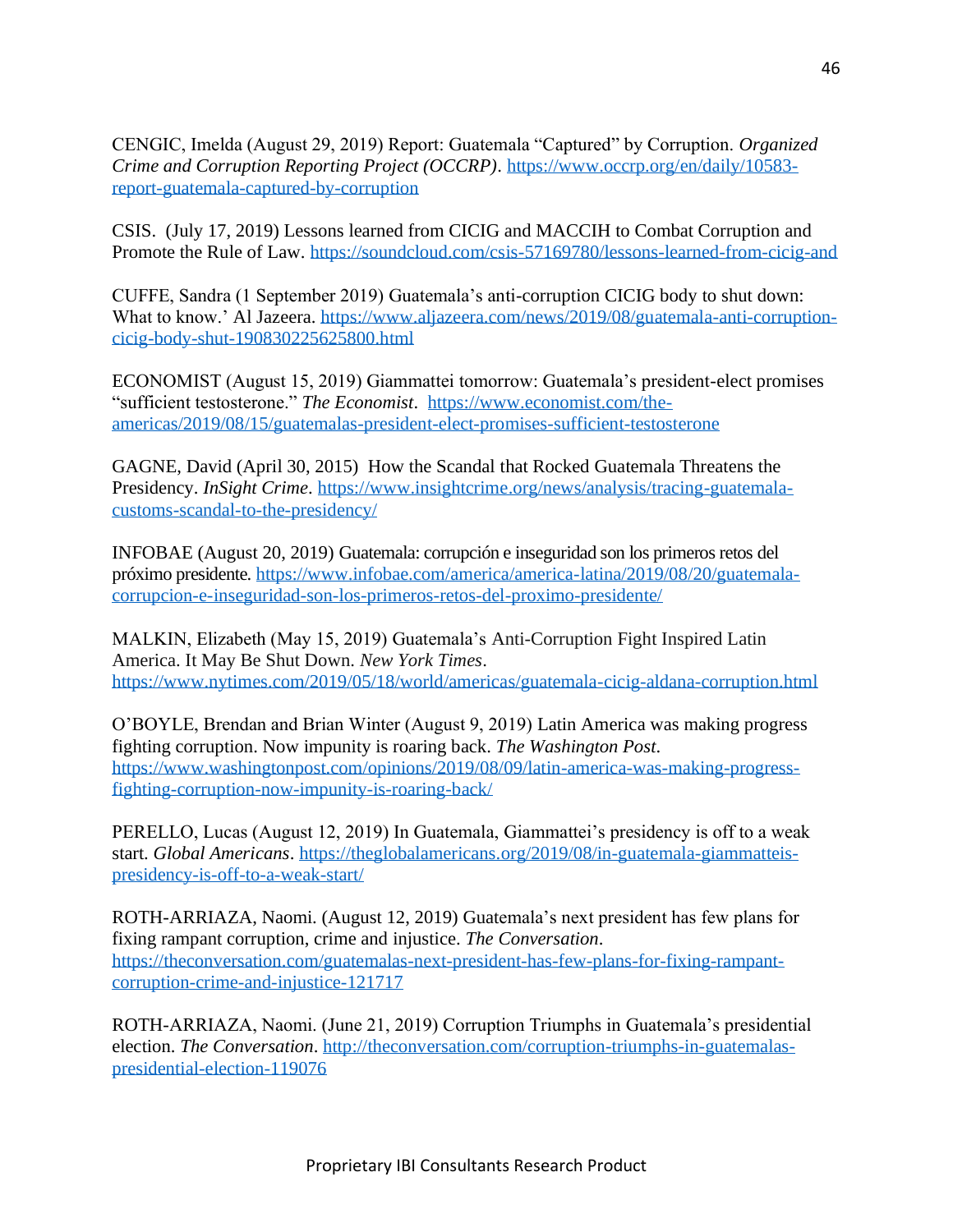SANDOVAL, Carlos Villagran and Sara Larios (2019) Guatemala. Global Review of Constitutional Law. The Clough Center for Constitutional Democracy. [https://www.academia.edu/38256887/Guatemala\\_paper\\_submitted\\_for\\_the\\_Global\\_Review\\_of\\_](https://www.academia.edu/38256887/Guatemala_paper_submitted_for_the_Global_Review_of_Constitutional_Law-Clough_Center_for_the_Study_of_Constitutional_Democracy_2019) [Constitutional\\_Law-Clough\\_Center\\_for\\_the\\_Study\\_of\\_Constitutional\\_Democracy\\_2019](https://www.academia.edu/38256887/Guatemala_paper_submitted_for_the_Global_Review_of_Constitutional_Law-Clough_Center_for_the_Study_of_Constitutional_Democracy_2019)

SCHNEIDER, Mark L. and Mike Matera (August 20, 2019), Where Are the Northern Triangle Countries Headed? And What Is U.S. Policy? *CSIS Report*, Washington, D.C. <https://www.csis.org/analysis/where-are-northern-triangle-countries-headed-and-what-us-policy> TAYLOR, Matthew M. (June 19, 2017). Lessons from Guatemala's Commission Against Impunity: What other countries can learn from CICIG's first decade. *Council on Foreign Relations*, New York[.https://www.cfr.org/report/lessons-guatemalas-commission-against](https://www.cfr.org/report/lessons-guatemalas-commission-against-impunity)[impunity](https://www.cfr.org/report/lessons-guatemalas-commission-against-impunity)

WILENSKY, Bryan (August 15, 2019) Guatemala's anti-corruption commission is ending, but the fight will go on. *The Atlantic Council*. [https://www.atlanticcouncil.org/blogs/new](https://www.atlanticcouncil.org/blogs/new-atlanticist/guatemalas-anti-corruption-commission-is-ending-but-the-fight-will-go-on/)[atlanticist/guatemalas-anti-corruption-commission-is-ending-but-the-fight-will-go-on/](https://www.atlanticcouncil.org/blogs/new-atlanticist/guatemalas-anti-corruption-commission-is-ending-but-the-fight-will-go-on/)

WOLA (August 2019). International and Civil Society Organizations in the Region Celebrate CICIG's Achievements and Urge the International Community to Protect its Legacy and Continue Supporting the Fight against Impunity. *Washington Office on Latin America.* [https://www.wola.org/2019/08/international-and-civil-society-organizations-celebrate](https://www.wola.org/2019/08/international-and-civil-society-organizations-celebrate-accomplishments-cicig/)[accomplishments-cicig/](https://www.wola.org/2019/08/international-and-civil-society-organizations-celebrate-accomplishments-cicig/)

#### **REPORTS**

Against the Odds: CICIG in Guatemala (2016). Open Society Justice Initiative. <https://www.justiceinitiative.org/publications/against-odds-cicig-guatemala>

Agreement between the United Nations and the State of Guatemala on the establishment of an International Commission Against Impunity in Guatemala (CICIG) [https://www.wola.org/analysis/cicig-text-of-the-agreement-between-the-united-nations-and-the](https://www.wola.org/analysis/cicig-text-of-the-agreement-between-the-united-nations-and-the-state-of-guatemala-on-the-establishment-of-an-international-commission-against-impunity-in-guatemala/)[state-of-guatemala-on-the-establishment-of-an-international-commission-against-impunity-in](https://www.wola.org/analysis/cicig-text-of-the-agreement-between-the-united-nations-and-the-state-of-guatemala-on-the-establishment-of-an-international-commission-against-impunity-in-guatemala/)[guatemala/](https://www.wola.org/analysis/cicig-text-of-the-agreement-between-the-united-nations-and-the-state-of-guatemala-on-the-establishment-of-an-international-commission-against-impunity-in-guatemala/)

Amnesty International (2019) Last Chance for Justice: Dangerous setbacks for Human Rights and the Fight against Immunity in Guatemala. <https://www.amnesty.org/en/documents/amr34/0611/2019/en/>

*Amnistia Internacional* (August 28, 2019). Guatemala: Open Letter to Attorney General from Carolina Jimenez Sandoval. <https://reliefweb.int/sites/reliefweb.int/files/resources/AMR3409232019ENGLISH.pdf>

CICIG (August 20, 2019) Informe de Cierre: El Legado de Justicia en Guatemala. [https://www.cicig.org/cicig/informes\\_cicig/informe-de-labores/informe-final-de-labores/](https://www.cicig.org/cicig/informes_cicig/informe-de-labores/informe-final-de-labores/)